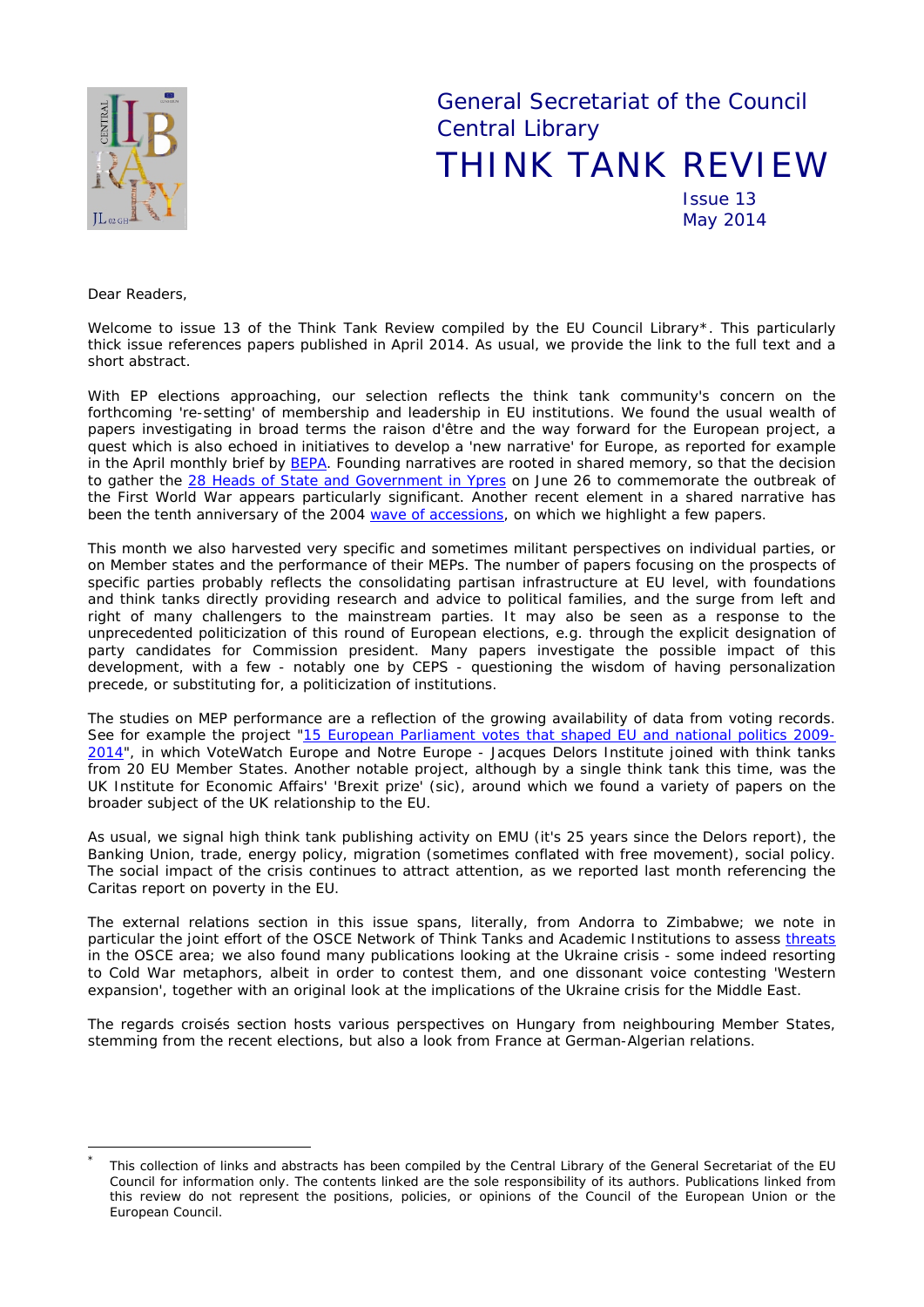*The current Review and past issues can be downloaded from our [Library blog.](http://www.councillibrary.wordpress.com/) As always, feedback is welcome at [central.library@consilium.europa.eu.](mailto:central.library@consilium.europa.eu)*

*The next Review will be out in June 2014, with papers published in May.*

*Stay informed…*

For readers from outside the General Secretariat, the Central Library is in the Justus Lipsius building, at JL 02 GH, Rue de la Loi 175, 1048 Brussels. It is open to Council officials, staff of other EU institutions and Permanent Representations of Member States. Members of the public may use the library for research purposes.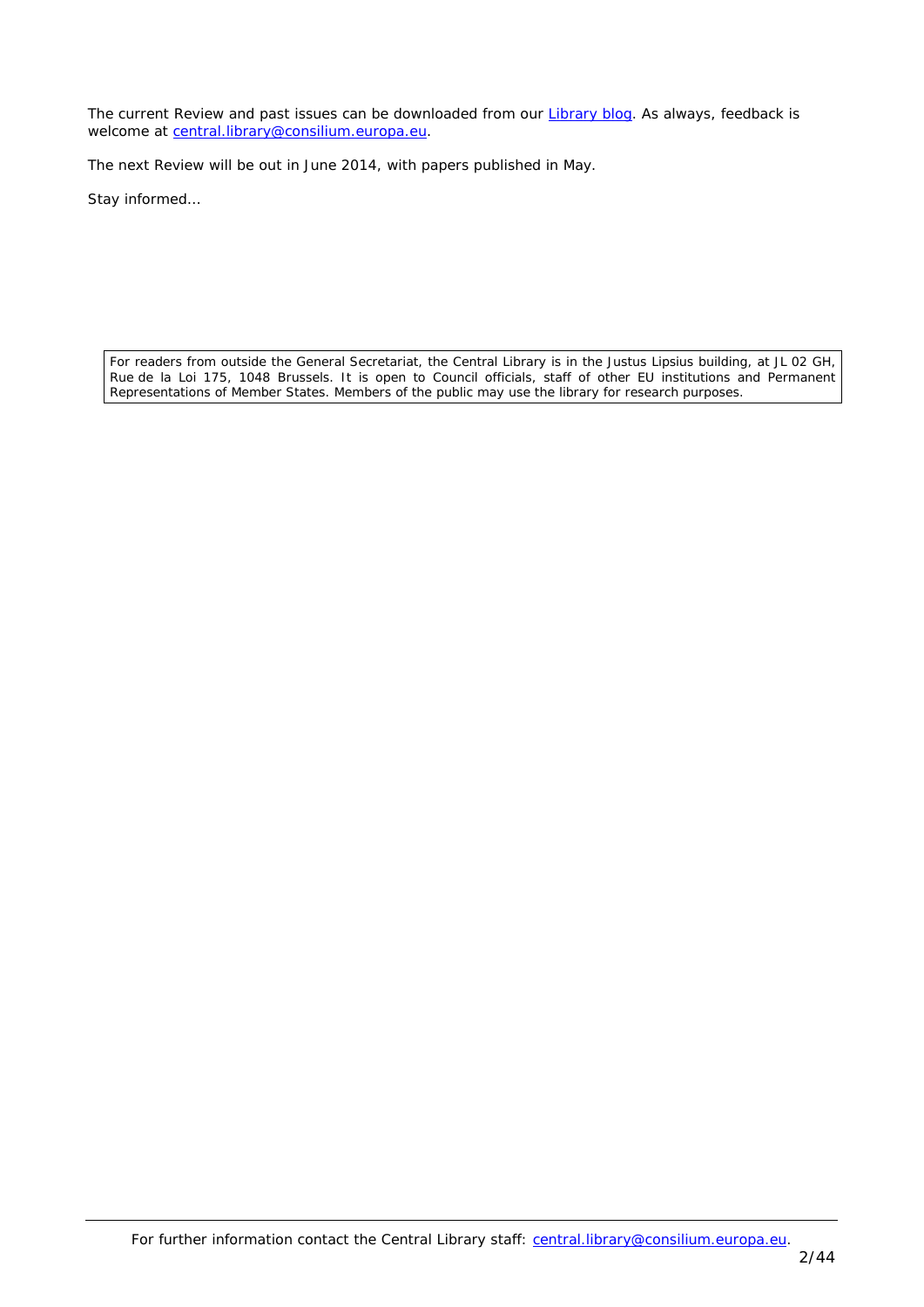# **TABLE OF CONTENTS**

# **SECTION 1 - [POLITICS, EU INSTITUTIONS](#page-9-0)**

#### [European Parliament / 2014 elections](#page-9-1)

| NOTRE EUROPE - JACQUES DELORS INSTITUTE / FONDATION ROBERT SCHUMAN / VOTEWATCH<br><b>EUROPE</b>                                                                         |
|-------------------------------------------------------------------------------------------------------------------------------------------------------------------------|
|                                                                                                                                                                         |
| SVENSKA INSTITUTET FÖR EUROPAPOLITISKA STUDIER (SWEDISH INSTITUTE FOR EUROPEAN<br>POLICY STUDIES)                                                                       |
| Why vote at an election with no apparent purpose? Voter turnout at elections to the                                                                                     |
| EUROPEAN POLICY CENTRE / EUROPEAN ALLIANCE FOR DEMOCRATIC CITIZENSHIP                                                                                                   |
|                                                                                                                                                                         |
| EUROPEAN POLICY INSTITUTES NETWORK                                                                                                                                      |
| The 'personalisation' of the European elections: a half-hearted attempt to increase                                                                                     |
| The impact of Spain's economic and political crisis on the European elections 11<br>Euro-enthusiasm, euro-rejection, and various shades of grey: the 2014 European      |
| EGMONT - ROYAL INSTITUTE FOR INTERNATIONAL RELATIONS                                                                                                                    |
| The European elections: what is at stake for the citizens? An analysis of the EU's                                                                                      |
|                                                                                                                                                                         |
| The voting behaviour of Belgian MEPs during 16 key votes: What lessons from the                                                                                         |
| INSTITUT PRO EVROPSKOU POLITIKU EUROPEUM (EUROPEUM INSTITUTE FOR EUROPEAN<br>POLICY) / NADACE OPEN SOCIETY FUND PRAHA (OPEN SOCIETY FUND PRAGUE)                        |
| Work activity of the Czech members of the European Parliament during the year 2009 - 2014  12                                                                           |
| POLICY NETWORK / NOTRE EUROPE - JACQUES DELORS INSTITUTE / VOTEWATCH EUROPE                                                                                             |
| British political parties in Europe: reliable, ambiguous, reluctant and dismissive  12                                                                                  |
| <b>EU</b> institutions                                                                                                                                                  |
|                                                                                                                                                                         |
| THE INSTITUTE OF INTERNATIONAL AND EUROPEAN AFFAIRS                                                                                                                     |
| CENTRE FOR EUROPEAN POLICY STUDIES                                                                                                                                      |
| From subsidiarity to better EU governance: a practical reform agenda for the EU 12                                                                                      |
| FUNDACIÓN ALTERNATIVAS / FRIEDRICH-EBERT-STIFTUNG (FOUNDATION FRIEDRICH-EBERT)                                                                                          |
|                                                                                                                                                                         |
| TRANSPARENCY INTERNATIONAL                                                                                                                                              |
|                                                                                                                                                                         |
| CORPORATE EUROPE OBSERVATORY / ARBEITERKAMMER (THE AUSTRIAN FEDERAL CHAMBER OF<br>LABOUR) / ÖSTERREICHISCHER GEWERKSCHAFTSBUND (THE AUSTRIAN TRADE UNION<br>FEDERATION) |
| The fire power of the financial lobby. A survey of the size of the financial lobby at the                                                                               |
| EGMONT - ROYAL INSTITUTE FOR INTERNATIONAL RELATIONS                                                                                                                    |
| The German Constitutional Court's decision about the European Central Bank's OMT                                                                                        |
| <b>Political parties</b>                                                                                                                                                |
| FOUNDATION FOR EUROPEAN PROGRESSIVE STUDIES                                                                                                                             |
|                                                                                                                                                                         |
| POLICY NETWORK / GLOBAL PROGRESS / WIARDI BECKMAN STICHTING                                                                                                             |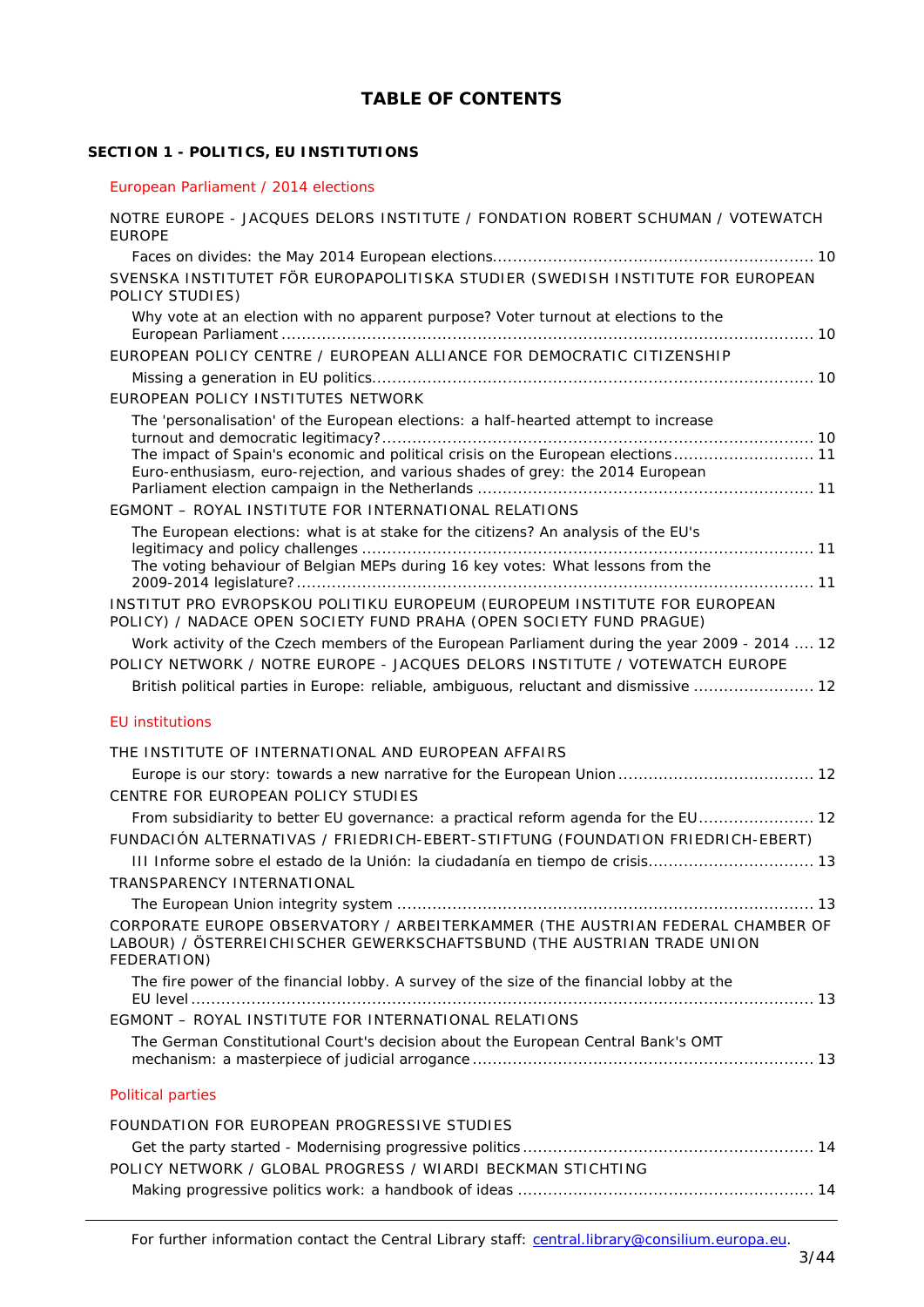| EUROPEAN COUNCIL ON FOREIGN RELATIONS                                                     |  |
|-------------------------------------------------------------------------------------------|--|
|                                                                                           |  |
| OVERSEAS DEVELOPMENT INSTITUTE                                                            |  |
| The radical right in the European Parliament. Impact on development policy  14            |  |
| FRIEDRICH-EBERT-STIFTUNG (FOUNDATION FRIEDRICH-EBERT)                                     |  |
|                                                                                           |  |
|                                                                                           |  |
| <b>SECTION 2 - ECONOMICS</b>                                                              |  |
| Member States and European economies                                                      |  |
| CENTRE FOR EUROPEAN POLICY STUDIES                                                        |  |
|                                                                                           |  |
| EUROPEAN CAPITAL MARKETS INSTITUTE / CENTRE FOR EUROPEAN POLICY STUDIES                   |  |
| Supporting Access to Finance by SMEs: mapping the initiatives in five EU countries  16    |  |
| NOTRE EUROPE - JACQUES DELORS INSTITUTE                                                   |  |
| The single market and cohesion policy dyad: battered by the crisis and globalisation 16   |  |
| FUNDACIÓN ALTERNATIVAS                                                                    |  |
| Convergence in the Spanish regions: too little or too much European Structural Funds?  16 |  |
| ELINKEINOELÄMÄN TUTKIMUSLAITOS (RESEARCH INSTITUTE OF THE FINNISH ECONOMY)                |  |
|                                                                                           |  |
| FRIEDRICH-EBERT-STIFTUNG (FOUNDATION FRIEDRICH-EBERT)                                     |  |
| Die Eurokrise im Spiegel der Potenzialschätzungen: Lehren für eine alternative            |  |
| DAS INSTITUT DER DEUTSCHEN WIRTSCHAFT KÖLN (COLOGNE INSTITUTE FOR ECONOMIC<br>RESEARCH)   |  |
| Überschaubare Erholung in einem risikoreichen globalen Umfeld - IW-Konjunkturprognose     |  |
|                                                                                           |  |
| THE LISBON COUNCIL / PROGRESSIVE POLICY INSTITUTE                                         |  |
| Bridging the data gap. How digital innovation can drive growth and create jobs 17         |  |
| EMU / Euro / Banking Union                                                                |  |
| KONRAD-ADENAUER-STIFTUNG (FOUNDATION KONRAD-ADENAUER) / DAS INSTITUT DER                  |  |
| DEUTSCHEN WIRTSCHAFT KÖLN (COLOGNE INSTITUTE FOR ECONOMIC RESEARCH)                       |  |
| European Banking Union. Status of implementation and the need for improvement 18          |  |
| CENTER OF EXCELLENCE SAFE                                                                 |  |
| Lessons from the implementation of the Volcker rule for banking structural reform in the  |  |
| NOTRE EUROPE - JACQUES DELORS INSTITUTE                                                   |  |
| 25 years after the Delors report: which lessons for economic and monetary union? 18       |  |
| STIFTUNG WISSENSCHAFT UND POLITIK (GERMAN INSTITUTE FOR INTERNATIONAL AND                 |  |
| SECURITY AFFAIRS)                                                                         |  |
| Divergenz statt Konvergenz in der Wirtschafts- und Währungsunion? Ein währungstheoretisch |  |
|                                                                                           |  |
| INSTITUT FÜR WELTWIRTSCHAFT KIEL (KIEL INSTITUTE FOR THE WORLD ECONOMY)                   |  |
| Finanz- und Wirtschaftspolitik bei einer anhaltenden monetären Expansion  19              |  |
| <b>SECTION 3 - EU MEMBER STATES</b>                                                       |  |

| INSTYTUT SOBIESKIEGO (SOBIESKSI INSTITUTE)                                                 |  |
|--------------------------------------------------------------------------------------------|--|
| 'Golden straitjacket of Europeanization' - reflections on the 10-year presence of Poland   |  |
| CENTRE FOR EUROPEAN POLICY STUDIES                                                         |  |
| How much does EU citizenship cost? The Maltese citizenship-for-sale affair: a breakthrough |  |

For further information contact the Central Library staff: central.library@consilium.europa.eu.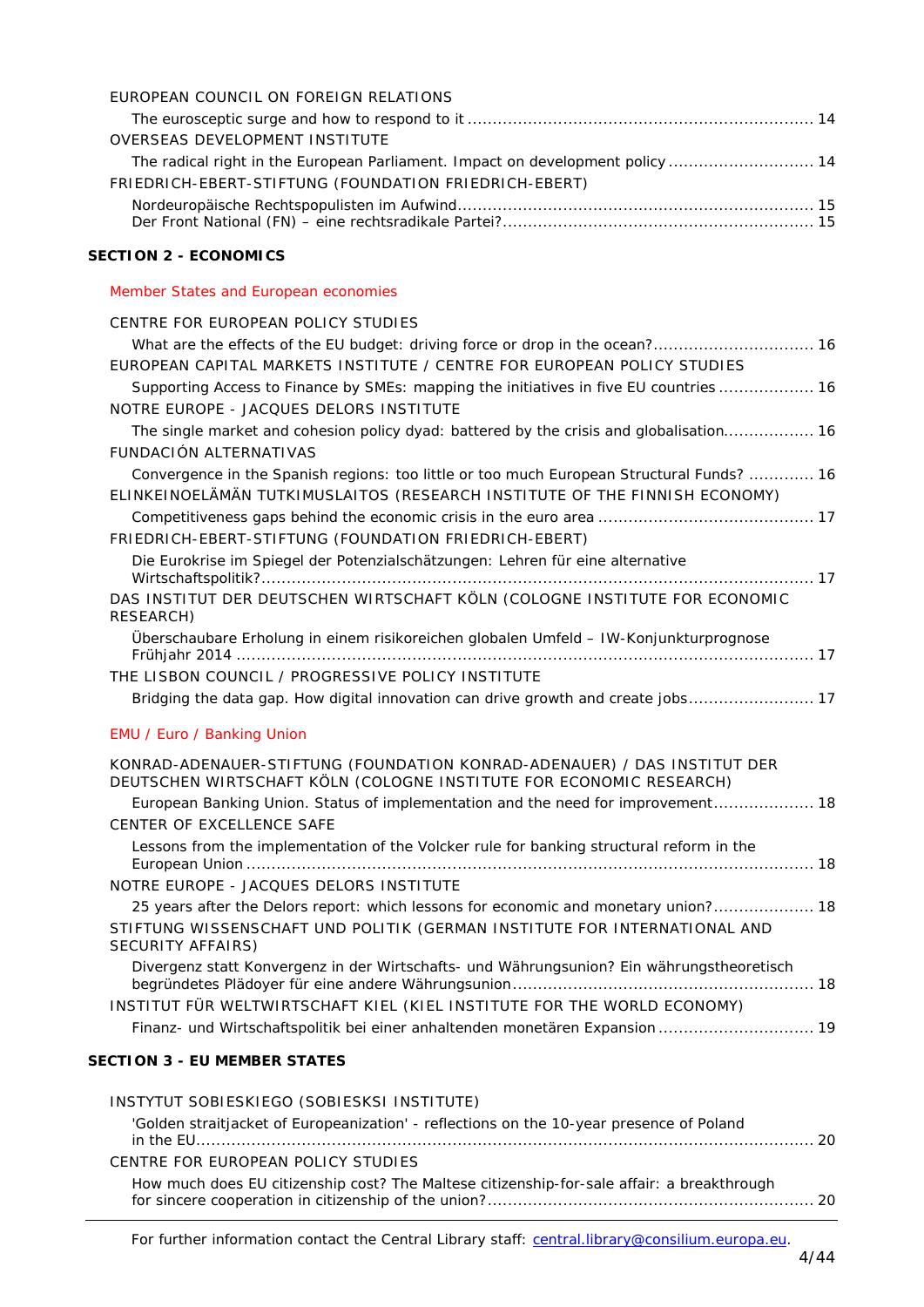|  |  |  |  |  | REAL INSTITUTO ELCANO (ELCANO ROYAL INSTITUTE) |
|--|--|--|--|--|------------------------------------------------|
|--|--|--|--|--|------------------------------------------------|

| ¿Fuera de juego global?: los grupos culturales españoles y europeos en las redes mundiales  20<br><b>DEMOS</b>                     |  |
|------------------------------------------------------------------------------------------------------------------------------------|--|
| BALTI UURINGUTE INSTITUUT (INSTITUTE OF BALTIC STUDIES)                                                                            |  |
| Newly-arrived immigrants in Estonia: policy options and recommendations for a comprehensive                                        |  |
| MIGRATION POLICY INSTITUTE                                                                                                         |  |
|                                                                                                                                    |  |
| INSTITUT FÜR WELTWIRTSCHAFT KIEL (KIEL INSTITUTE FOR THE WORLD ECONOMY)                                                            |  |
|                                                                                                                                    |  |
| <b>SECTION 4 - EU POLICIES</b>                                                                                                     |  |
| <b>Employment and social Europe</b>                                                                                                |  |
| INSTITUTE FOR PUBLIC POLICY RESEARCH                                                                                               |  |
| States of transition: youth unemployment, education and labour market policy in Europe and the                                     |  |
|                                                                                                                                    |  |
| <b>BRUEGEL</b>                                                                                                                     |  |
| FRIEDRICH-EBERT-STIFTUNG (FOUNDATION FRIEDRICH-EBERT)                                                                              |  |
|                                                                                                                                    |  |
|                                                                                                                                    |  |
| <b>TERRA NOVA</b>                                                                                                                  |  |
|                                                                                                                                    |  |
| <b>Migration policy</b>                                                                                                            |  |
| FRIEDRICH-EBERT-STIFTUNG (FOUNDATION FRIEDRICH-EBERT)                                                                              |  |
| Das neue Gemeinsame Europäische Asylsystem und die Verantwortung des Europäischen                                                  |  |
| ISTITUTO AFFARI INTERNAZIONALI                                                                                                     |  |
| The governance of migration, mobility and asylum in the EU: a contentious laboratory 23                                            |  |
|                                                                                                                                    |  |
| ΕΛΛΗΝΙΟ ΙΔΡΥΜΑ ΕΥΡΩΠΑΪΚΗΣ & ΕΞΩΤΕΡΙΚΗΣ ΠΟΛΙΤΙΚΗΣ (HELLENIC FOUNDATION FOR<br>EUROPEAN & FOREIGN POLICY) / MIDAS                    |  |
| Detention as punishment: can indefinite detention be Greece's main policy tool to manage its                                       |  |
|                                                                                                                                    |  |
| INSTITUTE FOR PUBLIC POLICY RESEARCH                                                                                               |  |
|                                                                                                                                    |  |
| EUROPEAN POLICY CENTRE / KONRAD-ADENAUER-STIFTUNG (FOUNDATION KONRAD-<br>ADENAUER) / EAST ASIAN INSTITUTE / EU CENTRE IN SINGAPORE |  |
| Migration and integration - Common challenges and response from Europe and Asia 24                                                 |  |
| <b>FOREIGN POLICY CENTRE</b>                                                                                                       |  |
| Shelter from the storm? The asylum, refuge and extradition situation facing activists from                                         |  |
| Development policy                                                                                                                 |  |
| LEUVEN CENTRE FOR GLOBAL GOVERNANCE STUDIES                                                                                        |  |
| Integrating human rights in EU development cooperation policy: achievements and                                                    |  |
|                                                                                                                                    |  |
| <b>Energy policy</b>                                                                                                               |  |
| CENTRE FOR EUROPEAN POLICY STUDIES                                                                                                 |  |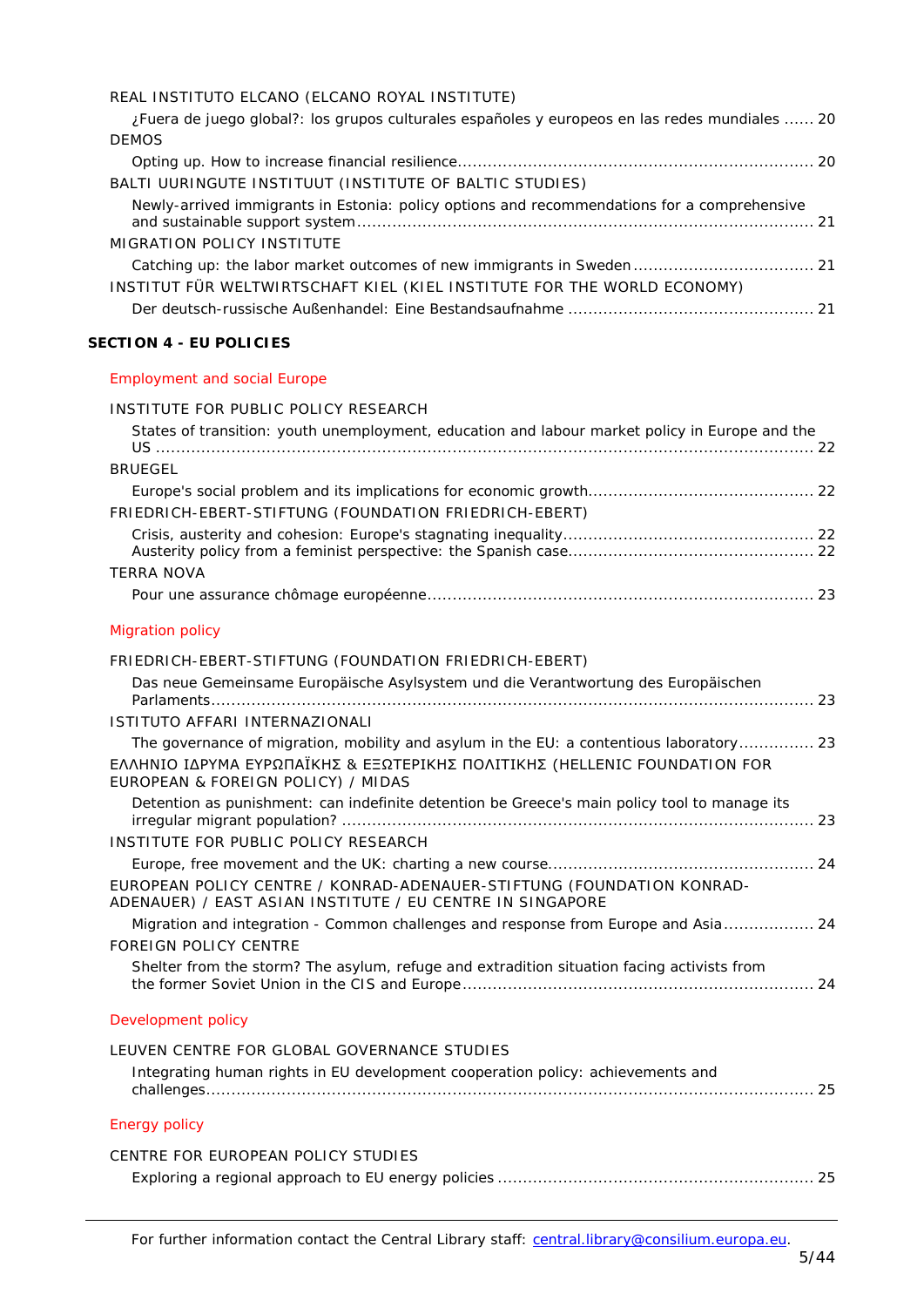| HEINRICH-BÖLL-STIFTUNG (FOUNDATION HEINRICH-BÖLL)<br>Renewables: the only path to a secure, affordable and climate-friendly energy system by                                                    |  |
|-------------------------------------------------------------------------------------------------------------------------------------------------------------------------------------------------|--|
| NORTHSEAGRID / CENTRE FOR EUROPEAN POLICY STUDIES<br>The role of support schemes for renewables in creating a meshed offshore grid 25                                                           |  |
| EGMONT - ROYAL INSTITUTE FOR INTERNATIONAL RELATIONS                                                                                                                                            |  |
| FRIEDRICH-EBERT-STIFTUNG (FOUNDATION FRIEDRICH-EBERT)                                                                                                                                           |  |
|                                                                                                                                                                                                 |  |
| Energy policy - Dependency on Russian gas                                                                                                                                                       |  |
| ΕΛΛΗΝΙΟ ΙΔΡΥΜΑ ΕΥΡΩΠΑΪΚΗΣ & ΕΞΩΤΕΡΙΚΗΣ ΠΟΛΙΤΙΚΗΣ (HELLENIC FOUNDATION FOR<br>EUROPEAN & FOREIGN POLICY)                                                                                         |  |
| Dependencies & vulnerabilities: the energy parameters of the evolving crisis between                                                                                                            |  |
| ISTITUTO AFFARI INTERNAZIONALI                                                                                                                                                                  |  |
|                                                                                                                                                                                                 |  |
| Environment                                                                                                                                                                                     |  |
| <b>ECOLOGIC INSTITUTE</b>                                                                                                                                                                       |  |
| Security                                                                                                                                                                                        |  |
| <b>OSCE NETWORK</b>                                                                                                                                                                             |  |
|                                                                                                                                                                                                 |  |
| EUROPEAN UNION INSTITUTE FOR SECURITY STUDIES                                                                                                                                                   |  |
| <b>FRIENDS OF EUROPE</b>                                                                                                                                                                        |  |
|                                                                                                                                                                                                 |  |
| UTRIKESPOLITISKA INSTITUTET (THE SWEDISH INSTITUTE OF INTERNATIONAL AFFAIRS)                                                                                                                    |  |
| Civil security and the European Union: a survey of European civil security systems                                                                                                              |  |
| <b>Defence</b>                                                                                                                                                                                  |  |
| EUROPEAN UNION INSTITUTE FOR SECURITY STUDIES                                                                                                                                                   |  |
|                                                                                                                                                                                                 |  |
| RAHVUSVAHELINE KAITSEUURINGUTE KESKUS (INTERNATIONAL CENTRE FOR DEFENCE<br>STUDIES)                                                                                                             |  |
| Lessons identified in Crimea. Does Estonia's national defence model meet our needs? 29<br>STIFTUNG WISSENSCHAFT UND POLITIK (GERMAN INSTITUTE FOR INTERNATIONAL AND<br><b>SECURITY AFFAIRS)</b> |  |
| Perspektiven maritimer Sicherheit. Europäische Maritime Sicherheitsstrategie, Piraterie                                                                                                         |  |
| Trade and Economic Partnership Agreements                                                                                                                                                       |  |
| HANNS-SEIDEL-STIFTUNG (FOUNDATION HANNS-SEIDEL)                                                                                                                                                 |  |
| Das Transatlantische Freihandelsabkommen - wo liegen die Chancen, was sind die Risiken? 29                                                                                                      |  |
| PEW RESEARCH CENTER / BERTELSMANN STIFTUNG (BERTELSMANN FOUNDATION)<br>Support in principle for U.S.-EU trade pact. But some Americans and Germans wary of                                      |  |
|                                                                                                                                                                                                 |  |
| EUROPEAN CENTRE FOR INTERNATIONAL POLITICAL ECONOMY                                                                                                                                             |  |
| After the Bali agreement: lessons from the Doha round for the WTO's post-Bali agenda  30                                                                                                        |  |

For further information contact the Central Library staff: central.library@consilium.europa.eu.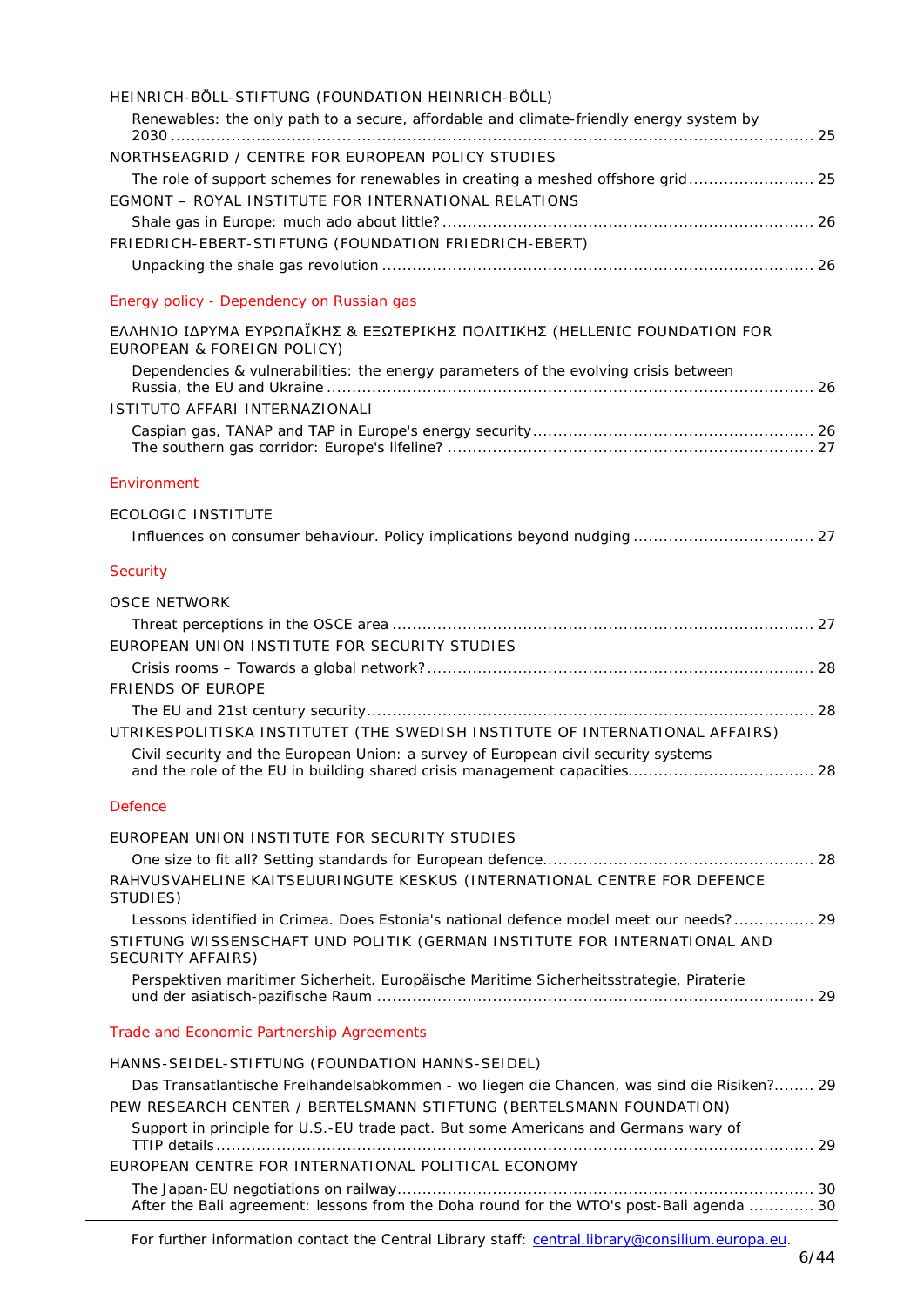| STIFTUNG WISSENSCHAFT UND POLITIK (GERMAN INSTITUTE FOR INTERNATIONAL AND<br>SECURITY AFFAIRS)                                                               |  |
|--------------------------------------------------------------------------------------------------------------------------------------------------------------|--|
| Menschenrechte und Nachhaltigkeit in Freihandelsabkommen. Das                                                                                                |  |
| EUROPEAN INSTITUTE FOR ASIAN STUDIES                                                                                                                         |  |
|                                                                                                                                                              |  |
| POLSKI INSTYTUT SPRAW MIĘDZYNARODOWYCH (THE POLISH INSTITUTE OF INTERNATIONAL<br>AFFAIRS)                                                                    |  |
| Rocky road to a level playing field in EU–China investment and trade relations                                                                               |  |
| CHATHAM HOUSE                                                                                                                                                |  |
| Community forestry in FLEGT Voluntary Partnership Agreements (VPAs) 31<br>Europe's forest strategy in the next decade: options for the Voluntary Partnership |  |
|                                                                                                                                                              |  |

## **SECTION 5 - [EXTERNAL RELATIONS](#page-31-0)**

# [EU foreign policy](#page-31-1)

| REAL INSTITUTO ELCANO (ELCANO ROYAL INSTITUTE)                                                                                                      |
|-----------------------------------------------------------------------------------------------------------------------------------------------------|
|                                                                                                                                                     |
| EESTI VÄLISPOLIITIKA INSTITUUT (ESTONIAN FOREIGN POLICY INSTITUTE)                                                                                  |
|                                                                                                                                                     |
| STIFTUNG WISSENSCHAFT UND POLITIK (GERMAN INSTITUTE FOR INTERNATIONAL AND<br><b>SECURITY AFFAIRS)</b>                                               |
| Die Assoziierung der europäischen Mikrostaaten. Integrationstest mit Modellcharakter  32                                                            |
| STIFTUNG GENSHAGEN (FOUNDATION GENSHAGEN) / MITTELMEER INSTITUT BERLIN<br>(MEDITERRANEAN INSTITUTE BERLIN)                                          |
| Die Europäische Union und der Mittelmeerraum. Deutsche und französische Perspektiven                                                                |
| POLSKI INSTYTUT SPRAW MIĘDZYNARODOWYCH (THE POLISH INSTITUTE OF INTERNATIONAL<br>AFFAIRS)                                                           |
| Learning from past experiences: ways to improve EU aid on reforms in the Eastern                                                                    |
| Enlargement                                                                                                                                         |
| FONDATION ROBERT SCHUMAN                                                                                                                            |
|                                                                                                                                                     |
| STIFTUNG WISSENSCHAFT UND POLITIK (GERMAN INSTITUTE FOR INTERNATIONAL AND<br>SECURITY AFFAIRS)                                                      |
|                                                                                                                                                     |
| <b>Turkey</b>                                                                                                                                       |
| ISTITUTO AFFARI INTERNAZIONALI / STIFTUNG MERCATOR (FOUNDATION MERCATOR) /<br>İSTANBUL POLITIKALAR MERKEZI (ISTANBUL POLICY CENTER)                 |
| Turkey's migration transition and its implications for the Euro-Turkish transnational space 34                                                      |
| Kosovo                                                                                                                                              |
| GRUPI PËR STUDIME JURIDIKE DHE POLITIKE (GROUP FOR LEGAL AND POLITICAL STUDIES)                                                                     |
| EULEX - Towards an integrated exit strategy: strengthening the rule of law through                                                                  |
| KËSHILLI I PRISHTINËS PËR MARRËDHËNIE ME JASHTË (PRISHTINA COUNCIL ON FOREIGN<br>RELATIONS) / KONRAD-ADENAUER-STIFTUNG (FOUNDATION KONRAD-ADENAUER) |
|                                                                                                                                                     |
|                                                                                                                                                     |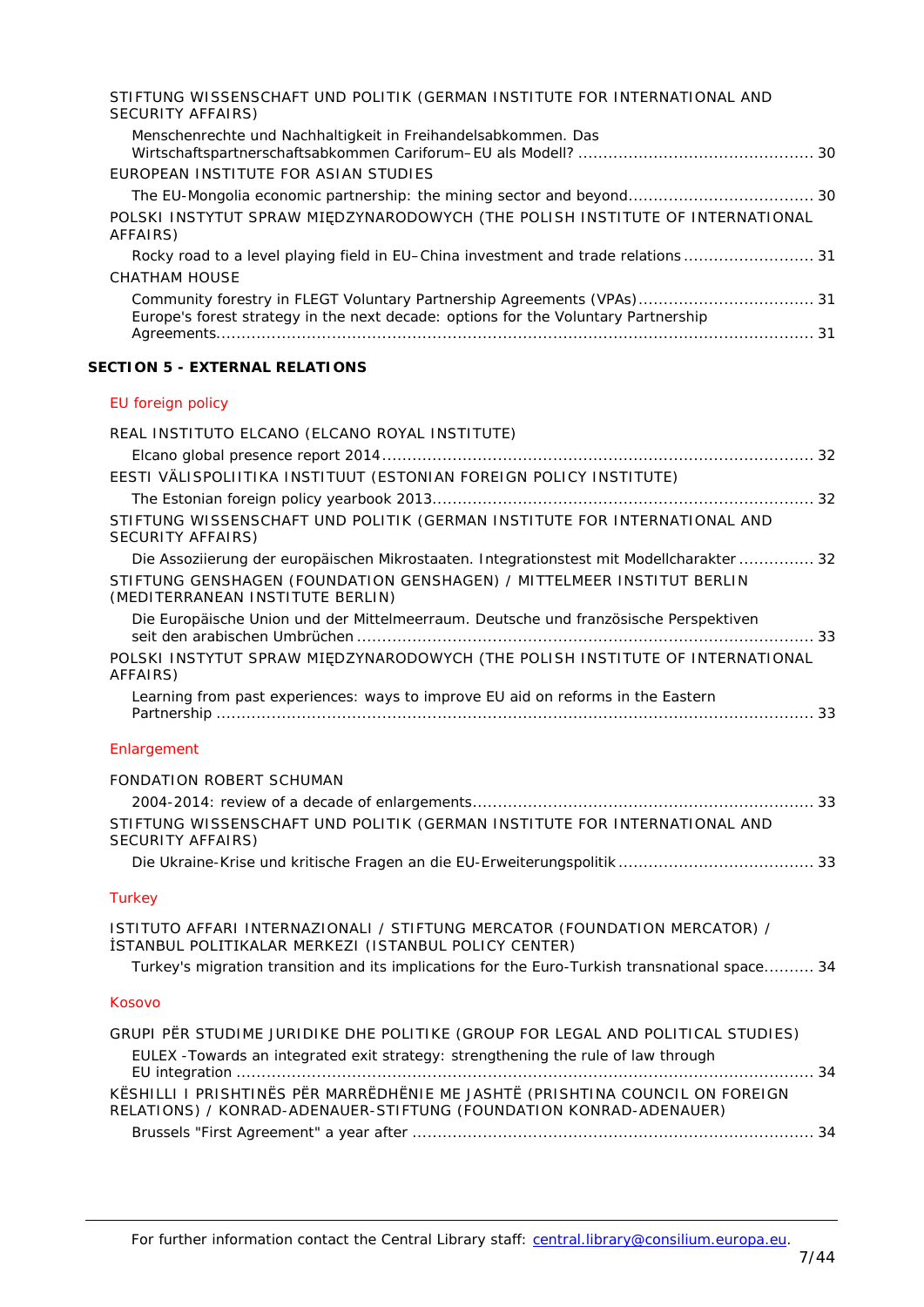## [Russia](#page-34-0)

| COUNCIL ON FOREIGN RELATIONS                                                                                     |
|------------------------------------------------------------------------------------------------------------------|
|                                                                                                                  |
| CENTRE FOR EUROPEAN REFORM                                                                                       |
|                                                                                                                  |
| CARNEGIE                                                                                                         |
|                                                                                                                  |
| EUROPEAN COUNCIL ON FOREIGN RELATIONS                                                                            |
|                                                                                                                  |
| ÖSTERREICHISCHE INSTITUT FÜR INTERNATIONALE POLITIK (AUSTRIAN STUDY CENTRE FOR<br>PEACE AND CONFLICT RESOLUTION) |
|                                                                                                                  |
| INSTITUT FRANCAIS DES RELATIONS INTERNATIONALES                                                                  |
|                                                                                                                  |

# [Ukraine](#page-35-4)

| STIFTUNG WISSENSCHAFT UND POLITIK (GERMAN INSTITUTE FOR INTERNATIONAL AND<br>SECURITY AFFAIRS)                                                                      |  |
|---------------------------------------------------------------------------------------------------------------------------------------------------------------------|--|
| Am Rande der Ukraine-Krise? Die Krimtataren nach der Annexion ihrer Heimat durch<br>Die Ukraine-Krise. Die Dimension der paneuropäischen Sicherheitskooperation  36 |  |
| RYTŲ EUROPOS STUDIJŲ CENTRAS (EASTERN EUROPE STUDIES CENTRE)                                                                                                        |  |
|                                                                                                                                                                     |  |
| OŚRODEK STUDIÓW WSCHODNICH (CENTRE FOR EASTERN STUDIES)                                                                                                             |  |
|                                                                                                                                                                     |  |
| CENTRE FOR EUROPEAN POLICY STUDIES                                                                                                                                  |  |
|                                                                                                                                                                     |  |
| <b>EUROPEAN POLICY CENTRE</b>                                                                                                                                       |  |
| Ukraine and the EU: turning the Association Agreement into a success story 38                                                                                       |  |
| BARCELONA CENTRE FOR INTERNATIONAL AFFAIRS                                                                                                                          |  |
|                                                                                                                                                                     |  |
| WORLD ECONOMIC FORUM                                                                                                                                                |  |
| Scenarios for Ukraine: reforming institutions, strengthening the economy after the crisis 38                                                                        |  |
| <b>Belarus</b>                                                                                                                                                      |  |
| ISTITUTO PER GLI STUDI DI POLITICA INTERNAZIONALE                                                                                                                   |  |
| RYTŲ EUROPOS STUDIJŲ CENTRAS (EASTERN EUROPE STUDIES CENTRE)                                                                                                        |  |
|                                                                                                                                                                     |  |
| Georgia                                                                                                                                                             |  |
| OSRODEK STUDIÓW WSCHODNICH (CENTRE FOR EASTERN STUDIES)                                                                                                             |  |
| Armenia                                                                                                                                                             |  |
|                                                                                                                                                                     |  |
| EUROPEAN COUNCIL ON FOREIGN RELATIONS                                                                                                                               |  |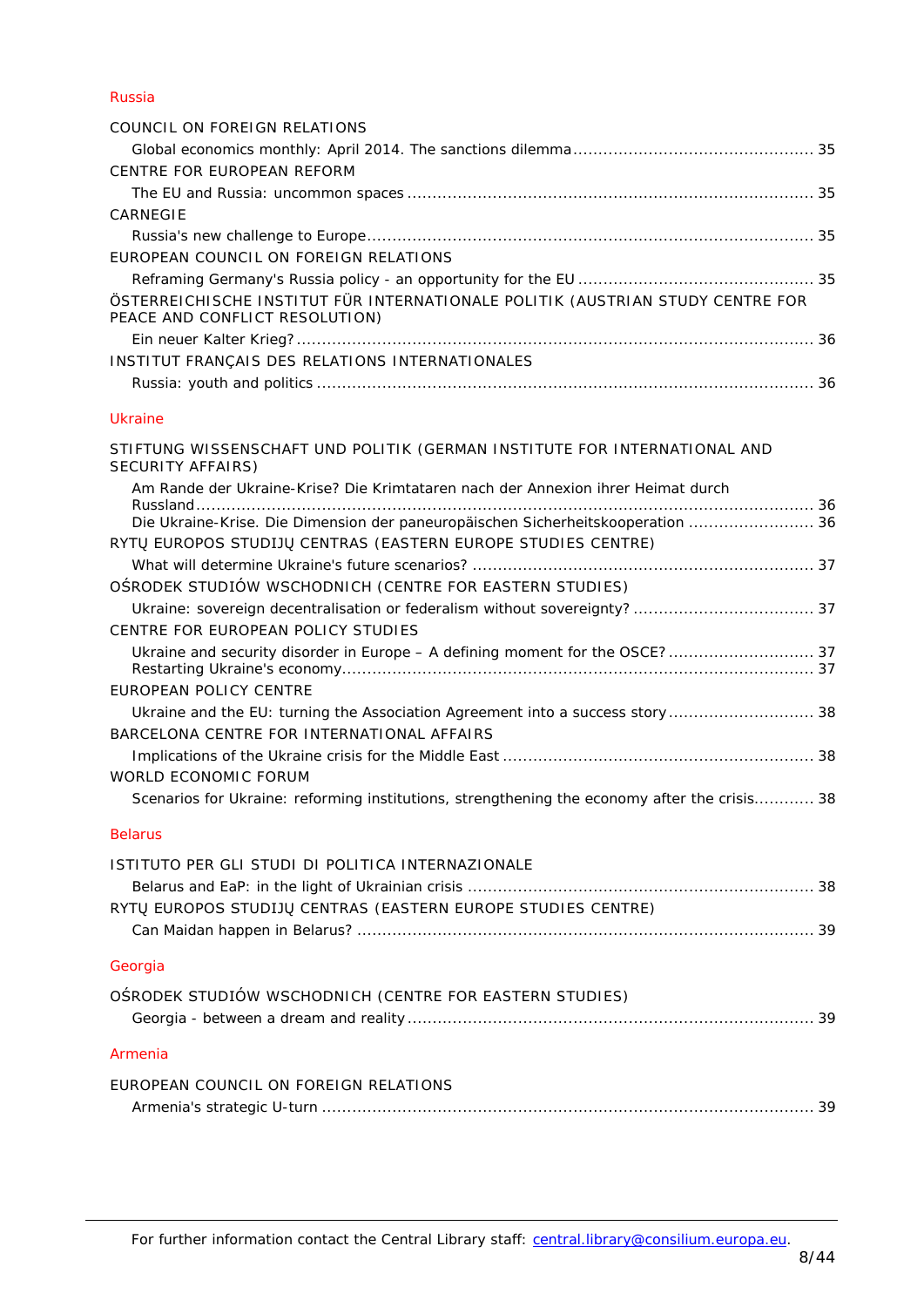#### [China](#page-38-8)

| ULKOPOLIITTINEN INSTITUUTTI (FINNISH INSTITUTE OF INTERNATIONAL AFFAIRS)<br>Chinese dream, others' nightmare? Despite superficial similarities, China is not destined |
|-----------------------------------------------------------------------------------------------------------------------------------------------------------------------|
| FRIENDS OF EUROPE / EUROPE CHINA FORUM / MISSION OF CHINA TO THE EUROPEAN UNION                                                                                       |
|                                                                                                                                                                       |
| Japan                                                                                                                                                                 |
|                                                                                                                                                                       |
| <b>BRUEGEL</b>                                                                                                                                                        |
|                                                                                                                                                                       |
| Zimbabwe                                                                                                                                                              |
| <b>CHATHAM HOUSE</b>                                                                                                                                                  |
|                                                                                                                                                                       |
| SPECIAL FOCUS - UK RELATIONSHIP TO THE EU                                                                                                                             |
| INSTITUTE OF ECONOMIC AFFAIRS                                                                                                                                         |
|                                                                                                                                                                       |
| ADAM SMITH INSTITUTE                                                                                                                                                  |
|                                                                                                                                                                       |
| CENTRE FOR EUROPEAN REFORM                                                                                                                                            |
|                                                                                                                                                                       |
| EUROPEAN POLICY INSTITUTES NETWORK                                                                                                                                    |
|                                                                                                                                                                       |
| CENTRE FOR EUROPEAN POLICY STUDIES                                                                                                                                    |
| Proportionality needed in the subsidiarity debate in the EU - Appraisal of the British and                                                                            |
|                                                                                                                                                                       |
| <b>REGARDS CROISÉS</b>                                                                                                                                                |
| OSRODEK STUDIÓW WSCHODNICH (CENTRE FOR EASTERN STUDIES)                                                                                                               |
|                                                                                                                                                                       |

| The German reaction to the Russian-Ukrainian conflict - shock and disbelief  43       |  |
|---------------------------------------------------------------------------------------|--|
| DEUTSCHE GESELLSCHAFT FÜR AUSWÄRTIGE POLITIK (GERMAN COUNCIL ON FOREIGN<br>RELATIONS) |  |
| Fidesz-Sieg trotz Stimmenverlust. Die ungarischen Parlamentswahlen 2014 43            |  |
| FRIEDRICH-EBERT-STIFTUNG (FOUNDATION FRIEDRICH-EBERT)                                 |  |
|                                                                                       |  |
| INSTITUT FRANÇAIS DES RELATIONS INTERNATIONALES                                       |  |
| Les relations germano-algériennes. Une relance par la coopération énergétique ? 44    |  |
|                                                                                       |  |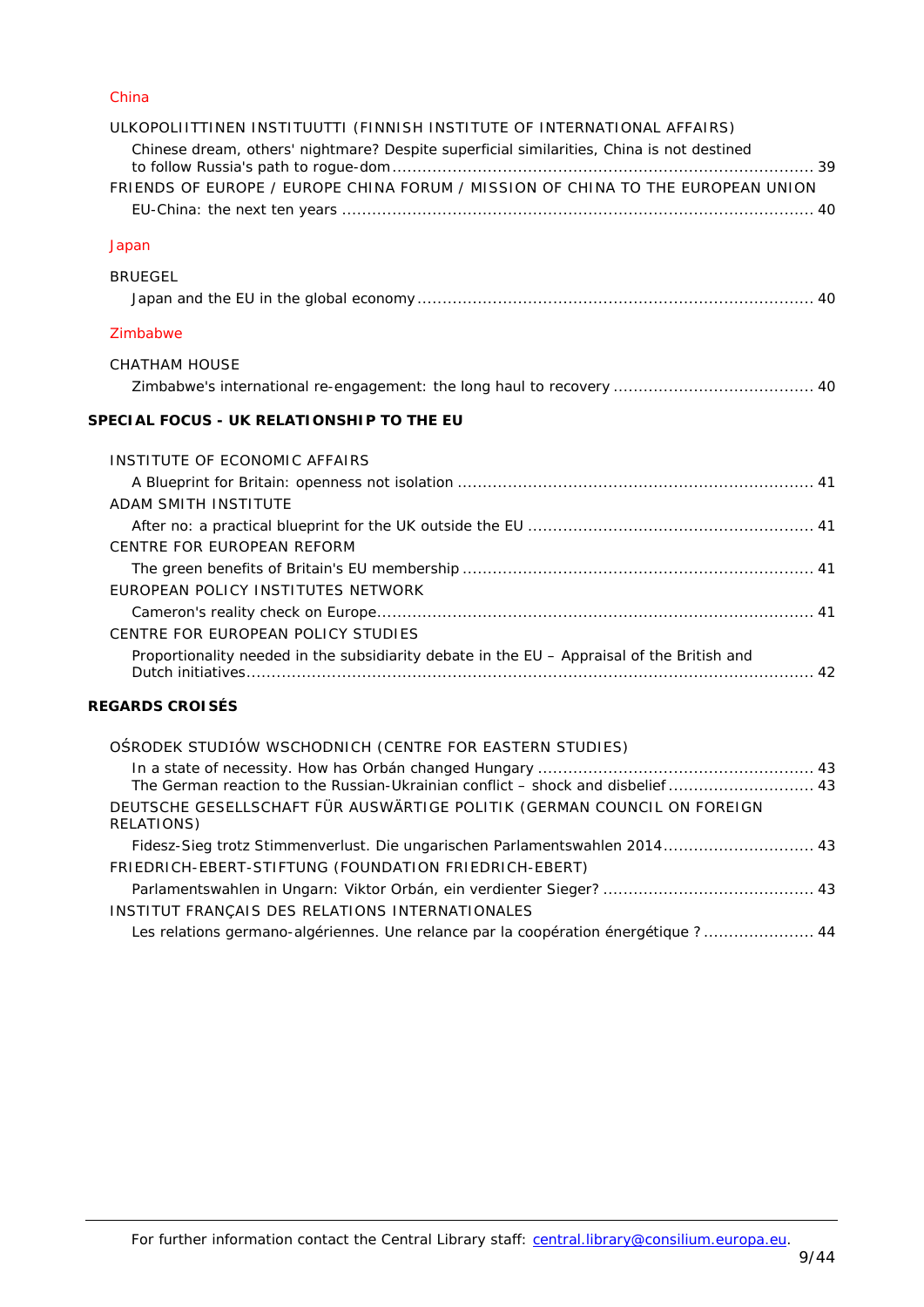# <span id="page-9-0"></span>**SECTION 1 - POLITICS, EU INSTITUTIONS**

## <span id="page-9-1"></span>*European Parliament / 2014 elections*

<span id="page-9-2"></span>NOTRE EUROPE - JACQUES DELORS INSTITUTE / FONDATION ROBERT SCHUMAN / VOTEWATCH EUROPE

#### **Des visages sur des clivages : les élections européennes de mai 2014**

#### <span id="page-9-3"></span>*Faces on divides: the May 2014 European elections*

by Yves Bertoncini and Thierry Chopin April 2014 Link to the article in [French](http://www.notre-europe.eu/media/visagesclivagesbertoncini-chopinne-ijdavr2014fr.pdf) and to the executive summary in [English](http://www.notre-europe.eu/media/facesondividesstudies104executivesummaryne-jdiapr2014.pdf)

The first part of this study is an overview of the powers exercised by the EP. Its second part presents the "variable-geometry majorities" that form within the EP. The third part explores the possible impact of the vote, based on available opinion polls.

<span id="page-9-4"></span>SVENSKA INSTITUTET FÖR EUROPAPOLITISKA STUDIER (SWEDISH INSTITUTE FOR EUROPEAN POLICY STUDIES)

## <span id="page-9-5"></span>**Why vote at an election with no apparent purpose? Voter turnout at elections to the European Parliament**

by Mark N. Franklin April 2014 Link to the article in [English](http://www.sieps.se/sites/default/files/2014_4epa_version2_0.pdf)

The author argues that low turnout can be blamed on the low salience of elections at which little is considered to be at stake, and on the declining ability of parties to mobilize loyal voters, especially in new democracies. The analysis gives recommendations on how to make European elections work better.

<span id="page-9-6"></span>EUROPEAN POLICY CENTRE / EUROPEAN ALLIANCE FOR DEMOCRATIC CITIZENSHIP

## <span id="page-9-7"></span>**Missing a generation in EU politics**

by Wouter de Iongh and Linde Zuidema (ed.) 7 April 2014 Link to the article in [English](http://www.epc.eu/documents/uploads/pub_4372_missing_a_generation_in_eu_politics.pdf)

This publication presents the results of a survey investigating young Europeans' attitudes towards the EU and the upcoming election. The authors suggest that the trend of declining youth participation in the EU could be countered by a further increase in EP competences, stronger emphasis on youth topics like education, employment, mobility and environment, as well as information on EU personalities and European parties' positions.

#### <span id="page-9-8"></span>EUROPEAN POLICY INSTITUTES NETWORK

#### <span id="page-9-9"></span>**The 'personalisation' of the European elections: a half-hearted attempt to increase turnout and democratic legitimacy?**

by Sonia Piedrafita and Vilde Renman 11 April 2014 Link to the article in [English](http://www.ceps.be/ceps/dld/9160/pdf)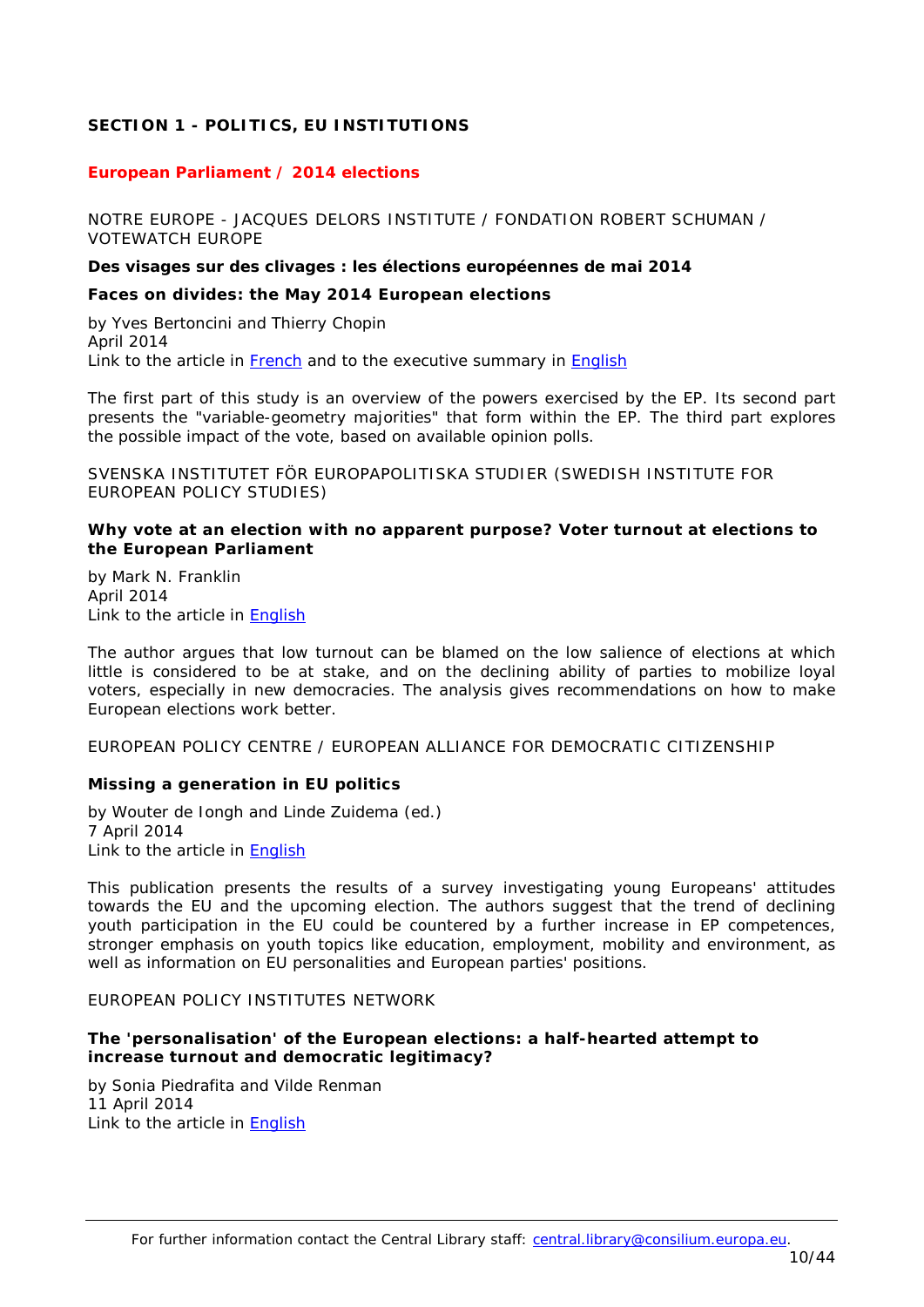This paper relativizes expectations on how the politicization of EE2014 could help increase turnout. It notes that that "the process of selecting the party's candidate for the position of Commission President was blurred by internal negotiations on this and other appointments at stake at the expense of its democratic dimension". The paper also notes that the manifestos of European political parties are mostly a compendium of the party's ideology, rather than an actionable political programme for the top candidates.

# <span id="page-10-0"></span>**The impact of Spain's economic and political crisis on the European elections**

by Carme Colomina and Elina Viilup 2 April 2014 Link to the article in [English](http://www.ceps.be/ceps/dld/9138/pdf)

Despite growing criticism in Spain against austerity measures perceived as 'imposed by the EU', there is no anti-European discourse among the Spanish mainstream political parties. This paper finds no sign that the upcoming European elections will have a more European focus than any of the previous ones.

## <span id="page-10-1"></span>**Euro-enthusiasm, euro-rejection, and various shades of grey: the 2014 European Parliament election campaign in the Netherlands**

by Stijn van Kessel 29 April 2014 Link to the article in [English](http://www.ceps.be/ceps/dld/9216/pdf)

With less than a month to go to the EP elections, campaigning has barely begun in the Netherlands. Whether the campaign will address concrete EU policies or the future of the EU remains to be seen, but this author argues that the outcomes will probably have less to with the parties' stance on Europe than with the unpopularity of the incumbent parties and the 'second order' character of EP elections.

<span id="page-10-2"></span>EGMONT – ROYAL INSTITUTE FOR INTERNATIONAL RELATIONS

# <span id="page-10-3"></span>**The European elections: what is at stake for the citizens? An analysis of the EU's legitimacy and policy challenges**

by Marc Lepoivre and Stiin Verhelst (eds.) 25 April 2014 Link to the article in [English](http://www.egmontinstitute.be/wp-content/uploads/2014/04/140425-Book-European-elections-citizen.pdf)

The papers attempts to highlight the importance of European elections by gathering experts' opinions about the key issues the EP will face during the next term. These issues include both the legitimacy of the EU in general, as well as specific policy challenges ahead.

# <span id="page-10-4"></span>**The voting behaviour of Belgian MEPs during 16 key votes: What lessons from the 2009-2014 legislature?**

by [Clémentine d'Oultremont,](http://www.egmontinstitute.be/expert-author/clementine-doultremont/) [Laurent Santin,](http://www.egmontinstitute.be/expert-author/laurent-santin/) [Stijn Verhelst](http://www.egmontinstitute.be/expert-author/stijn-verhelst/) and [Xavier Vanden Bosch](http://www.egmontinstitute.be/expert-author/xavier-vanden-bosch/) 28 April 2014 Link to the article in [English](http://www.egmontinstitute.be/wp-content/uploads/2014/04/Voting-Behaviour-of-Belgian-MEPs-during-16-Key-Votes.pdf)

This paper focuses on the voting behaviour of the Belgian MEPs during the 2009-2014 term. It discusses their general voting behaviour, as well as how they voted during more controversial votes. In general, loyalty of Belgian MEPs to their group is high compared to average loyalty. The most noticeable exception concerns the N-VA, which, as a centre-right party is an outlier in the centre-left Greens/EFA group. To a lesser extent, the centre-left cdH also deviates from its centre-right EPP line.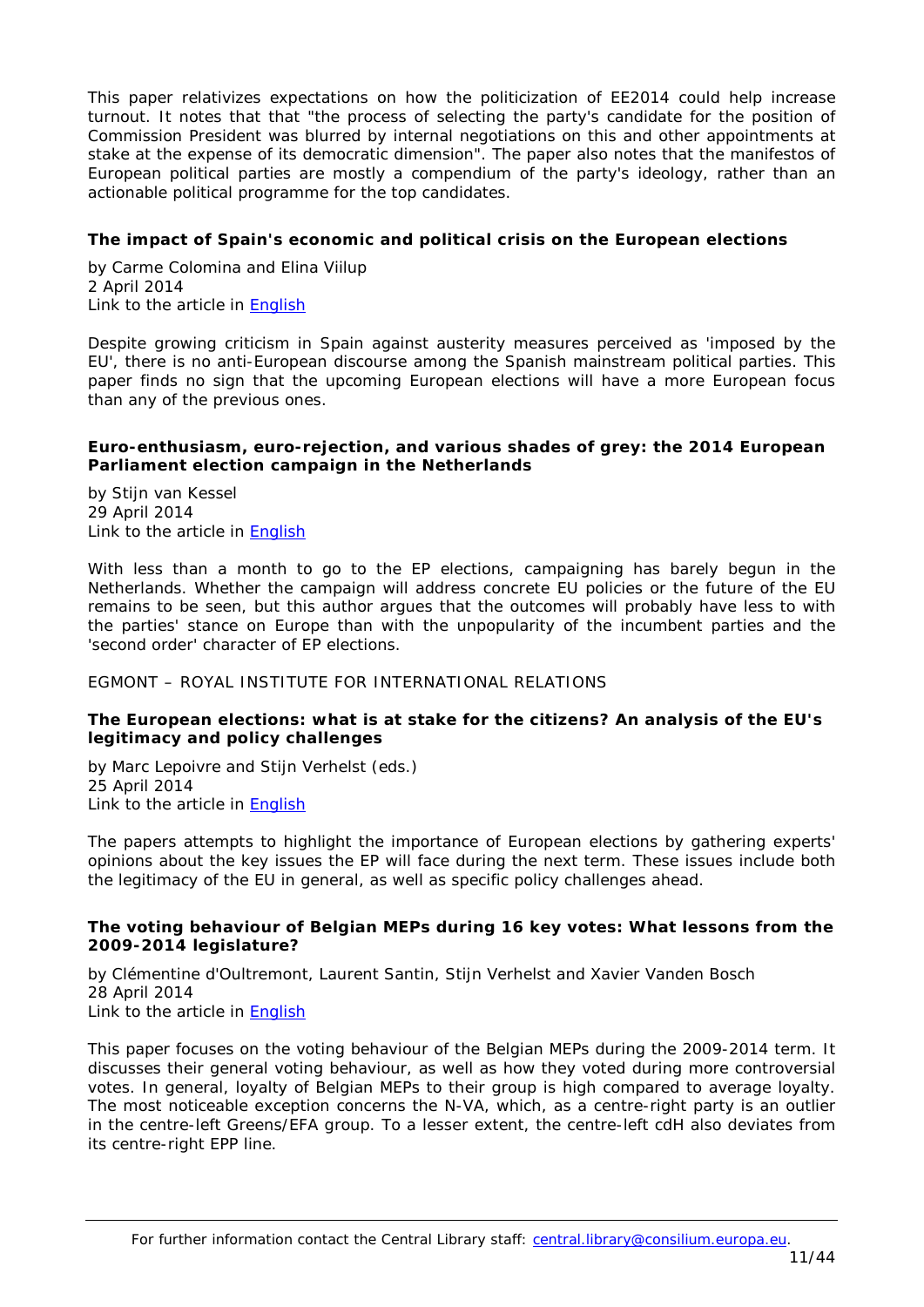<span id="page-11-0"></span>INSTITUT PRO EVROPSKOU POLITIKU EUROPEUM (EUROPEUM INSTITUTE FOR EUROPEAN POLICY) / NADACE OPEN SOCIETY FUND PRAHA (OPEN SOCIETY FUND PRAGUE)

# **Činnost a pracovitost českých europoslanců v období 2009–2014**

## <span id="page-11-1"></span>*[Work activity of the Czech members of the European Parliament during the year](http://www.europeum.org/en/eu-politics-and-institutions/107-analyses-articles-comments/2171-analysis-work-activity-of-the-czech-members-of-the-european-parliament-during-the-year-2009-2014)  [2009 -](http://www.europeum.org/en/eu-politics-and-institutions/107-analyses-articles-comments/2171-analysis-work-activity-of-the-czech-members-of-the-european-parliament-during-the-year-2009-2014) 2014*

by Věra Řiháčková 25 April 2014 Link to the article in [Czech](http://www.osf.cz/images/stories/novinky/innost_a_pracovitost_eskch_europoslanc_v_obdob_2009-2014.pdf)

This paper examines the work of Czech MEPs during 2009-2014, and it is based on the quantitative analysis of their work during their sessions in Brussels as well as in Strasbourg. An activity index is used in order to compare the diligence of the Czech parties with each other and the Czech MEPs with the MEPs of other countries.

<span id="page-11-2"></span>POLICY NETWORK / NOTRE EUROPE - JACQUES DELORS INSTITUTE / VOTEWATCH EUROPE

# <span id="page-11-3"></span>**British political parties in Europe: reliable, ambiguous, reluctant and dismissive**

by Renaud Thillaye 2 April 2014 Link to the article in [English](http://www.policy-network.net/publications_download.aspx?ID=8870)

This paper investigates how successful political parties have been at using the power of European politics. By analysing the voting patterns of British MEPs during the last EP's mandate (2009-2014), it highlights how often Conservatives, Labour, Lib Dems and UKIP participated in winning coalitions and have influenced policymaking in 15 of the EP's most important decisions.

## <span id="page-11-4"></span>*EU institutions*

<span id="page-11-5"></span>THE INSTITUTE OF INTERNATIONAL AND EUROPEAN AFFAIRS

## <span id="page-11-6"></span>**Europe is our story: towards a new narrative for the European Union**

by IIEA Working Group on Values and Narrative in the EU April 2014 Link to the article in **English** 

The EU now faces challenges different from those of its early years. This paper suggests that the time is ripe for a reorientation of the EU narrative. With profound developments underway in many areas, from banking to foreign policy, and as the institutions restructure in 2014, the moment has come for new thinking: for a determined reaching out to the citizens, to involve them and to listen to their desires; and for a renewal of respect for the values that the EU has claimed.

#### <span id="page-11-7"></span>CENTRE FOR EUROPEAN POLICY STUDIES

#### <span id="page-11-8"></span>**From subsidiarity to better EU governance: a practical reform agenda for the EU**

by Steven Blockmans, Judith Hoevenaars, Adriaan Schout and Jan Marinus Wiersma 8 April 2014 Link to the article in [English](http://www.ceps.be/ceps/dld/9149/pdf)

This paper explores the political and practical relevance of some of the ideas currently considered to solidify the principle of subsidiarity in day-to-day decision-making. It maps the current political contours of subsidiarity as they appear in speeches and policy papers and presents some of the main ideas in the current debate on deepening subsidiarity.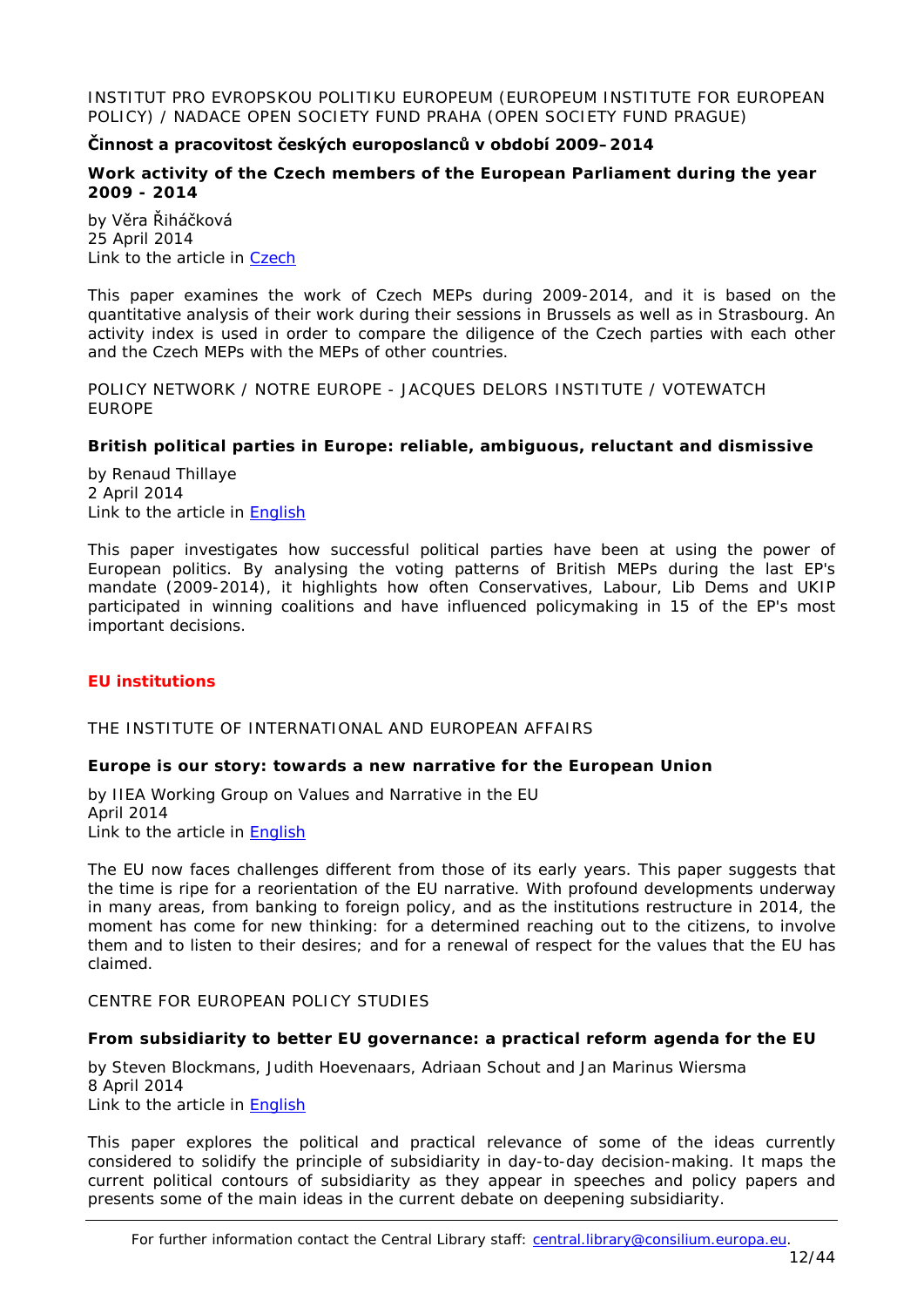<span id="page-12-0"></span>FUNDACIÓN ALTERNATIVAS / FRIEDRICH-EBERT-STIFTUNG (FOUNDATION FRIEDRICH-EBERT)

# <span id="page-12-1"></span>**III Informe sobre el estado de la Unión: la ciudadanía en tiempo de crisis**

by María Pallares (coord.) 25 April 2014 Link to the article in **Spanish** 

European citizens enjoy the rights and freedoms proclaimed in the Charter of Fundamental Rights of the EU. Despite this legal coverage, the fact is that Europeans feel more European than citizens. And according to the authors, the crisis has not extended European democracy, but shrunk it, because the most critical decisions taken to address it have been at a national executive level, although the format was communitarian. As this report highlights, there is a "deficit of European citizenship".

<span id="page-12-2"></span>TRANSPARENCY INTERNATIONAL

# <span id="page-12-3"></span>**The European Union integrity system**

by Louis Hancisse, Amanda McMenamin, Mark Perera and Ronny Patz April 2014 Link to the article in [English](http://www.transparencyinternational.eu/wp-content/uploads/2014/04/EU_Integrity_System_Report.pdf)

This report presents a comprehensive review of corruption and integrity risks in the EU institutions. It analyses how ten EU institutions and bodies promote integrity, how they deal with the risk of corruption and how their policies help the fight against corruption in Europe. *Read our related blog post: [Transparency International report on Corruption and Integrity](http://councillibrary.wordpress.com/2014/04/25/transparency-international-report-on-corruption-and-integrity-risks-in-eu-institutions/)  [Risks in EU Institutions.](http://councillibrary.wordpress.com/2014/04/25/transparency-international-report-on-corruption-and-integrity-risks-in-eu-institutions/)*

<span id="page-12-4"></span>CORPORATE EUROPE OBSERVATORY / ARBEITERKAMMER (THE AUSTRIAN FEDERAL CHAMBER OF LABOUR) / ÖSTERREICHISCHER GEWERKSCHAFTSBUND (THE AUSTRIAN TRADE UNION FEDERATION)

## <span id="page-12-5"></span>**The fire power of the financial lobby. A survey of the size of the financial lobby at the EU level**

by Marcus Wolf, Kenneth Haar and Olivier Hoedeman April 2014 Link to the article in **English** 

Despite the many references to the presence of "the financial lobby" in the EU decisionmaking, until now there has been no comprehensive survey of its size and power in the EU. This report finds that the financial industry spends more than  $\epsilon$ 120 million per year on lobbying in Brussels and employs more than 1700 lobbyists.

<span id="page-12-6"></span>EGMONT – ROYAL INSTITUTE FOR INTERNATIONAL RELATIONS

#### <span id="page-12-7"></span>**The German Constitutional Court's decision about the European Central Bank's OMT mechanism: a masterpiece of judicial arrogance**

by [Charles Secondat,](http://www.egmontinstitute.be/expert-author/charles-secondat/) [Daisy Roterod](http://www.egmontinstitute.be/expert-author/daisy-roterod/) and [P.J. Goossens](http://www.egmontinstitute.be/expert-author/p-j-goossens/) 7 April 2014 Link to the article in **English** 

The German Constitutional Court recently referred different questions to the European Court of Justice (ECJ) for a preliminary ruling. They concern the legality of the ECB's Outright Monetary Transactions (OMT) created in 2012. Simultaneously, the German Court has threatened to disrupt the implementation of OMT in Germany if its very restrictive analysis is not validated by the ECJ. This paper analyses the fundamental questions this raises about the future efficiency of the ECB's monetary policy, the damage to the independence of the ECB and the balance of power between judges and political bodies in charge of economic policy.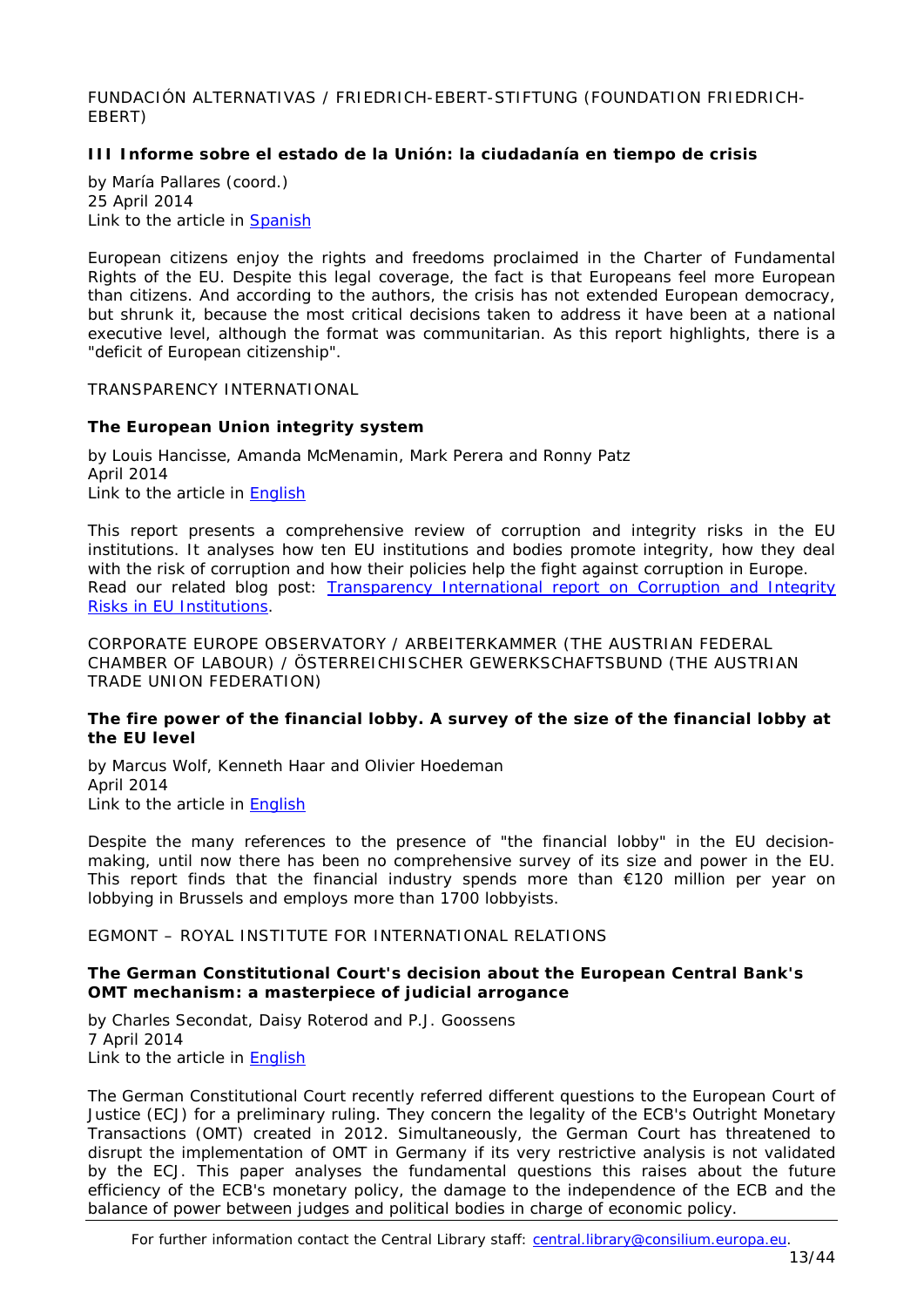# <span id="page-13-0"></span>*Political parties*

## <span id="page-13-1"></span>FOUNDATION FOR EUROPEAN PROGRESSIVE STUDIES

#### <span id="page-13-2"></span>**Get the party started - Modernising progressive politics**

by Lorenza Antonucci, Marc Esteve del Valle, Teodor Slavev, Laura Ballarin Cereza and Jesper Dahl Kelstrup 3 April 2014

Link to the article in [English](http://www.feps-europe.eu/assets/a93d7b8d-9664-414c-957a-c58befef070a/wg_getthepartystarted.pdf)

This publication examines the actual situation, challenges and chances of European Social Democracy. It analyses the maintaining importance of redistribution issues in order to mobilize political support. Furthermore, it addresses the problem of party membership decline and the social movements' estrangement from socialist parties. The authors stress the necessity of internal party modernisation and modes of participation.

<span id="page-13-3"></span>POLICY NETWORK / GLOBAL PROGRESS / WIARDI BECKMAN STICHTING

#### <span id="page-13-4"></span>**Making progressive politics work: a handbook of ideas**

by Policy Network (eds.) 22 April 2014 Link to the article in [English](http://www.policy-network.net/publications/4624/Making-Progressive-Politics-Work)

As the slow return to growth begins to gather pace in western democracies, the danger is that insufficient attention has been given to structural economic weaknesses and long-term stresses on representational politics and governance, according to the authors. This paper brings together policy recommendations and proposals on how progressives should approach the major economic and political challenges of our times.

#### <span id="page-13-5"></span>EUROPEAN COUNCIL ON FOREIGN RELATIONS

#### <span id="page-13-6"></span>**The eurosceptic surge and how to respond to it**

by Jose Ignacio Torreblanca and Mark Leonard 9 April 2014 Link to the article in [English](http://ecfr.eu/page/-/ECFR98_EUROSCEPTIC_BRIEF_AW_(4).pdf)

The authors argue that pro-European politicians must not turn things into a simple battle between pro- and anti-Europe, but must emphasise centre-left and centre-right policy responses to the challenges facing the EU and its Member States, such as employment, migration, growth, and the rise of China. Moreover, pro-European parties who form a grand transnational coalition risk increasing the perception of an elite cartel that runs the EU.

#### <span id="page-13-7"></span>OVERSEAS DEVELOPMENT INSTITUTE

## <span id="page-13-8"></span>**The radical right in the European Parliament. Impact on development policy**

by Raphaëlle Faure 4 April 2014 Link to the article in [English](http://www.odi.org.uk/sites/odi.org.uk/files/odi-assets/publications-opinion-files/8896.pdf)

There is a growing awareness that the next EP may contain a large contingent of radical right parties. At the domestic level, 21 out of the 28 EU member states have a party which can be qualified as radical right in their political system. This paper looks at their possible impact on European decision-making in development cooperation. The Council discussed the EU [framework](http://www.consilium.europa.eu/homepage/highlights/council-discussed-eus-post-2015-development-framework?lang=fr) for development aid post-2015 in these very days.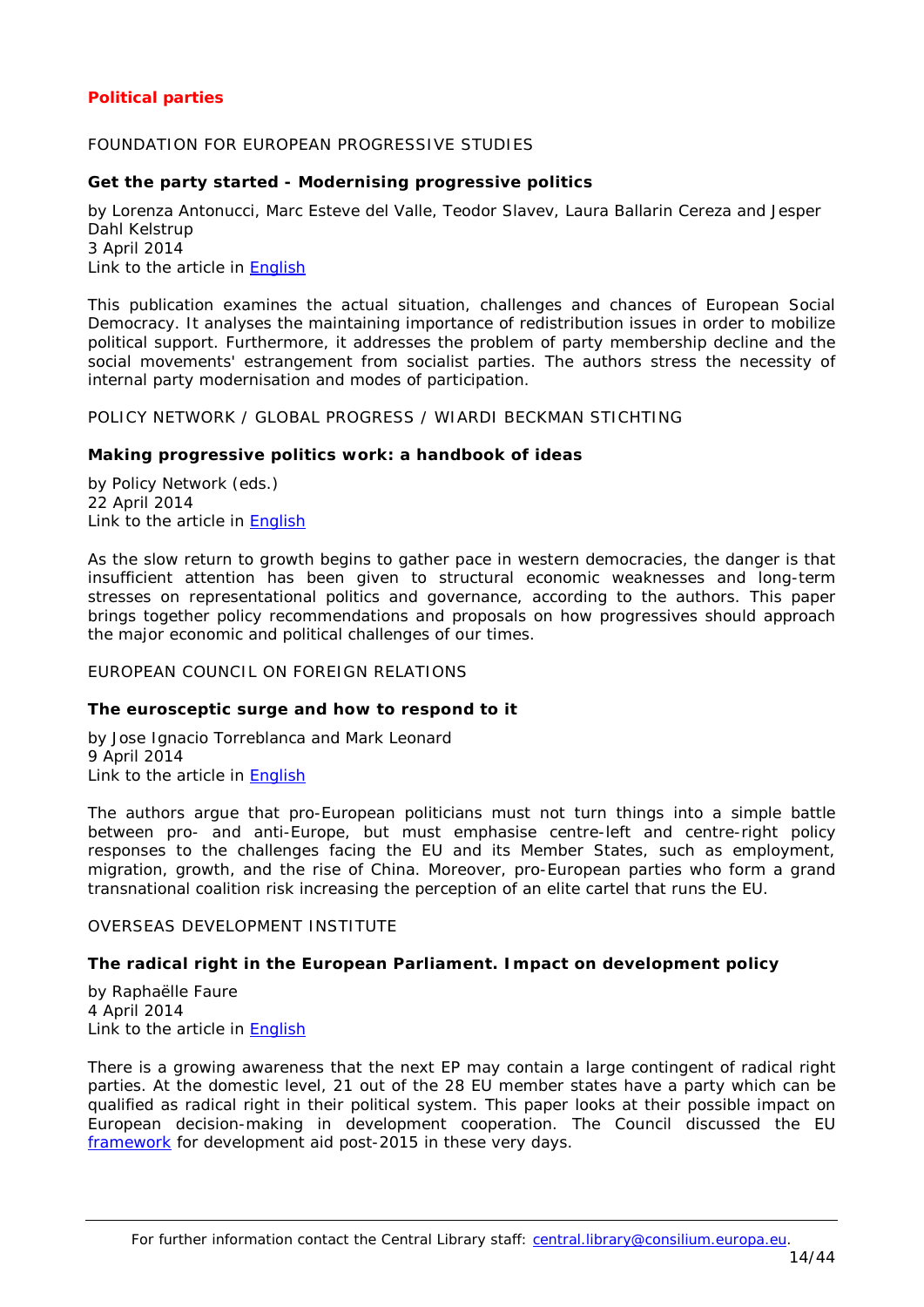## <span id="page-14-0"></span>FRIEDRICH-EBERT-STIFTUNG (FOUNDATION FRIEDRICH-EBERT)

# <span id="page-14-1"></span>**Nordeuropäische Rechtspopulisten im Aufwind**

by Silke Breimaier April 2014 Link to the article in [German](http://library.fes.de/pdf-files/id/10699.pdf)

This article examines the right populist parties in the Nordic Member States, which experience an upturn in the EP election polls. Despite the differences in terms of rhetoric, origin and policy positions, these parties have shared core issues, namely immigration and the renationalization of EU competencies.

# <span id="page-14-2"></span>**Der Front National (FN) – eine rechtsradikale Partei?**

by Jean-Yves Camus April 2014 Link to the article in [German](http://library.fes.de/pdf-files/id/10640.pdf)

This paper discusses the French *Front National* (FN). It analyses the new party strategy, which aims at de-diabolisation, and the claim to be neither left nor right. The author states that the key issues are still the same, but the party support has diversified socially and geographically. The party has gained appeal with blue collar workers, young people and women. The modernised FN could establish itself as the third force in the French party system.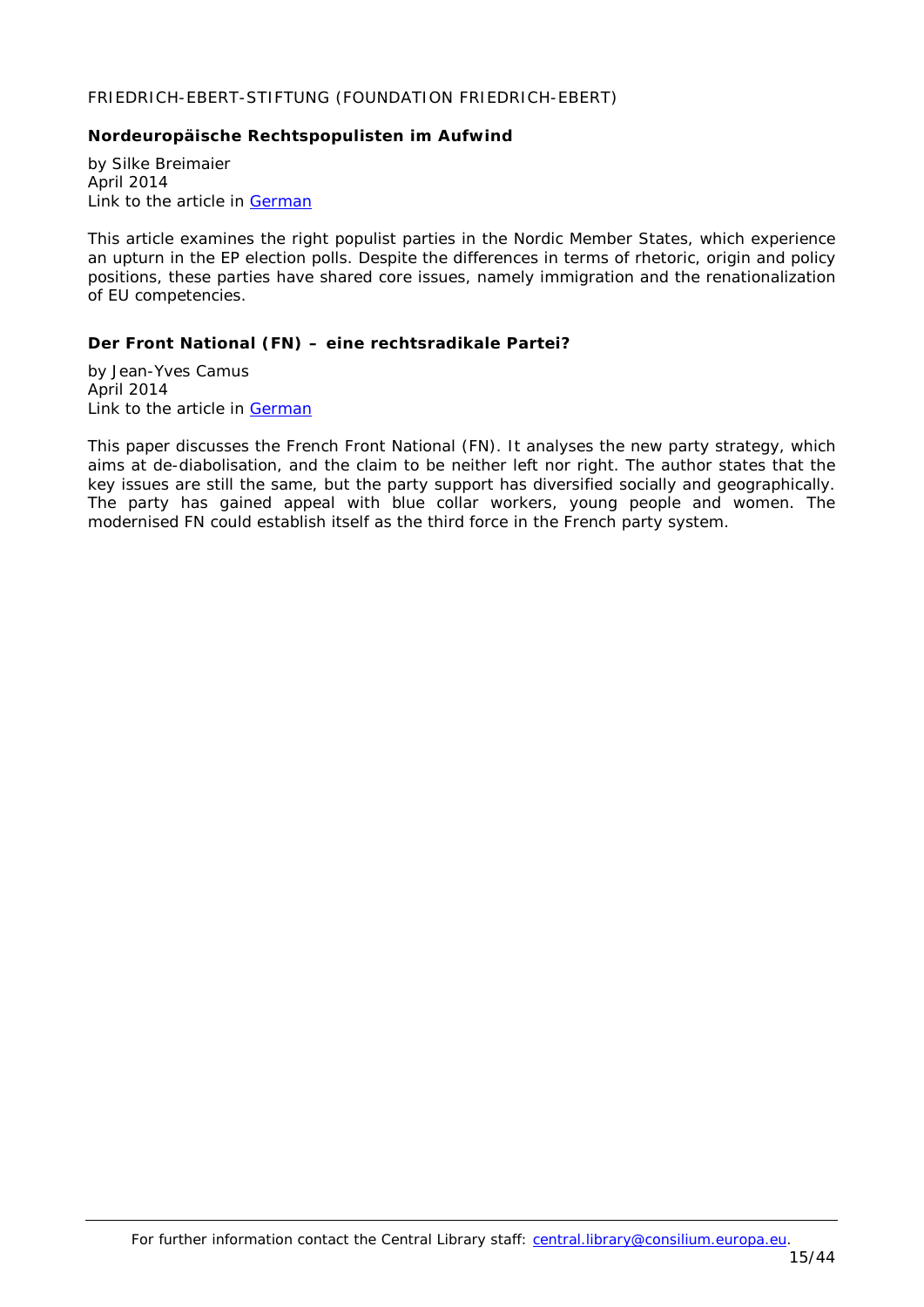# <span id="page-15-0"></span>**SECTION 2 - ECONOMICS**

#### <span id="page-15-1"></span>*Member States and European economies*

#### <span id="page-15-2"></span>CENTRE FOR EUROPEAN POLICY STUDIES

#### <span id="page-15-3"></span>**What are the effects of the EU budget: driving force or drop in the ocean?**

by Jorge Núñez Ferrer and Moni Katarivas 28 April 2014 Link to the article in [English](http://www.ceps.be/ceps/dld/9197/pdf)

This study examines the impact of the main investment tools of the EU budget. The focus is on the role of financial instruments through which the EU can invest more efficiently and mobilise multiple funds. The EU budget has the potential to influence the European economy much more than its modest size in terms of GDP may suggest, conclude the authors

<span id="page-15-4"></span>EUROPEAN CAPITAL MARKETS INSTITUTE / CENTRE FOR EUROPEAN POLICY STUDIES

#### <span id="page-15-5"></span>**Supporting Access to Finance by SMEs: mapping the initiatives in five EU countries**

by Federico Infelise 23 April 2014 Link to the article in [English](http://www.ceps.be/ceps/dld/9188/pdf)

This paper maps the initiatives to support access to finance for SMEs that were available at national level in 2012 in the five biggest European economies. A broad set of initiatives has been implemented to close the funding gap of SMEs in these five countries. Public subsidisation of bank loans has been by far the most widespread type of intervention. Despite the fact that this strategy might prove to be effective in the short term, it fails to address long-term sustainability issues via a more diversified set of financing tools.

<span id="page-15-6"></span>NOTRE EUROPE - JACQUES DELORS INSTITUTE

#### <span id="page-15-7"></span>**The single market and cohesion policy dyad: battered by the crisis and globalisation**

by Marjorie Jouen 28 April 2014 Link to the article in [English](http://www.notre-europe.eu/media/singlemarketandcohesionpolicy-jouen-ne-jdi-apr14.pdf?pdf=ok) and in [French](http://www.notre-europe.eu/media/marchuniquepolitiquecohesionmjouenne-ijdavr2014.pdf)

Historically, newly acceding countries to the EU have been enjoying the fruits delivered by single market and cohesion policies. During the recent economic crisis the benefits of these policies have withered. When recovery will come, things will not necessarily be back as before, argues this papers.

#### <span id="page-15-8"></span>FUNDACIÓN ALTERNATIVAS

## <span id="page-15-9"></span>**Convergence in the Spanish regions: too little or too much European Structural Funds?**

by Samuele Centorrino and María Pérez-Urdiales 2 April 2014 Link to the article in [English](http://www.falternativas.org/content/download/21641/541712/version/3/file/Centorrino%2CPerez-Urdiales_March2014.pdf)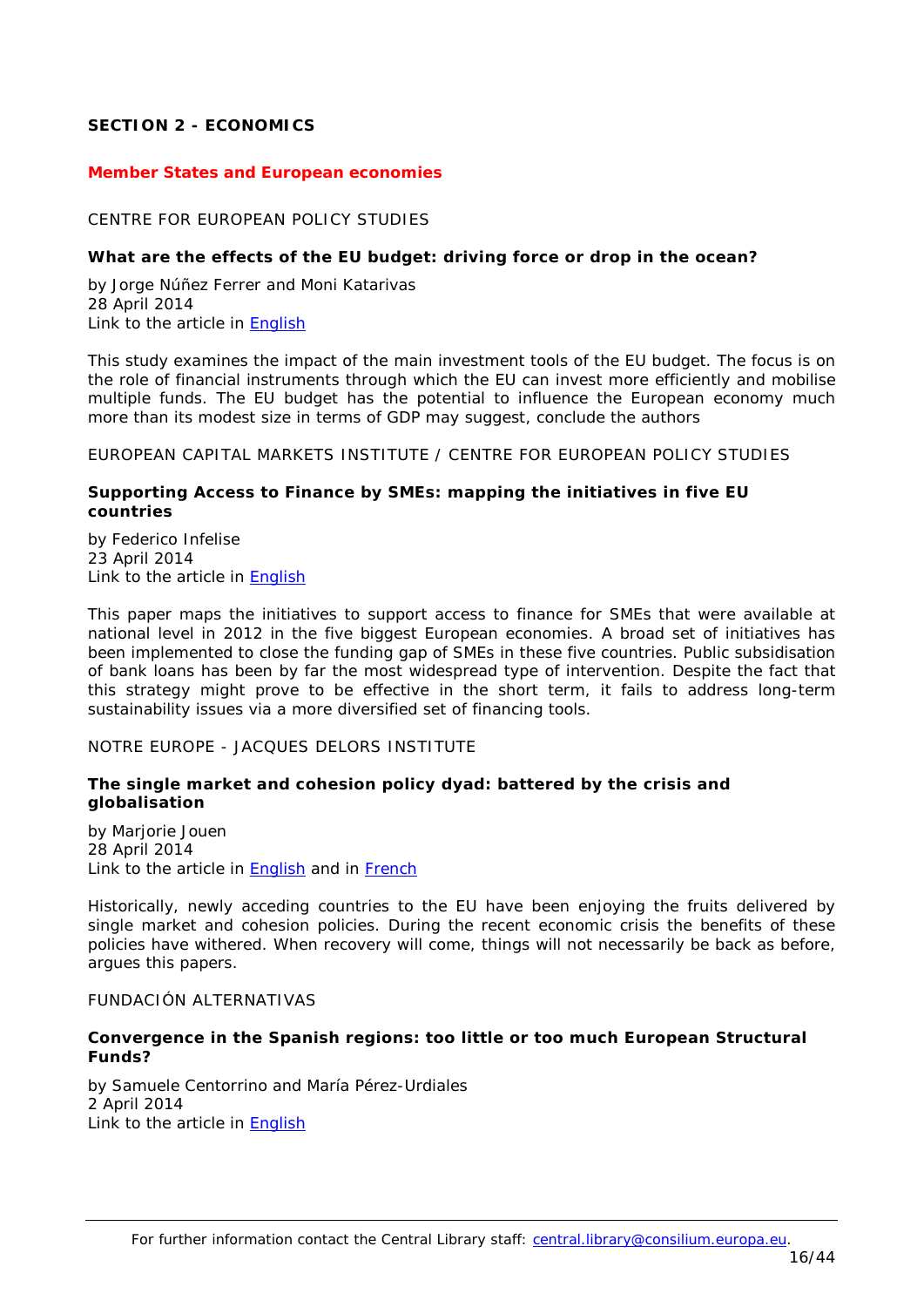This study aims at analysing the growth processes experienced by the Spanish regions for the period 1986-2008 and assess the effectiveness of the Structural Funds on reducing disparities between them. According to the authors, the results suggest that EU Funds are not sufficient to achieve convergence and that they must be released in a more efficient way to ensure long term growth.

<span id="page-16-0"></span>ELINKEINOELÄMÄN TUTKIMUSLAITOS (RESEARCH INSTITUTE OF THE FINNISH ECONOMY)

# **Saksan ja muun euroalueen kilpailukyvyn ero eurokriisin taustalla**

## <span id="page-16-1"></span>*Competitiveness gaps behind the economic crisis in the euro area*

by Olavi Rantala 1 April 2014 Link to the article in [Finnish](http://www.etla.fi/wp-content/uploads/ETLA-Raportit-Reports-23.pdf)

The author argues that the euro area economic crisis is largely a result of the competitiveness gap between Germany and the rest of the area. Wage moderation in Germany has considerably improved its competitiveness edge, whereas the rest of the euro area has had an inflationary wage policy with wage growth has exceeding labour productivity growth.

<span id="page-16-2"></span>FRIEDRICH-EBERT-STIFTUNG (FOUNDATION FRIEDRICH-EBERT)

## <span id="page-16-3"></span>**Die Eurokrise im Spiegel der Potenzialschätzungen: Lehren für eine alternative Wirtschaftspolitik?**

by Erik Klär April 2014 Link to the article in [German](http://library.fes.de/pdf-files/wiso/10710.pdf)

This paper discusses the European Commission's regular estimations of production potential in the Member States. The reports aim at abstracting from economic short-term fluctuations, but the fact they are frequently revised shows this objective is not achieved. The author maintains that this has serious consequences, when policy is based on the reports.

<span id="page-16-4"></span>DAS INSTITUT DER DEUTSCHEN WIRTSCHAFT KÖLN (COLOGNE INSTITUTE FOR ECONOMIC RESEARCH)

## <span id="page-16-5"></span>**Überschaubare Erholung in einem risikoreichen globalen Umfeld – IW-Konjunkturprognose Frühjahr 2014**

by IW-Forschungsgruppe Konjunktur 7 April 2014 Link to the article in [German](http://www.etracker.de/lnkcnt.php?et=lKbSM9&url=http%3A%2F%2Fwww.iwkoeln.de%2F_storage%2Fasset%2F161398%2Fstorage%2Fmaster%2Ffile%2F4399647%2Fdownload%2FTR-1-2014-Prognose.pdf&lnkname=TR-1-2014-Prognose.pdf)

The Institute's spring economic forecast states that the slow recovery in the euro area will continue. The report covers short-term economic prospects, labour market, state budget and economic policy.

<span id="page-16-6"></span>THE LISBON COUNCIL / PROGRESSIVE POLICY INSTITUTE

## <span id="page-16-7"></span>**Bridging the data gap. How digital innovation can drive growth and create jobs**

by Paul Hofheinz and Michael Mandel April 2014 Link to the article in [English](http://www.lisboncouncil.net/index.php?option=com_downloads&id=1008)

This paper describes the immense benefits that arise as a result of greater use of data analytics in healthcare, CO2 emissions, social inclusion, job creation and growth generation – and finds a vast "data gap" between Europe and the US, with American consumers and businesses consuming on average 60% more data each month per capita than Europeans.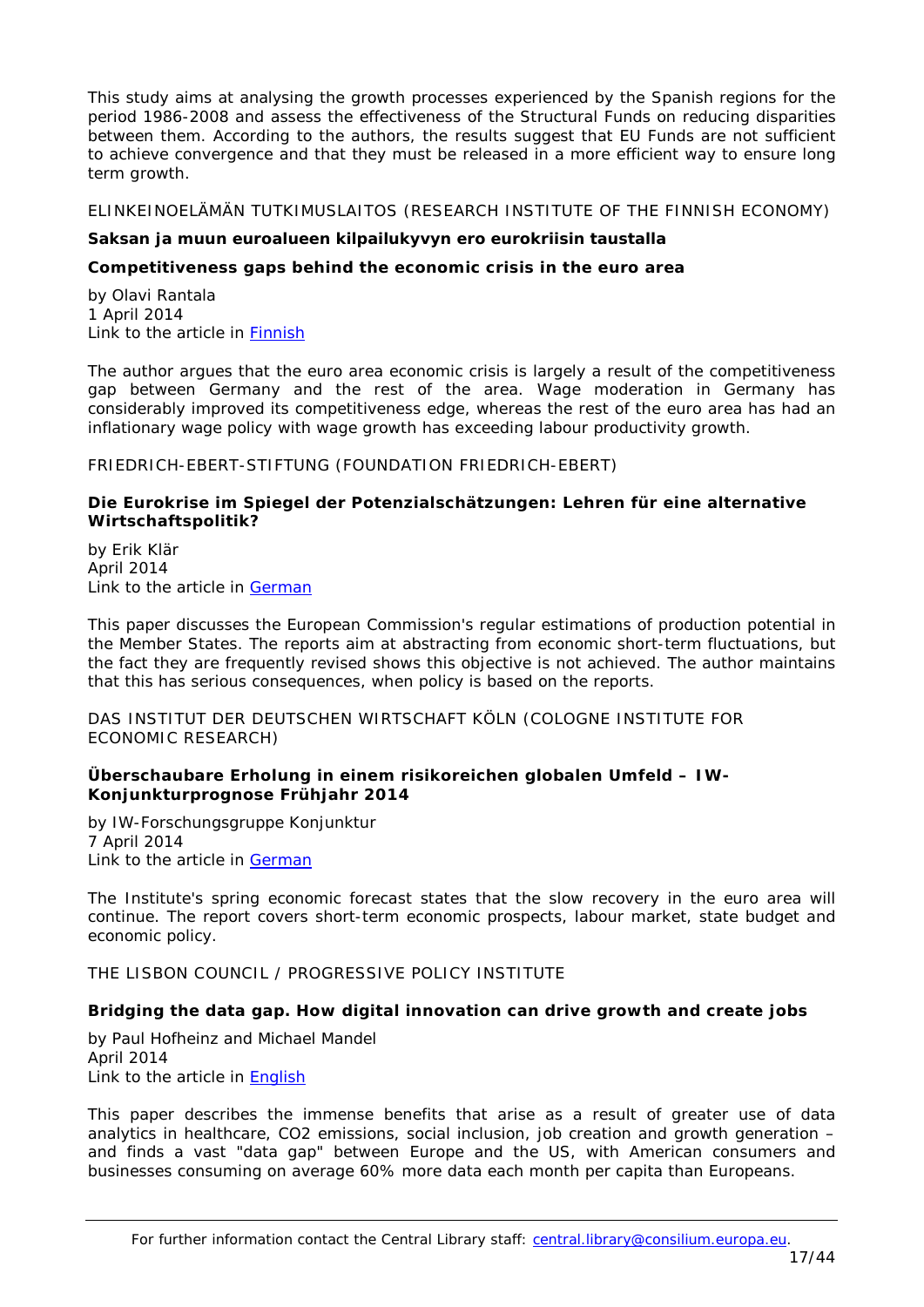# <span id="page-17-0"></span>*EMU / Euro / Banking Union*

<span id="page-17-1"></span>KONRAD-ADENAUER-STIFTUNG (FOUNDATION KONRAD-ADENAUER) / DAS INSTITUT DER DEUTSCHEN WIRTSCHAFT KÖLN (COLOGNE INSTITUTE FOR ECONOMIC RESEARCH)

# <span id="page-17-2"></span>**European Banking Union. Status of implementation and the need for improvement**

by Matthias Bauer and Markus Demary April 2014 Link to the article in [English](http://www.kas.de/wf/doc/kas_37540-544-2-30.pdf) and in [German](http://www.kas.de/wf/doc/kas_37540-544-1-30.pdf)

The crisis in the euro area revealed points of weakness in the architecture of the monetary union. It appeared that the common monetary policy also required a common system of banking supervision. This report summarizes the current proposals and decisions regarding the Banking Union and evaluates the Banking Union's three pillars from a regulatory economic perspective.

## <span id="page-17-3"></span>CENTER OF EXCELLENCE SAFE

## <span id="page-17-4"></span>**Lessons from the implementation of the Volcker rule for banking structural reform in the European Union**

by Douglas J. Elliott and Christian Rauch 16 April 2014 Link to the article in [English](http://safe-frankfurt.de/uploads/media/Elliott_Rauch_Volcker_Rule_Lessons.pdf)

In the US, the set of rules commonly known as the "Volcker Rule", prohibiting proprietary trading activities in banks, became effective on April 1, 2014. In January 2014, the European Commission put forward its proposal on banking structural reform, which includes a Volckerlike provision. This paper offers lessons to be learned from the implementation process for the Volcker rule in the US for the European regulatory process.

<span id="page-17-5"></span>NOTRE EUROPE - JACQUES DELORS INSTITUTE

## <span id="page-17-6"></span>**25 years after the Delors report: which lessons for economic and monetary union?**

by Henrik Enderlein and Eulalia Rubio 30 April 2014 Link to the article in **English** and in **French** 

The "Delors Report" of 1989 was a seminal paper that contributed to the EMU adventure. 25 years after that daring political confidence trick, the authors see the euro as a mixed blessing.

<span id="page-17-7"></span>STIFTUNG WISSENSCHAFT UND POLITIK (GERMAN INSTITUTE FOR INTERNATIONAL AND SECURITY AFFAIRS)

## <span id="page-17-8"></span>**Divergenz statt Konvergenz in der Wirtschafts- und Währungsunion? Ein währungstheoretisch begründetes Plädoyer für eine andere Währungsunion**

by Ognian Hishow April 2014 Link to the article in [German](http://www.swp-berlin.org/fileadmin/contents/products/studien/2014_S07_hsh.pdf)

The author finds the origins of increasing economic divergence in the Eurozone not merely in the financial and economic crisis, but mainly in the framework of the single currency. The solution is another monetary union which includes a fiscal union, as well as a dense cooperation in economic policy. This paper draws a possible framework for this new monetary union.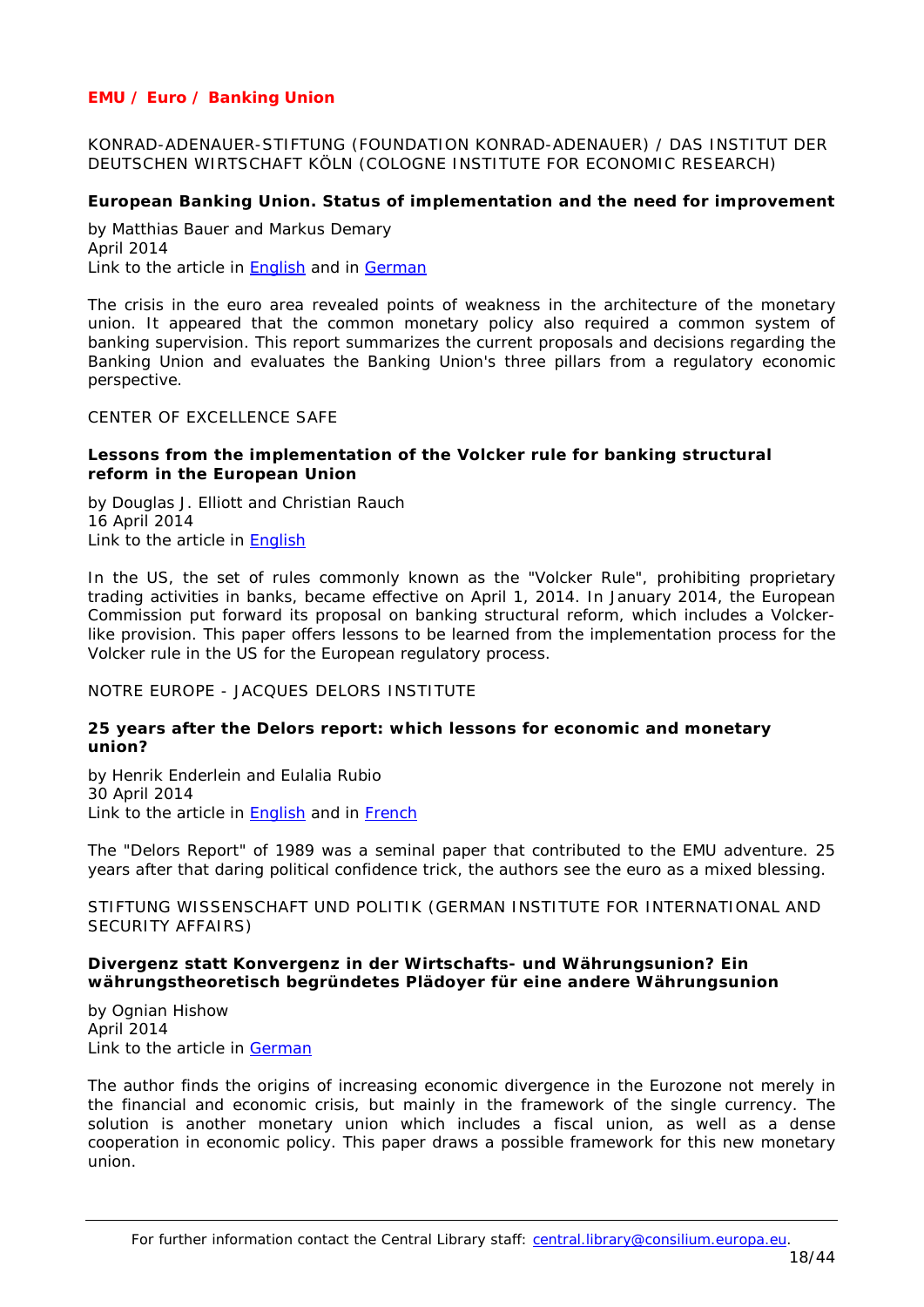<span id="page-18-0"></span>INSTITUT FÜR WELTWIRTSCHAFT KIEL (KIEL INSTITUTE FOR THE WORLD ECONOMY)

## <span id="page-18-1"></span>**Finanz- und Wirtschaftspolitik bei einer anhaltenden monetären Expansion**

by Jens Boysen-Hogrefe, Klaus-Jürgen Gern, Dominik Groll, Nils Jannsen, Stefan Kooths, Martin Plödt, Tim Schwarzmüller, Björn van Roye and Joachim Scheide April 2014 Link to the article in **German** 

This report presents various monetary transmission channels from a theoretical perspective and analyses the impact of the eurosystem's monetary policy on Germany. It also discusses how to identify unsustainable developments at an early stage.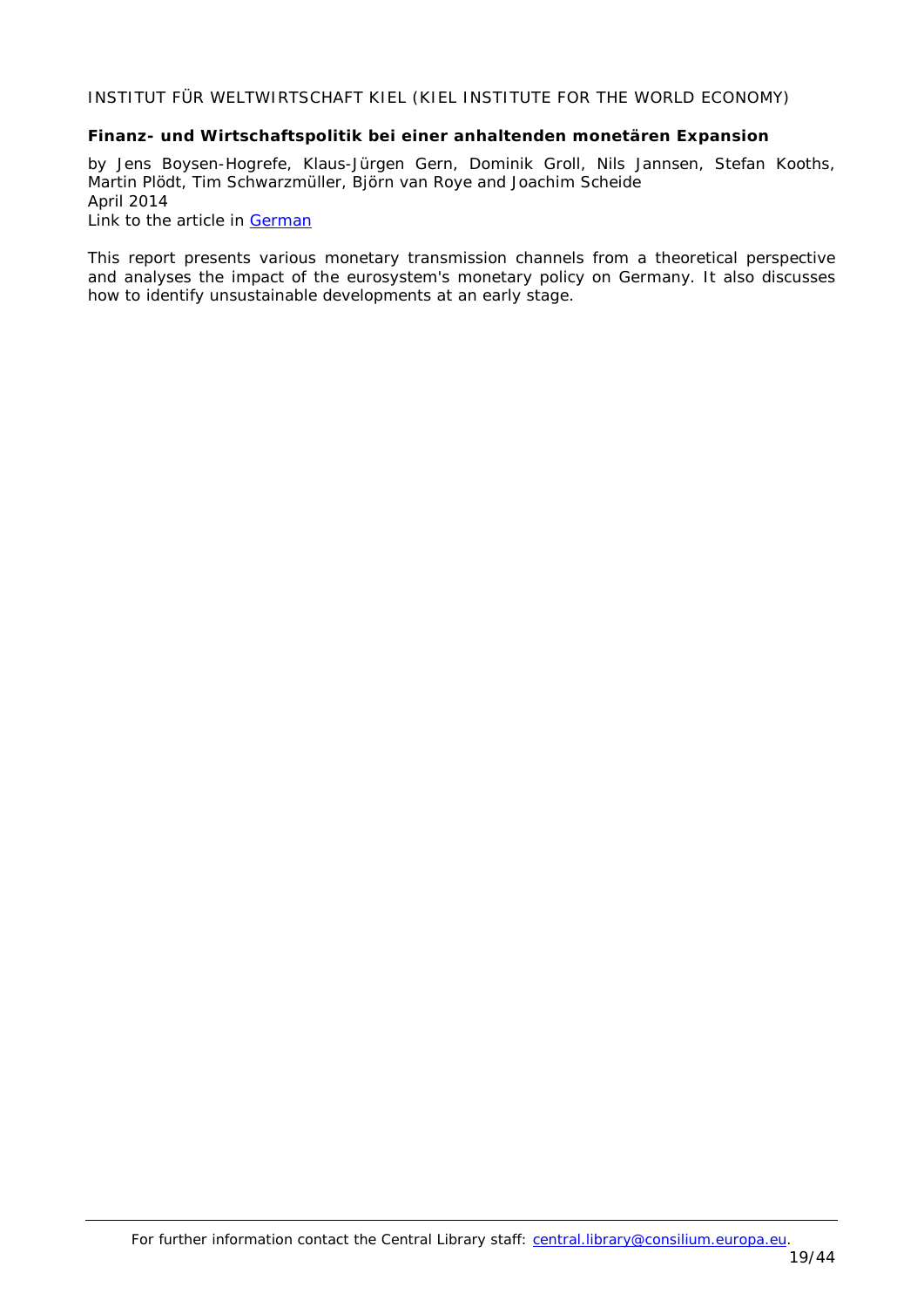# <span id="page-19-0"></span>**SECTION 3 - EU MEMBER STATES**

## <span id="page-19-1"></span>INSTYTUT SOBIESKIEGO (SOBIESKSI INSTITUTE)

# **"Złoty kaftan europeizacji" - refleksje o 10-ciu latach obecności Polski w UE**

# <span id="page-19-2"></span>*'Golden straitjacket of Europeanization' - reflections on the 10-year presence of Poland in the EU*

by Tomasz Grzegorz Grosse April 2014 Link to the article in [Polish](http://www.sobieski.org.pl/wp-content/uploads/R068-2014-IV-Grosse-10-lat-w-UE.pdf)

This analysis focuses on the impact of 10-years of Poland's EU membership in terms of political, social and economic change. The author points to the tension between the opportunities offered by European integration and the constraints that it imposes. Poland has achieved advancement from the periphery to the so-called semi-periphery of Europe, but this opportunity might be wasted, and the europeanisation can even consolidate the dependency and peripheral position on the geopolitical map.

*Read the related document published by the Polish Ministry of Foreign Affairs: [Poland's 10](http://www.msz.gov.pl/resource/ef26c779-74e4-4a0c-aa73-0a9d3c8b695c:JCR)  [years in the European Union.](http://www.msz.gov.pl/resource/ef26c779-74e4-4a0c-aa73-0a9d3c8b695c:JCR)*

<span id="page-19-3"></span>*Read the related document in this review: [2004-2014: review of a decade of enlargements](#page-32-6)*.

# CENTRE FOR EUROPEAN POLICY STUDIES

#### <span id="page-19-4"></span>**How much does EU citizenship cost? The Maltese citizenship-for-sale affair: a breakthrough for sincere cooperation in citizenship of the union?**

by Sergio Carrera 25 April 2014 Link to the article in [English](http://www.ceps.be/ceps/dld/9193/pdf)

This paper studies the extent to which member states are still free to lay down the grounds for the acquisition and loss of nationality without any EU supervision and accountability. It provides a comparative overview of member state schemes and the 'price' for citizenship and a residency permit in the EU. It is argued that the EU's intervention on the Maltese citizenshipfor-sale affair constitutes a legal precedent for assessing the lawfulness of 'golden migration' programmes in other EU member states.

## <span id="page-19-5"></span>REAL INSTITUTO ELCANO (ELCANO ROYAL INSTITUTE)

## <span id="page-19-6"></span>**¿Fuera de juego global?: los grupos culturales españoles y europeos en las redes mundiales**

by Ángel Badillo 3 April 2014 Link to the article in **Spanish** 

The purchase and sale of companies in the area of culture is a constant result of technological convergence. The paper by Instituto Elcano calls for a reflection on the value of Spanish cultural industries and their size in the global economy, as well as on the role of European companies in the new scenario of cultural industries.

<span id="page-19-7"></span>DEMOS

## <span id="page-19-8"></span>**Opting up. How to increase financial resilience**

by Max Wind-Cowie April 2014 Link to the article in [English](http://www.demos.co.uk/files/476_1413_OptingUp_Web_2_.pdf?13971239766)

For further information contact the Central Library staff: central.library@consilium.europa.eu.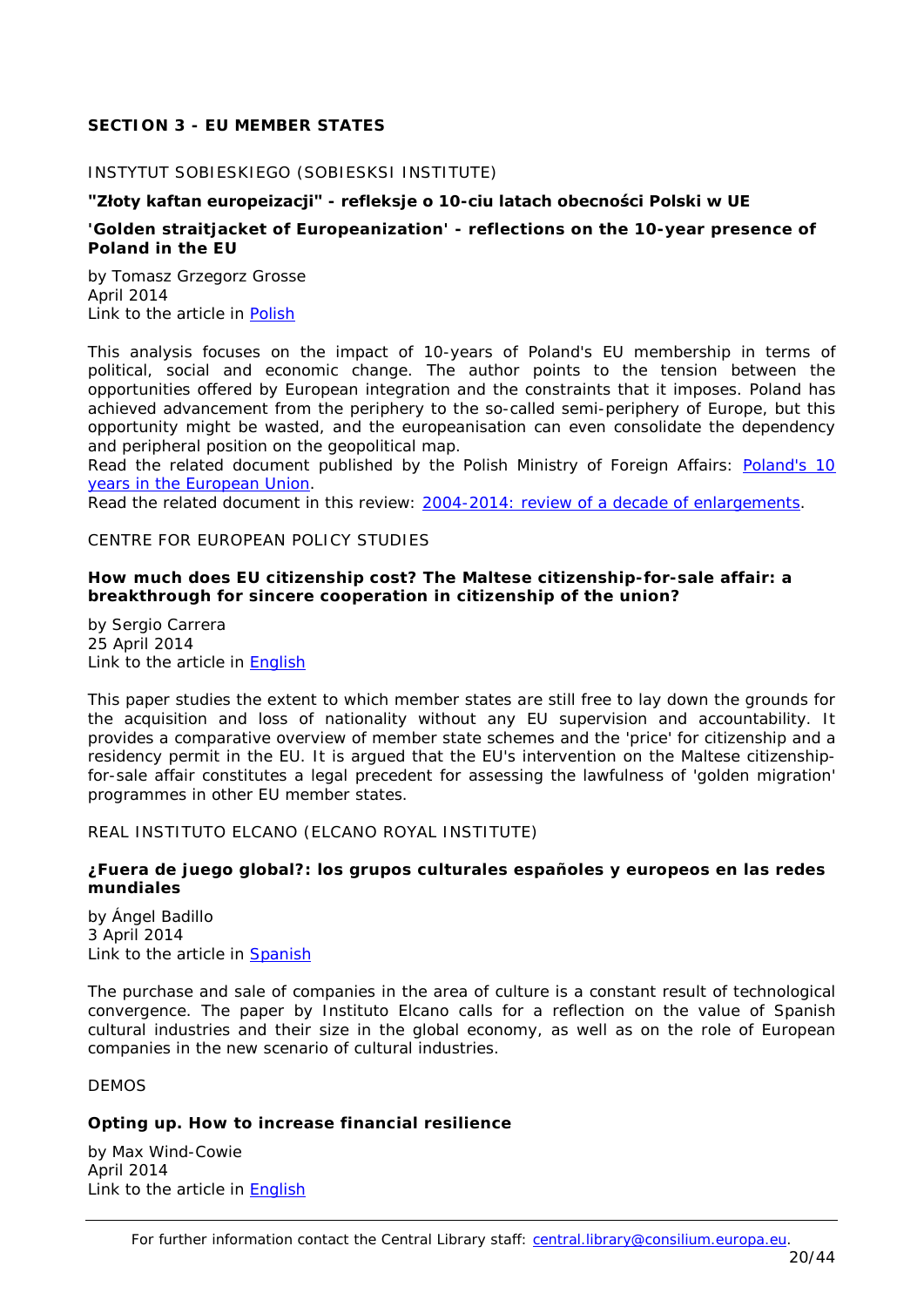This report examines financial security in the British workforce and asks what can be done to improve British collective and individual resilience to financial shocks. It includes original polling which finds that UK workers have relatively low levels of protection against the financial shocks of sickness.

<span id="page-20-0"></span>BALTI UURINGUTE INSTITUUT (INSTITUTE OF BALTIC STUDIES)

## **Uussisserändajate kohanemine Eestis: valikud ja poliitikaettepanekud tervikliku ja jätkusuutliku süsteemi kujundamiseks**

# <span id="page-20-1"></span>*Newly-arrived immigrants in Estonia: policy options and recommendations for a comprehensive and sustainable support system*

by Kristina Kallas and Kristjan Kaldur (eds.) April 2014 Link to the article in [Estonian](http://www.ibs.ee/en/publications/item/download/128_2a5416e988c780074fbdfe5660387729) and to the executive summary in [English](http://www.ibs.ee/en/publications/item/download/131_118e23e2a4738f3f8944d40d738ad7e4)

The objective of the paper is to prepare proposals, on the basis of data collected, for sustainable support system, allowing the adaptation of key targeted groups coming to the country.

<span id="page-20-2"></span>MIGRATION POLICY INSTITUTE

# <span id="page-20-3"></span>**Catching up: the labor market outcomes of new immigrants in Sweden**

by Pieter Bevelander and Nahikari Irastorza April 2014 Link to the article in **English** 

Many of Sweden's immigrants are refugees who lack the skills and education to gain employment soon after they arrive. Over time, however, newcomers to Sweden have improved their employment rates, displayed income growth similar to natives, and moved from low- to middle-skilled positions. This report assesses how new immigrants—refugees, labour migrants, and others—fare in Sweden's labour market.

<span id="page-20-4"></span>INSTITUT FÜR WELTWIRTSCHAFT KIEL (KIEL INSTITUTE FOR THE WORLD ECONOMY)

# <span id="page-20-5"></span>**Der deutsch-russische Außenhandel: Eine Bestandsaufnahme**

by Klaus Schrader and Claus-Friedrich Laaser April 2014 Link to the article in [German](http://www.ifw-kiel.de/wirtschaftspolitik/politikberatung/kiel-policy-brief/kpb-2014/KPB_73.pdf)

This paper deals with the impact of restrictions on trade with Russia on German economic development, as well as with the importance of trade with EU and US for Russia.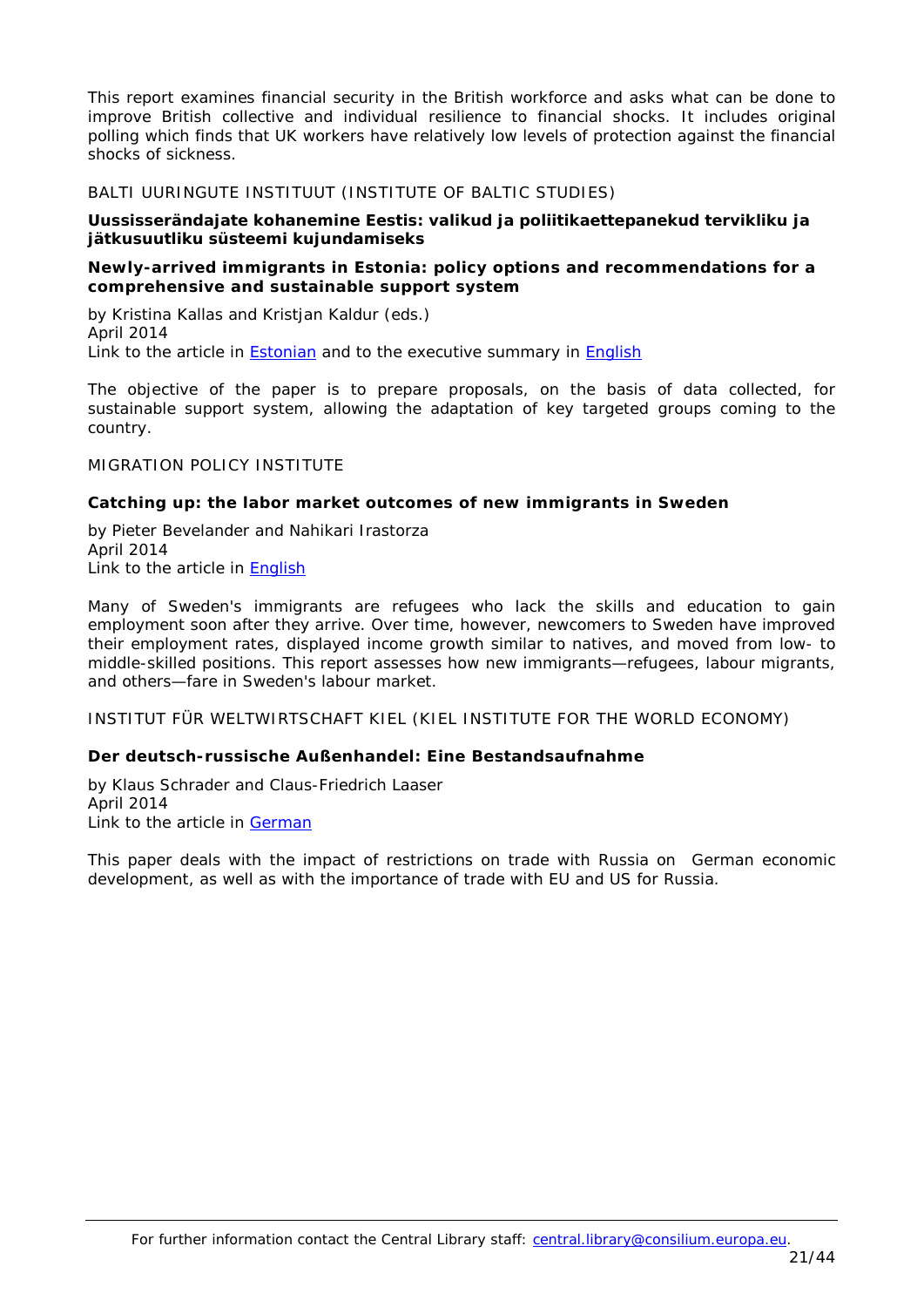# <span id="page-21-0"></span>**SECTION 4 - EU POLICIES**

# <span id="page-21-1"></span>*Employment and social Europe*

## <span id="page-21-2"></span>INSTITUTE FOR PUBLIC POLICY RESEARCH

# <span id="page-21-3"></span>**States of transition: youth unemployment, education and labour market policy in Europe and the US**

by Tony Dolphin (ed.) April 2014 Link to the article in [English](http://www.ippr.org/assets/media/publications/pdf/States-of-transition_Apr-2014.pdf)

This report analyses the youth unemployment problems of France, Germany, the Netherlands, Spain and the US, examining how the transition from education to full-time employment is managed in each country. Drawing from their successes, failures and points of difference, it recommends ways in which the process can be improved in all countries.

<span id="page-21-4"></span>BRUEGEL

## <span id="page-21-5"></span>**Europe's social problem and its implications for economic growth**

by Zsolt Darvas and Guntram B. Wolff 1 April 2014 Link to the article in [English](http://www.bruegel.org/download/parent/823-europes-social-problem-and-its-implications-for-economic-growth/file/1719-europes-social-problem-and-its-implications-for-economic-growth/)

The EU faces major social problems. First, addressing unemployment and poverty should remain a high priority not only for its own sake, but because these problems undermine public debt sustainability and growth. Second, bold policies in various areas are required. Third, tax/benefit systems should be reviewed for improved efficiency, inter- generational equity and fair burden sharing between the wealthy and poor.

*Further references in our blog post: [New Caritas report examines the social cost of economic](http://councillibrary.wordpress.com/2014/04/03/new-caritas-report-examines-the-social-cost-of-economic-crisis/)  [crisis](http://councillibrary.wordpress.com/2014/04/03/new-caritas-report-examines-the-social-cost-of-economic-crisis/)*

<span id="page-21-6"></span>FRIEDRICH-EBERT-STIFTUNG (FOUNDATION FRIEDRICH-EBERT)

## <span id="page-21-7"></span>**Crisis, austerity and cohesion: Europe's stagnating inequality**

by Michael Dauderstädt and Cem Keltek April 2014 Link to the article in [English](http://library.fes.de/pdf-files/id/ipa/10672.pdf)

The authors analyse the development of economic inequality in the EU. They measure inequality between Member States, as well as within Member States. The results suggest that the trend towards increasing equality since 2000 was stopped by the financial crisis. After 2009, most East European Member States could recuperate. Still, economic performances in the South European countries as well as Ireland slow down this process.

## <span id="page-21-8"></span>**Austerity policy from a feminist perspective: the Spanish case**

by Sonia Ruiz García April 2014 Link to the article in [English](http://library.fes.de/pdf-files/id/10701.pdf)

Spain's ranking in the Global Gender Gap Index dropped 14 places this year: from place 12 to 26. The budget cuts and drastic policy reforms in areas such as the labour market, the welfare state and the public and judicial administration are exemplary for all European crisis countries. The author finds that the several reforms austerity measures are structurally changing the country's socioeconomic model as well as the gender model built over the last few decades.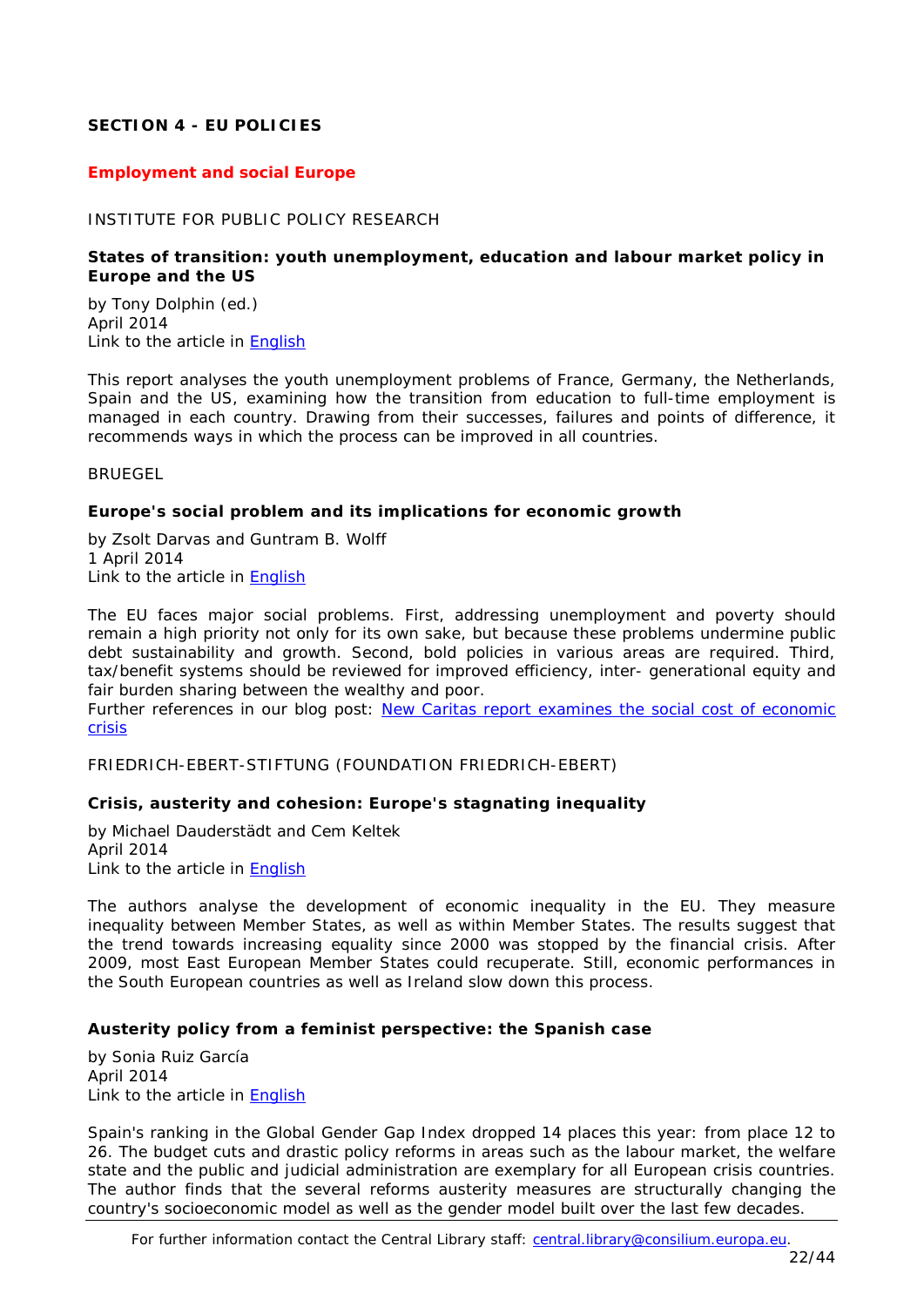#### <span id="page-22-0"></span>TERRA NOVA

#### <span id="page-22-1"></span>**Pour une assurance chômage européenne**

by Florian Mayneris 17 April 2014 Link to the article in [French](http://www.tnova.fr/sites/default/files/17042104%20-%20assurance%20chômage%20européenne_0.pdf)

This article explores the idea of a European unemployment insurance. According to the author it would not only enhance the economic efficiency of the eurozone but also help develop a sense of solidarity in Europe. The debate that it would provoke would represent an opportunity to give positive content to the discussions on Europe and democratically decide on the contours to give to a true social Europe.

## <span id="page-22-2"></span>*Migration policy*

## <span id="page-22-3"></span>FRIEDRICH-EBERT-STIFTUNG (FOUNDATION FRIEDRICH-EBERT)

## <span id="page-22-4"></span>**Das neue Gemeinsame Europäische Asylsystem und die Verantwortung des Europäischen Parlaments**

by Petra Bendel April 2014 Link to the article in [German](http://www.fes.de/cgi-bin/gbv.cgi?id=10703&ty=pdf)

This article analyses the common European Asylum System. The author argues that, despite complex and highly politicised negotiations, the European legislators have achieved a rise of protection standards and a basis for a further harmonisation of European asylum legislation. It will be a task of the EP in its next term to pay attention that these standards will be respected by the Commission's legislative initiatives.

#### <span id="page-22-5"></span>ISTITUTO AFFARI INTERNAZIONALI

## <span id="page-22-6"></span>**The governance of migration, mobility and asylum in the EU: a contentious laboratory**

by Giulia Henry and Ferruccio Pastore April 2014 Link to the article in [English](http://www.iai.it/pdf/ImaginingEurope/ImaginingEurope_05.pdf)

This paper reconstructs the evolution of the management of population movements across national borders at EU level, with a focus on governance structures and on core-noncore relations. It identifies two major transformations with centrifugal effects on EU migration, mobility and asylum governance. The authors end by arguing that only by facing migratory challenges with more resources and in a more integrated way can the EU defuse their potential and enhance their positive dimension.

<span id="page-22-7"></span>ΕΛΛΗΝΙΟ IΔΡΥΜΑ ΕΥΡΩΠΑΪΚΗΣ & ΕΞΩΤΕΡΙΚΗΣ ΠΟΛΙΤΙΚΗΣ (HELLENIC FOUNDATION FOR EUROPEAN & FOREIGN POLICY) / MIDAS

#### <span id="page-22-8"></span>**Detention as punishment: can indefinite detention be Greece's main policy tool to manage its irregular migrant population?**

by Anna Triandafyllidou, Angeliki Dimitriadi and Danai Angeli April 2014 Link to the article in [English](http://www.eliamep.gr/wp-content/uploads/2014/04/Polic-brief-Detention-in-Greece-1.pdf)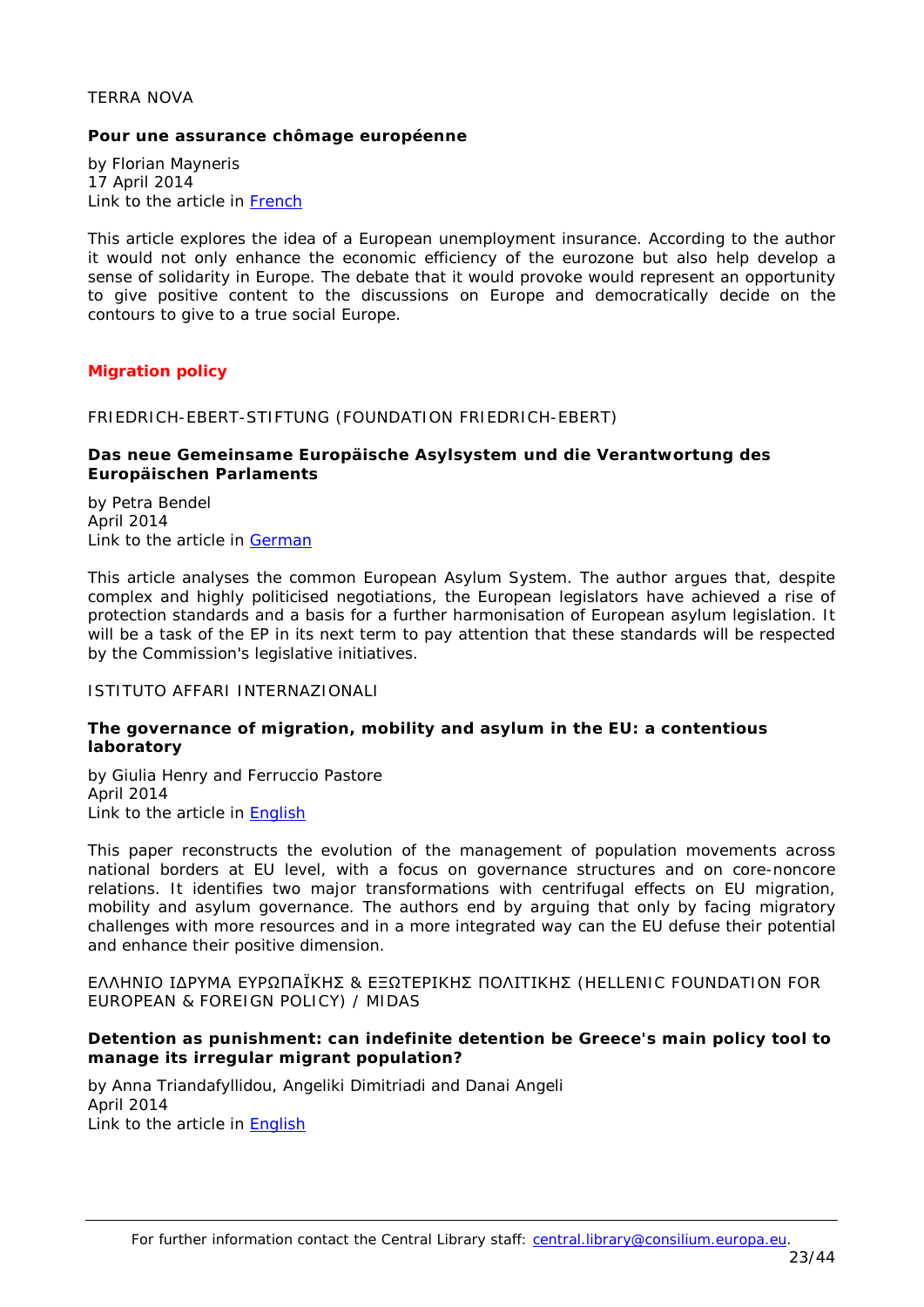Europe faces complex challenges in controlling irregular migration and providing protection to people in need. Greece's policy for irregular migration control includes arrest and return combined with regular detention of undocumented immigrants and asylum seekers whose case is pending. This paper examines the legality of detention, particularly in light of the recent decision to extend detention indefinitely for irregular migrants, until they consent to return to their home countries.

# <span id="page-23-0"></span>INSTITUTE FOR PUBLIC POLICY RESEARCH

# <span id="page-23-1"></span>**Europe, free movement and the UK: charting a new course**

by Alex Glennie and Jenny Pennington April 2014 Link to the article in **English** 

This report considers the arguments that have been made for changing the rules around free movement within the EU, and sets out suggestions for reform. It looks in particular at: addressing the problem of vulnerable low-skilled employment in the UK; increasing conditions on access to social security assistance for mobile EU citizens; the return of individuals who are unable to exercise their free movement rights; reform of the rules around transitional controls for future accession states; and the question of unbalanced migration flows.

<span id="page-23-2"></span>EUROPEAN POLICY CENTRE / KONRAD-ADENAUER-STIFTUNG (FOUNDATION KONRAD-ADENAUER) / EAST ASIAN INSTITUTE / EU CENTRE IN SINGAPORE

## <span id="page-23-3"></span>**Migration and integration - Common challenges and response from Europe and Asia**

by Andrea Frontini and Yves Pascouau 15 April 2014 Link to the article in [English](http://www.epc.eu/documents/uploads/pub_4350_migration_and_integration.pdf)

In order to ensure their economic growth and maintain their welfare systems, many European and Asian countries have implemented a series of measures to reduce the demographic effects, among which opening channels to legal migration plays a key role. As these countries try to attract the same group of people, mainly highly-skilled professionals and low-skilled workers, increasing competition between the two regions might be observed in the upcoming years. This publication discusses the different migration policies and challenges in the concerned countries.

## <span id="page-23-4"></span>FOREIGN POLICY CENTRE

# <span id="page-23-5"></span>**Shelter from the storm? The asylum, refuge and extradition situation facing activists from the former Soviet Union in the CIS and Europe**

by Adam Hug (ed.) April 2014 Link to the article in [English](http://fpc.org.uk/fsblob/1630.pdf)

This publication looks at some of the key issues around asylum, extradition and the provision of refuge for human rights defenders, political and religious activists and other controversial figures from the former Soviet Union. It examines the extent to which Russia and other CIS countries abide by their obligations under European and international law when facing extradition requests from fellow signatories to the Minsk Convention. It also explores European asylum and immigration policies and how they impact on activists from the former Soviet Union.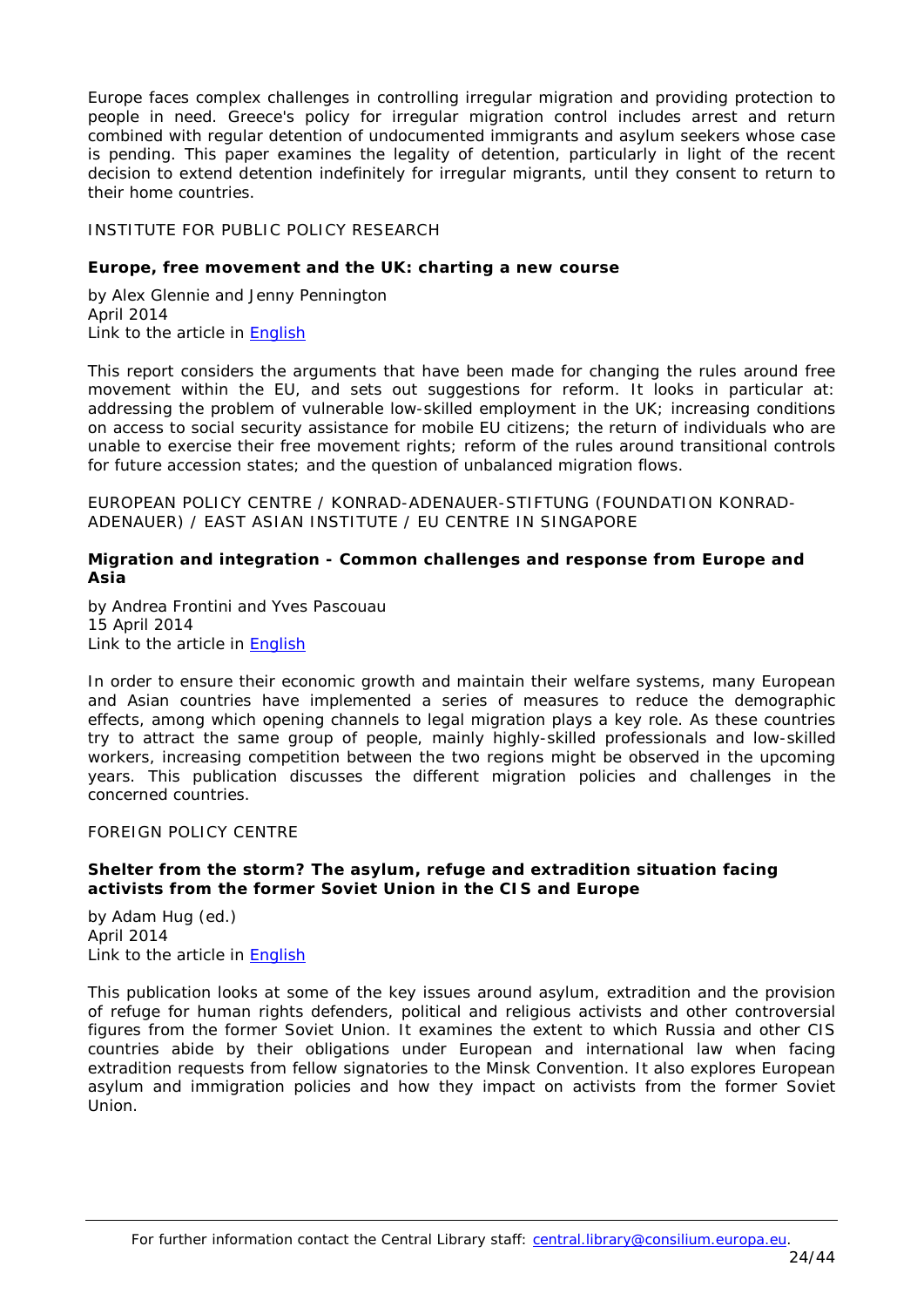# <span id="page-24-0"></span>*Development policy*

#### <span id="page-24-1"></span>LEUVEN CENTRE FOR GLOBAL GOVERNANCE STUDIES

## <span id="page-24-2"></span>**Integrating human rights in EU development cooperation policy: achievements and challenges**

by David D'Hollander, Axel Marx and Jan Wouters April 2014 Link to the article in [English](http://ghum.kuleuven.be/ggs/publications/wp134-dhollander-marx-woutersx.pdf)

Human rights and democratic governance have gained a central position on the EU's development cooperation agenda. This paper clarifies how the notion of integrating human rights in development cooperation has been operationalized in EU policy, and describes new policy efforts and innovations as part of three broader strategies for integrating human rights. It briefly presents key concerns and discusses the feasibility of realising a human rights-based development cooperation policy.

# <span id="page-24-3"></span>*Energy policy*

## <span id="page-24-4"></span>CENTRE FOR EUROPEAN POLICY STUDIES

#### <span id="page-24-5"></span>**Exploring a regional approach to EU energy policies**

by Jacques de Jong and Christian Egenhofer 15 April 2014 Link to the article in [English](http://www.ceps.be/ceps/dld/9178/pdf)

This report explores the potential for regional approaches towards EU energy policy. It assesses lessons from existing regional energy arrangements to determine whether they are an efficient, effective and politically acceptable approach toward reaching three EU energy policy objectives: competitiveness, supply security and sustainability.

#### <span id="page-24-6"></span>HEINRICH-BÖLL-STIFTUNG (FOUNDATION HEINRICH-BÖLL)

## <span id="page-24-7"></span>**Renewables: the only path to a secure, affordable and climate-friendly energy system by 2030**

by Uwel Nestle and Silvia Brugger April 2014 Link to the article in **English** 

This paper argues that an expansion of renewable energy sources is the only path to a secure, affordable and climate-friendly energy system until 2030 and beyond. Renewables not only drastically reduce emissions and other environmental and social burdens; they also reduce energy import dependency and hence increase energy security, strengthen local economies, and create jobs.

<span id="page-24-8"></span>NORTHSEAGRID / CENTRE FOR EUROPEAN POLICY STUDIES

## <span id="page-24-9"></span>**The role of support schemes for renewables in creating a meshed offshore grid**

by Fabio Genoese 7 April 2014 Link to the article in [English](http://www.ceps.be/ceps/dld/9144/pdf)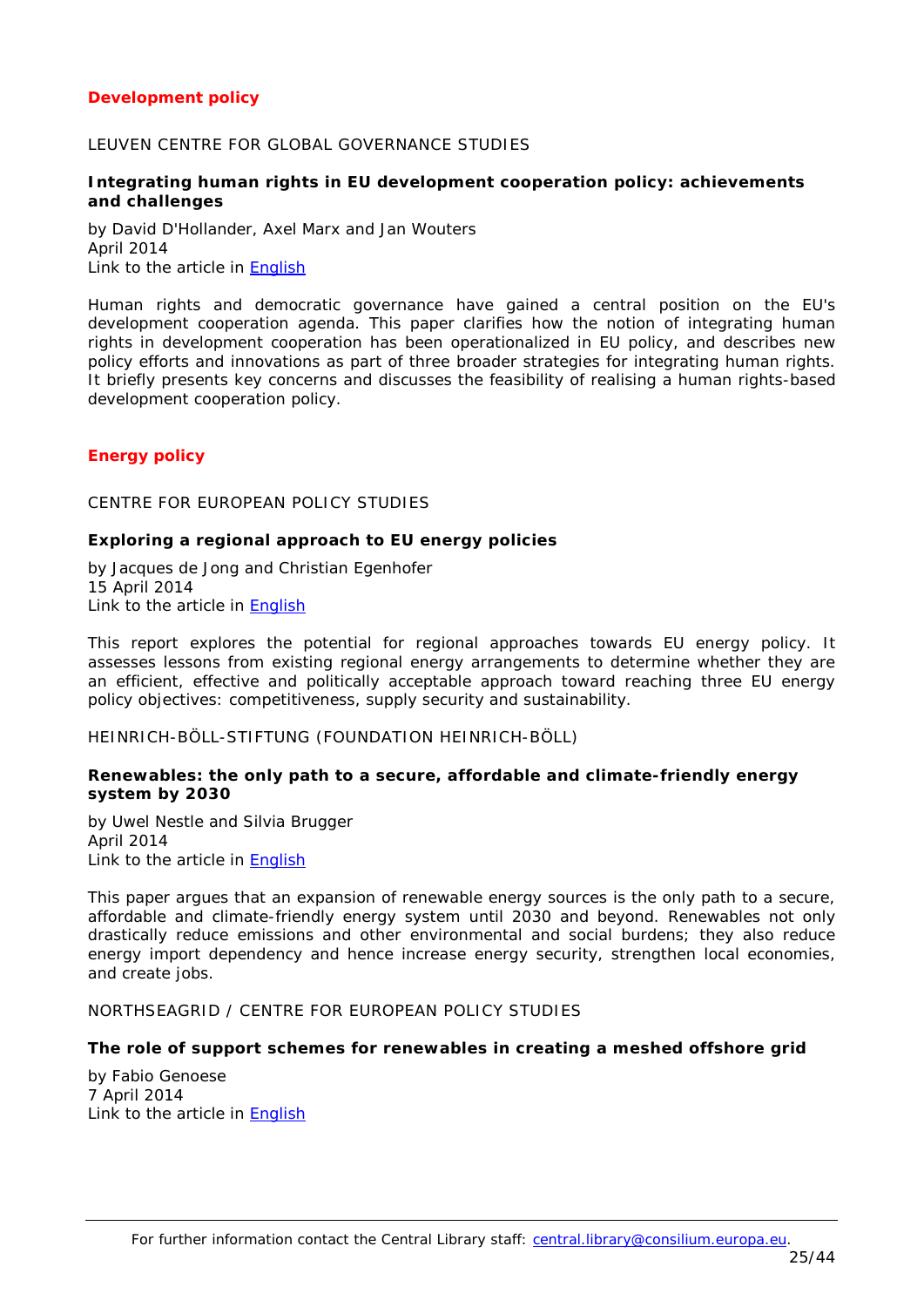The paper explores the role of support schemes for renewables in creating a meshed offshore grid. North Sea states' national support schemes for renewables are rather incompatible and represent a barrier to cooperation. More coherent support approaches to offshore wind projects will be conducive to the creation of a meshed offshore grid in the North Sea. Policymakers could resolve incompatibilities through common guidelines for national support schemes, focusing on common grid access rules and common price-setting mechanisms.

## <span id="page-25-0"></span>EGMONT – ROYAL INSTITUTE FOR INTERNATIONAL RELATIONS

# <span id="page-25-1"></span>**Shale gas in Europe: much ado about little?**

by [Tania Zgajewski](http://www.egmontinstitute.be/expert-author/tania-zgajewski/) 6 April 2014 Link to the article in [English](http://www.egmontinstitute.be/wp-content/uploads/2014/04/ep64.pdf)

This paper examines various estimations of potential shale gas resources in the EU, the potential costs and benefits, the initiatives taken by the EU institutions and the national authorities, and finally the emerging EU framework. The conclusion is that whatever happens on this front, this will not modify the present structural challenges of the EU in the domains of climate and energy.

<span id="page-25-2"></span>FRIEDRICH-EBERT-STIFTUNG (FOUNDATION FRIEDRICH-EBERT)

# <span id="page-25-3"></span>**Unpacking the shale gas revolution**

by Dominic Marcellino April 2014 Link to the article in [English](http://library.fes.de/pdf-files/id/10665.pdf)

This paper analyses the economic, social, geopolitical and environmental implications of the shale gas tapping in the US. The author predicts that natural gas will replace coal as America's largest energy source. Shale gas improves the US's economic outlook, strengthens its negotiating position in some geopolitical conflicts, i.e. Iran, and could contribute to reduce greenhouse gas emissions.

# <span id="page-25-4"></span>*Energy policy - Dependency on Russian gas*

<span id="page-25-5"></span>ΕΛΛΗΝΙΟ IΔΡΥΜΑ ΕΥΡΩΠΑΪΚΗΣ & ΕΞΩΤΕΡΙΚΗΣ ΠΟΛΙΤΙΚΗΣ (HELLENIC FOUNDATION FOR EUROPEAN & FOREIGN POLICY)

# <span id="page-25-6"></span>**Dependencies & vulnerabilities: the energy parameters of the evolving crisis between Russia, the EU and Ukraine**

by Theodoros Tsakiris April 2014 Link to the article in [English](http://www.eliamep.gr/wp-content/uploads/2014/04/43_2014_-WORKING-PAPER-_Theodore-Tsakiris.pdf)

What can the EU do to help Ukraine financially and in terms of energy security? How significant could EU/US assistance be against the need to reduce Ukraine's dependence on Russian exports? This paper attempts to answer these questions. It also assesses the likelihood of EU energy sanctions against Russia and the impact of those potential sanctions on the Union's energy security as well as the global oil market.

# <span id="page-25-7"></span>ISTITUTO AFFARI INTERNAZIONALI

# <span id="page-25-8"></span>**Caspian gas, TANAP and TAP in Europe's energy security**

by Ariel Cohen April 2014 Link to the article in [English](http://www.iai.it/pdf/DocIAI/iaiwp1406.pdf)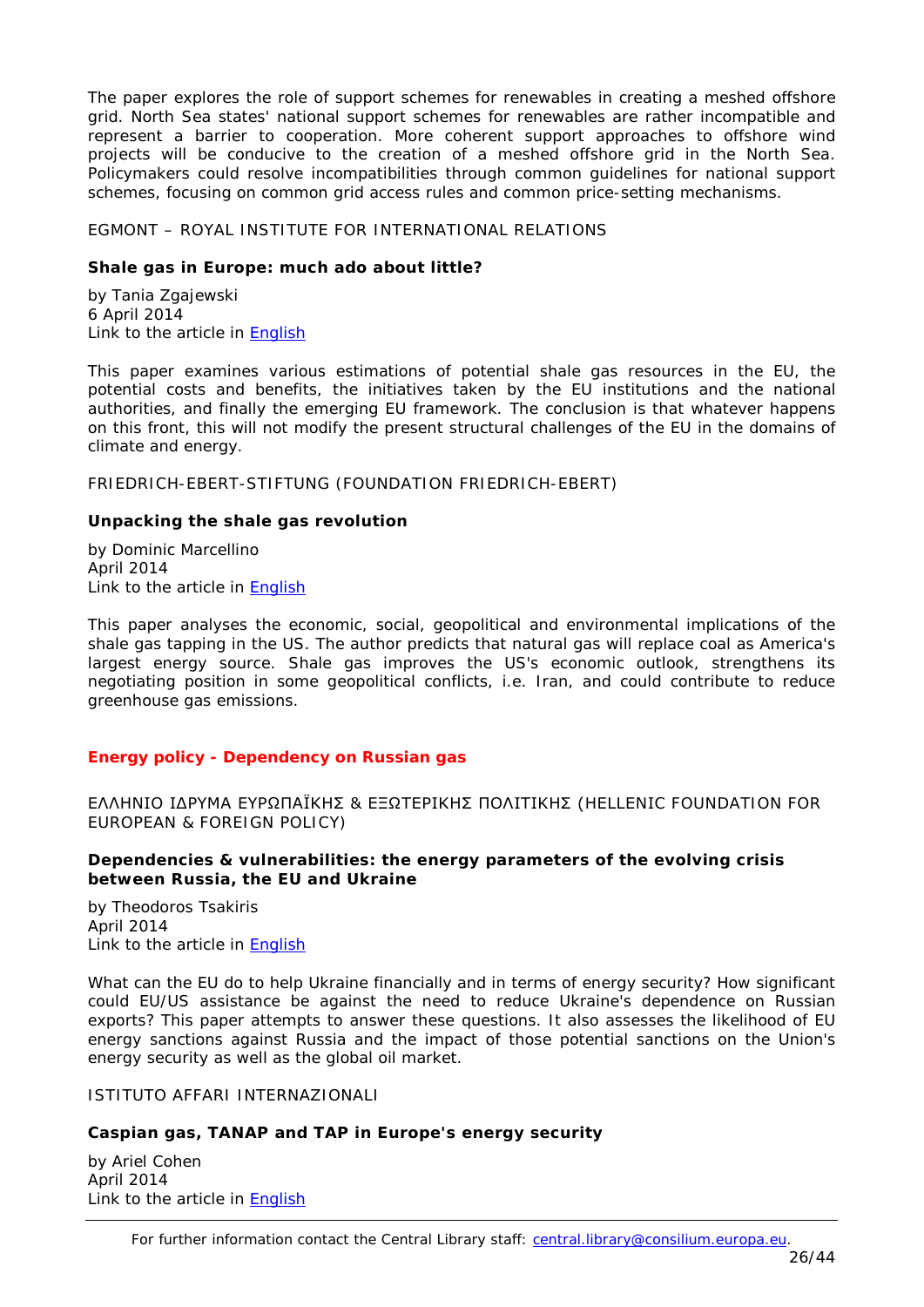Russia's occupation of Crimea and the possible incorporation of Eastern Ukrainian regions demonstrates Europe's vulnerability to Gazprom's energy power. TAP is one step towards the strategic goal of diminishing Russia's energy supply market share in Europe. But in view of the proposed construction of the Russian South Stream, how could Central Europe ensure energy diversification? What next for the Southern corridor? Is Russia going to accept and tolerate infrastructure growth of the Caspian and other competitors south of its borders?

## <span id="page-26-0"></span>**The southern gas corridor: Europe's lifeline?**

by David Koranyi April 2014 Link to the article in [English](http://www.iai.it/pdf/DocIAI/iaiwp1407.pdf)

The Ukraine crisis brought European energy security and with it the southern gas corridor back into the spotlight. Europe becomes more and more concerned about Russia's behaviour and reliability as an energy supplier, and the southern gas corridor can be a critical component in this context. In the medium-term, the corridor has the potential to become a major source of gas for Europe, so the EU should deploy robust energy diplomacy and resources to speed up its development.

## <span id="page-26-1"></span>*Environment*

<span id="page-26-2"></span>ECOLOGIC INSTITUTE

## <span id="page-26-3"></span>**Influences on consumer behaviour. Policy implications beyond nudging**

by Katharina Umpfenbach 8 April 2014 Link to the article in [English](http://ec.europa.eu/environment/enveco/economics_policy/pdf/Behaviour%20Policy%20Brief.pdf)

The article aims at increasing the efficiency and efficacy of EU environmental policy by taking consumer behaviour into consideration. The author revisits the research on behaviour and discusses its implications for environmental policy making. She describes how to take consumer behaviour into account in each step of the policy-making process. Finally, she gives policy examples which aim at influencing consumer behaviour.

## <span id="page-26-4"></span>*Security*

<span id="page-26-5"></span>OSCE NETWORK

## <span id="page-26-6"></span>**Threat perceptions in the OSCE area**

by Wolfgang Zellner (coord.) April 2014 Link to the article in **English** 

The OSCE Network of Think Tanks and Academic Institutions present the results of its first joint research project. This study compares the threat perceptions of 18 governments of participating States, based on country reports prepared by institutions and think tanks from across the OSCE area. One of the main conclusions is the prominence of perceived domestic threats combined with questions about the efficiency and legitimacy of governance.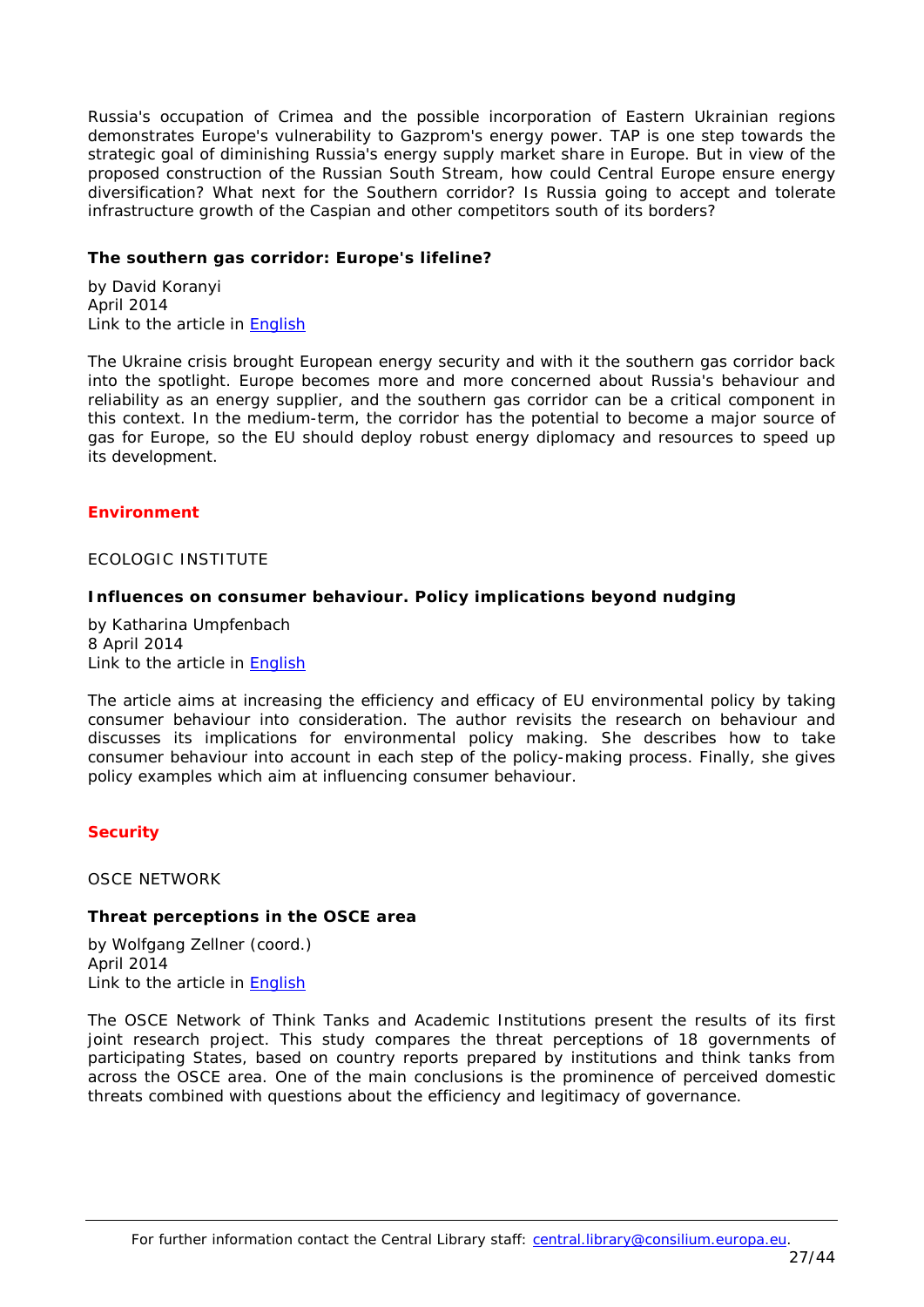#### <span id="page-27-1"></span><span id="page-27-0"></span>**Crisis rooms – Towards a global network?**

by Patryk Pawlak and Andrea Ricci (eds.) April 2014 Link to the article in [English](http://www.iss.europa.eu/uploads/media/Crisis_Rooms.pdf)

In recent years, the EU's crisis management policy has gradually broadened in range and scope, as it seeks to adapt its response mechanisms to the increasingly complex crises facing the world today. In this regard a major role is played by crisis coordination centres or 'crisis rooms'. This book brings together key elements from an [international conference](http://crisisroomsconference.eu/) devoted to challenges and opportunities for cooperation between crisis rooms that was organised by the EEAS in December 2013.

<span id="page-27-2"></span>FRIENDS OF EUROPE

#### <span id="page-27-3"></span>**The EU and 21st century security**

by Emiliano Battisti and David Koczij 8 April 2014 Link to the article in [English](http://www.friendsofeurope.org/Portals/13/Documents/Reports/2014/FoE_Report_21cty%20security_Final_ForWeb.pdf)

Over 200 officials from European, international and national institutions along with representatives of business, civil society and academia came together in meetings organised in Rome and Berlin to seek to share concrete suggestions on the shape and contents of the post Stockholm framework. This report presents an overview of their discussions and key recommendations.

<span id="page-27-4"></span>UTRIKESPOLITISKA INSTITUTET (THE SWEDISH INSTITUTE OF INTERNATIONAL AFFAIRS)

## <span id="page-27-5"></span>**Civil security and the European Union: a survey of European civil security systems and the role of the EU in building shared crisis management capacities**

by M. Rhinard et al. April 2014 Link to the article in **English** 

This paper draws from the work of the EU FP7 – ANVIL project to outline key differences and similarities in national civil security systems in Europe. It suggests the EU's role in enhancing compatibility is best oriented in a few specific directions. Namely, the EU should act as a promoter and a facilitator. The findings contained herein are relatively rare in so far existing studies of the EU's growing role in societal security tend to focus on the European level.

## <span id="page-27-6"></span>*Defence*

<span id="page-27-7"></span>EUROPEAN UNION INSTITUTE FOR SECURITY STUDIES

## <span id="page-27-8"></span>**One size to fit all? Setting standards for European defence**

by Daniel Fiott 16 April 2014 Link to the article in [English](http://www.iss.europa.eu/uploads/media/Brief_13_Defence_standardisation.pdf)

As defence expenditure generally remains in decline across Europe, a range of innovative measures to ensure that defence budgets are spent more efficiently and effectively are being devised. One such measure – being pursued by the European Defence Agency and the European Commission – is the greater standardisation of defence equipment in the EU. Yet the European defence market is fragmented and characterized by a plethora of national standards.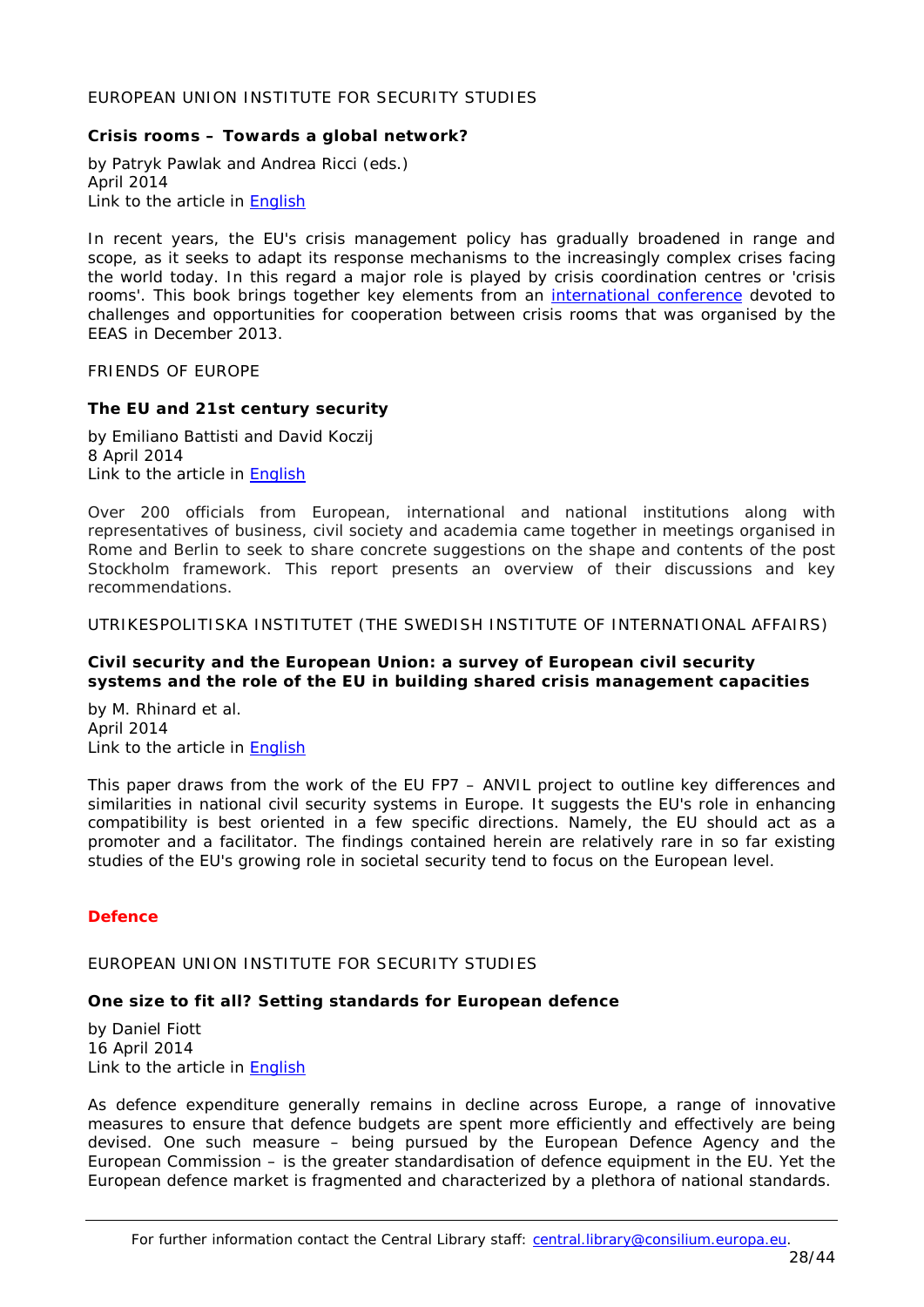<span id="page-28-0"></span>RAHVUSVAHELINE KAITSEUURINGUTE KESKUS (INTERNATIONAL CENTRE FOR DEFENCE STUDIES)

# <span id="page-28-1"></span>**Lessons identified in Crimea. Does Estonia's national defence model meet our needs?**

by Martin Hurt April 2014 Link to the article in [English](http://icds.ee/fileadmin/failid/Martin%20Hurt%20-%20Lessons%20Identified%20in%20Crimea.pdf)

The annexation of Crimea in late February 2014 raises a number of questions about whether Estonia's own national defence system is adequate. The military part of the national defence development plan approved last year states that Estonia can only benefit from units that consist of trained personnel and possess the specific equipment and weaponry they require. But given the events in Crimea, do the core elements of Estonia's military national defence system meet the current needs?

<span id="page-28-2"></span>STIFTUNG WISSENSCHAFT UND POLITIK (GERMAN INSTITUTE FOR INTERNATIONAL AND SECURITY AFFAIRS)

## <span id="page-28-3"></span>**Perspektiven maritimer Sicherheit. Europäische Maritime Sicherheitsstrategie, Piraterie und der asiatisch-pazifische Raum**

by Markus Harder and Michael Paul April 2014 Link to the article in [German](http://www.swp-berlin.org/fileadmin/contents/products/aktuell/2014A20_hae_pau.pdf)

The authors argue that NATO's troop withdrawal from Afghanistan marks the end of lengthy land warfare, while maritime military operations gain importance, due to the American strategic focus on Asia, geopolitical disputes in the East and South China Sea, the fight against piracy in the Indian Ocean and Russia's expansion in Crimea. The authors stress the necessity that the EU has to adapt to these developments.

# <span id="page-28-4"></span>*Trade and Economic Partnership Agreements*

<span id="page-28-5"></span>HANNS-SEIDEL-STIFTUNG (FOUNDATION HANNS-SEIDEL)

# <span id="page-28-6"></span>**Das Transatlantische Freihandelsabkommen - wo liegen die Chancen, was sind die Risiken?**

by Peter Witterauf 9 April 2014 Link to the article in [German](http://www.hss.de/uploads/tx_ddceventsbrowser/Argu_kompakt_2_2014.pdf)

This article discusses the negotiations between EU and US about the planned free-trade agreement TTIP. It gives an overview of the negotiations and analyses the chances and risks of the treaty. The author emphasises the necessity of an open debate about TTIP and blame the public resentment against the agreement on the lack of transparency around it.

<span id="page-28-7"></span>PEW RESEARCH CENTER / BERTELSMANN STIFTUNG (BERTELSMANN FOUNDATION)

## <span id="page-28-8"></span>**Support in principle for U.S.-EU trade pact. But some Americans and Germans wary of TTIP details**

9 April 2014 Link to the article in [English](http://www.pewglobal.org/files/2014/04/Pew-Research-Center-Bertelsmann-Foundation-U.S.-Germany-Trade-Report-FINAL-Wednesday-April-9-2014.pdf)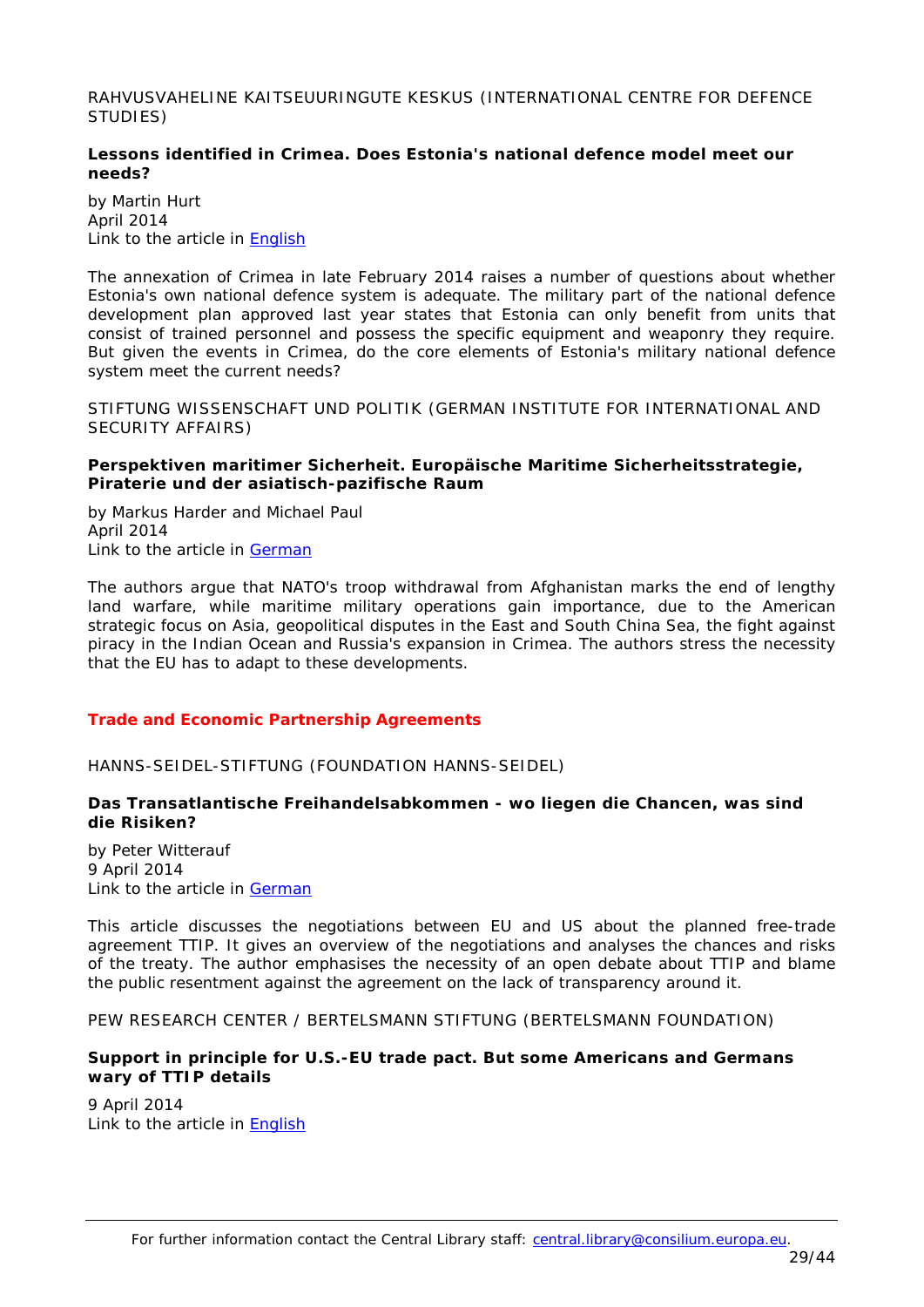This report examines American and German attitudes towards trade at a time when the US and the EU are negotiating a free trade agreement, the Transatlantic Trade and Investment Partnership (TTIP). This report is based on telephone surveys conducted during February and March 2014 in the US and Germany.

<span id="page-29-0"></span>EUROPEAN CENTRE FOR INTERNATIONAL POLITICAL ECONOMY

## <span id="page-29-1"></span>**The Japan-EU negotiations on railway**

by Patrick Messerlin April 2014 Link to the article in [English](http://www.ecipe.org/media/publication_pdfs/PB03.pdf)

Despite advancements in the Japan-EU free trade negotiations, the talks remain difficult in the railway sector. The author argues that these difficulties flow largely from the radically different legal and economic basis of the Japanese railways. But these differences also offer more opportunities in the future for the Japanese and EU railway companies in a global world.

## <span id="page-29-2"></span>**After the Bali agreement: lessons from the Doha round for the WTO's post-Bali agenda**

by Fredrik Erixon April 2014 Link to the article in [English](http://www.ecipe.org/media/publication_pdfs/PB02.pdf)

This paper surveys the problems that prevented the Doha Round to succeed and outlines ideas for a new post-Bali agenda for the WTO. Some of the problems relate to changes in the structure of the world economy, others to the absence of political leadership or 'mercantilist workhorses' to help push the Round to the finishing line. Furthermore, a decade and more of criticism against economic liberalism will challenge any attempt to create more markets and less government in cross-border commerce .

<span id="page-29-3"></span>STIFTUNG WISSENSCHAFT UND POLITIK (GERMAN INSTITUTE FOR INTERNATIONAL AND SECURITY AFFAIRS)

## <span id="page-29-4"></span>**Menschenrechte und Nachhaltigkeit in Freihandelsabkommen. Das Wirtschaftspartnerschaftsabkommen Cariforum–EU als Modell?**

by Evita Schmieg April 2014 Link to the article in [German](http://www.swp-berlin.org/fileadmin/contents/products/aktuell/2014A26_scm.pdf)

This paper discusses the effects of free trade agreements. These often lead to development and prosperity, but sometimes to unemployment, environmental problems and threats to food security. The author stresses the importance of prompt visible positive effects and of mechanisms in case of negative effects. These aspects, as well as sustainability, human rights, and monitoring instruments for economic effects, are considered in EU's economic partnership agreement with the Cariforum, which could therefore be a successful model for future agreements.

## <span id="page-29-5"></span>EUROPEAN INSTITUTE FOR ASIAN STUDIES

## <span id="page-29-6"></span>**The EU-Mongolia economic partnership: the mining sector and beyond**

by [Kateryna Rolle](http://www.eias.org/authors/kateryna-rolle) April 2014 Link to the article in [English](http://www.eias.org/sites/default/files/EIAS_Briefing_Paper_2014-3_Kateryna_Rolle.pdf)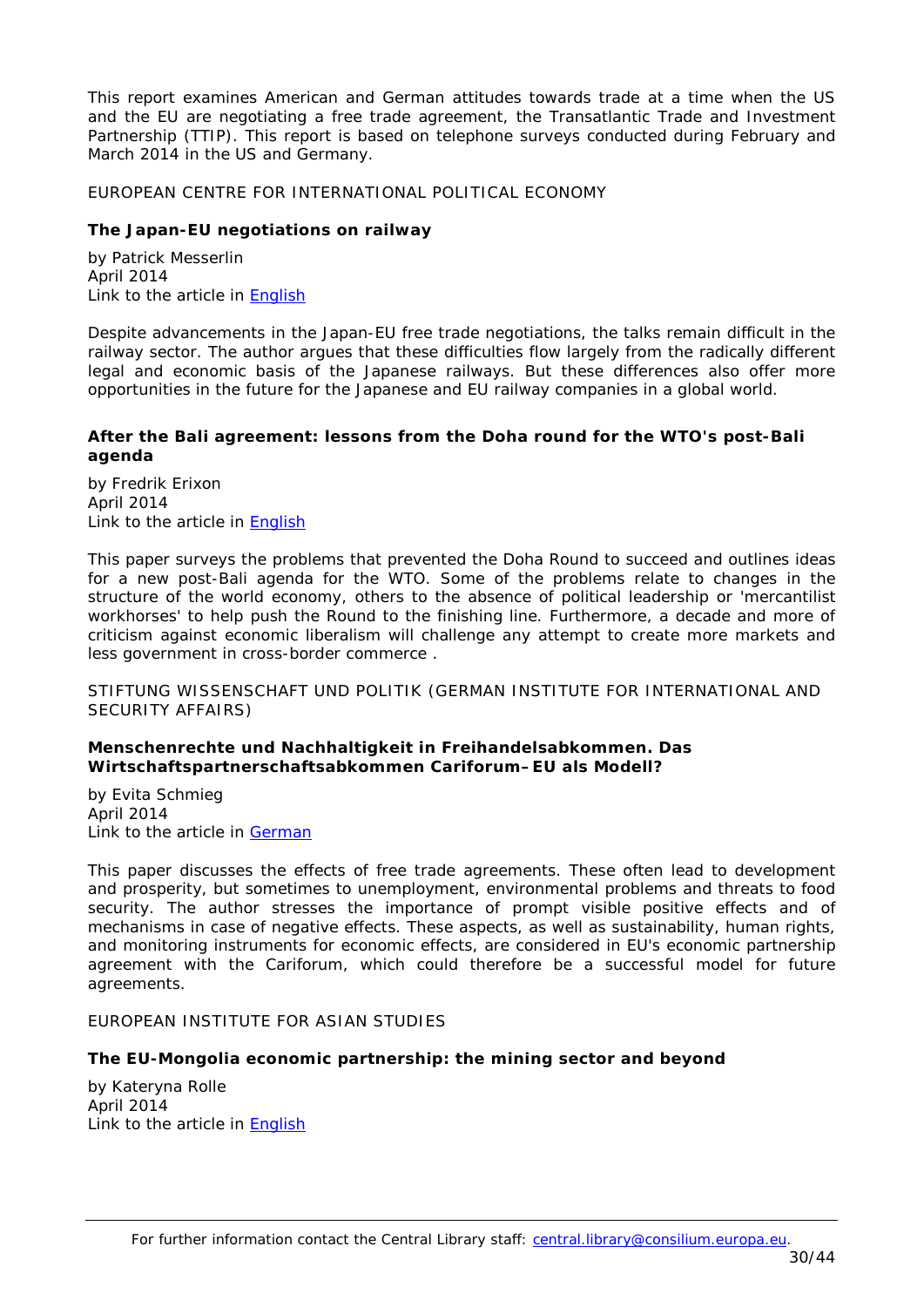This paper outlines the state of Mongolia's economy, focusing particularly on trade, urban planning, the environment, the mining sector, foreign direct investment, education and employment. It discusses the cooperation already achieved between Mongolia and the EU in these areas, and finally, it assesses where cooperation with the EU could be further administered in the next few years through the EU-Mongolia Partnership Cooperation Agreement.

<span id="page-30-0"></span>POLSKI INSTYTUT SPRAW MIĘDZYNARODOWYCH (THE POLISH INSTITUTE OF INTERNATIONAL AFFAIRS)

## <span id="page-30-1"></span>**Rocky road to a level playing field in EU–China investment and trade relations**

by Artur Gradziuk and Damian Wnukowski April 2014 Link to the article in [English](http://www.pism.pl/files/?id_plik=17005)

The Lisbon Treaty provided the EU with the exclusive competence in the area of foreign direct investment. Until now there have been 25 separate bilateral investment treaties (BIT) between EU member states and China, each different from the other. The negotiation between EU and China for a new uniform, EU-wide BIT will be a test for the EU to clinch a complex agreement that could be the precursor for a free trade deal.

<span id="page-30-2"></span>CHATHAM HOUSE

# <span id="page-30-3"></span>**Community forestry in FLEGT Voluntary Partnership Agreements (VPAs)**

by Jade Saunders April 2014 Link to the article in [English](http://www.chathamhouse.org/sites/default/files/home/chatham/public_html/sites/default/files/20140414CommuityForestryFLEGTSaunders.pdf)

VPAs are negotiated under the auspices of the 2003 EU Forest Law Enforcement, Governance and Trade (FLEGT) Action Plan. They are incorporating domestic political processes that have won plaudits from civil society for their inclusiveness, and a series of commitments to forest sector accountability and transparency on the part of governments. Countries currently expressing interest in VPAs are those with much less substantial timber trade relationships with the EU. This paper therefore seeks to elucidate one option for VPAs that could be of use to such countries.

# <span id="page-30-4"></span>**Europe's forest strategy in the next decade: options for the Voluntary Partnership Agreements**

by Alison Hoare April 2014 Link to the article in [English](http://www.chathamhouse.org/sites/default/files/home/chatham/public_html/sites/default/files/20140414Europe)

The world's forest sector has changed significantly in the last 10 years, with growing competition for forest lands and increasing restrictions on public finances. This has implications for moving forward with the EU's FLEGT VPAs. Further effort is needed to integrate VPAs into other policy agendas, in particular that of climate change, and to coordinate with broader trade policy. The European Commission is about to undertake a review of the FLEGT Action Plan. An important element of the Action Plan has been the development of VPAs and these are the focus of this paper.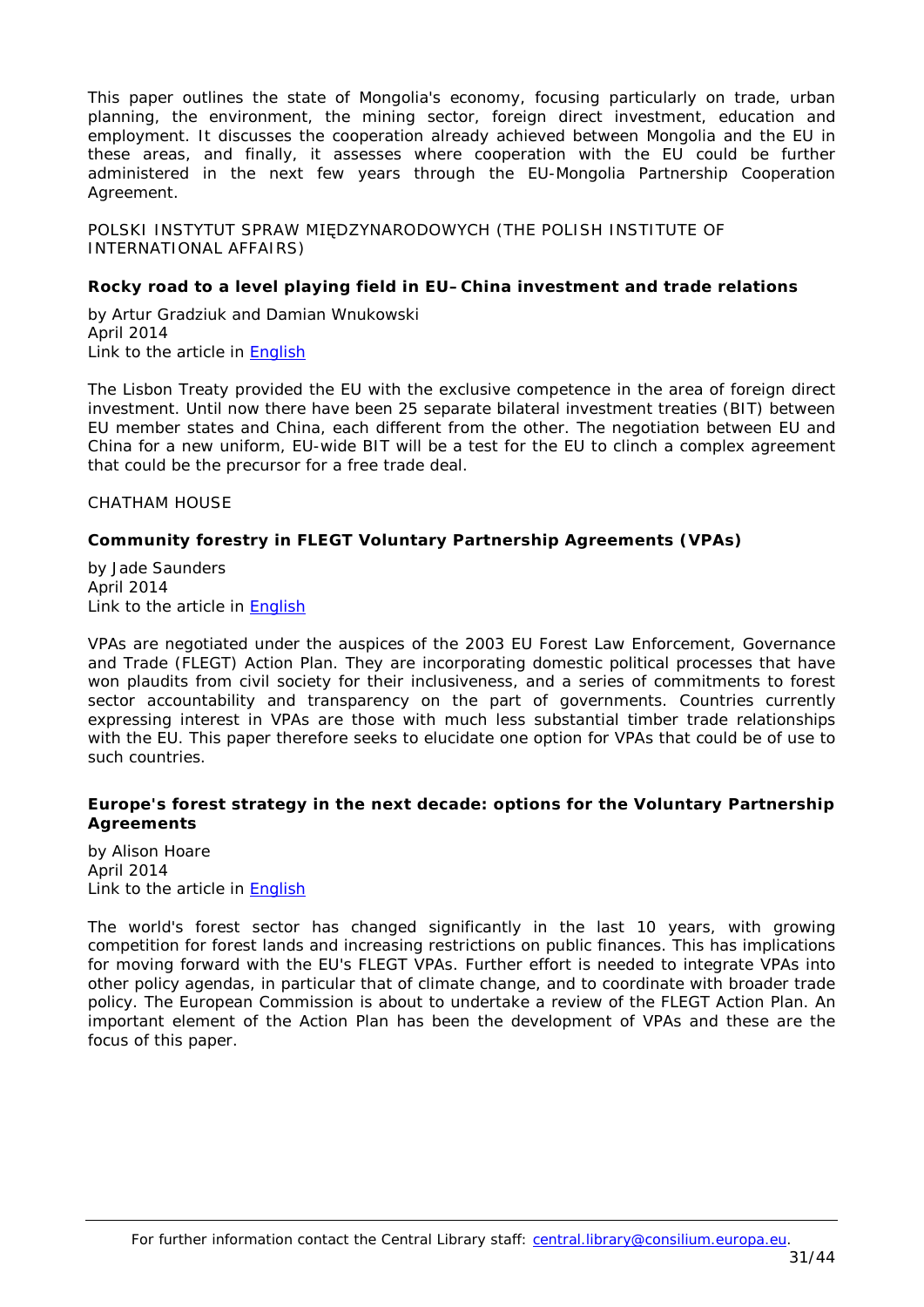# <span id="page-31-0"></span>**SECTION 5 - EXTERNAL RELATIONS**

# <span id="page-31-1"></span>*EU foreign policy*

#### <span id="page-31-2"></span>REAL INSTITUTO ELCANO (ELCANO ROYAL INSTITUTE)

#### <span id="page-31-3"></span>**Elcano global presence report 2014**

by Iliana Olivié, Manuel Gracia and Carola García-Calvo 23 April 2014 Link to the article in [English](http://www.realinstitutoelcano.org/wps/wcm/connect/7dad550043bde17c8f43bff8d447ad6c/Global_Presence_2014.pdf?MOD=AJPERES&CACHEID=7dad550043bde17c8f43bff8d447ad6c) and in [Spanish](http://www.realinstitutoelcano.org/wps/wcm/connect/98fbc00043bdda188ed6bef8d447ad6c/Presencia_Global_2014.pdf?MOD=AJPERES&CACHEID=98fbc00043bdda188ed6bef8d447ad6c)

The Elcano Global Presence Index measures the effective positioning of countries outside their own borders. It takes into account economic, military and soft dimensions. The top 10 slots in the 2013 ranking are held by the US, which has consistently emerged first, followed by six European countries in positions ranging from second to tenth, with China and Japan at fourth and seventh. The first year-on-year change appears at number 12, with Saudi Arabia climbing one position in the ranking.

<span id="page-31-4"></span>EESTI VÄLISPOLIITIKA INSTITUUT (ESTONIAN FOREIGN POLICY INSTITUTE)

#### <span id="page-31-5"></span>**The Estonian foreign policy yearbook 2013**

by Andres Kasekamp and Lauri Mälksoo (eds.) 29 April 2014 Link to the article in [English](http://www.evi.ee/wp-content/uploads/2014/04/aastaraamat-2013.pdf)

This publication is based on the symposium on human rights and foreign policy that the Estonian Institute of Foreign Policy organized on 29 August 2013 in Tallinn. It discusses Estonia's role and goals in the UN Human Rights Council of which it is member between 2013 and 2015. One focus is set on Austria and Norway, which are considered as positive examples of Human Rights Council membership. The last part of the document highlights Estonia's geographical position between the EU Member States and the Russian Federation, as well as the chances and challenges this involves.

<span id="page-31-6"></span>STIFTUNG WISSENSCHAFT UND POLITIK (GERMAN INSTITUTE FOR INTERNATIONAL AND SECURITY AFFAIRS)

#### <span id="page-31-7"></span>**Die Assoziierung der europäischen Mikrostaaten. Integrationstest mit Modellcharakter**

by Nicola Forster and Felix Mallin April 2014 Link to the article in [German](http://www.swp-berlin.org/fileadmin/contents/products/aktuell/2014A21_frr_mln.pdf)

The author revisits the situation of Andorra, Monaco and San Marino, which are only partly integrated into the EU common market. This causes problems in financial market regulation and labour mobility. In December 2013, the European Council opted for an agreement with the three countries in order to solve them. The author argues that an agreement could serve as a model for EU's relations to other European non-EU states.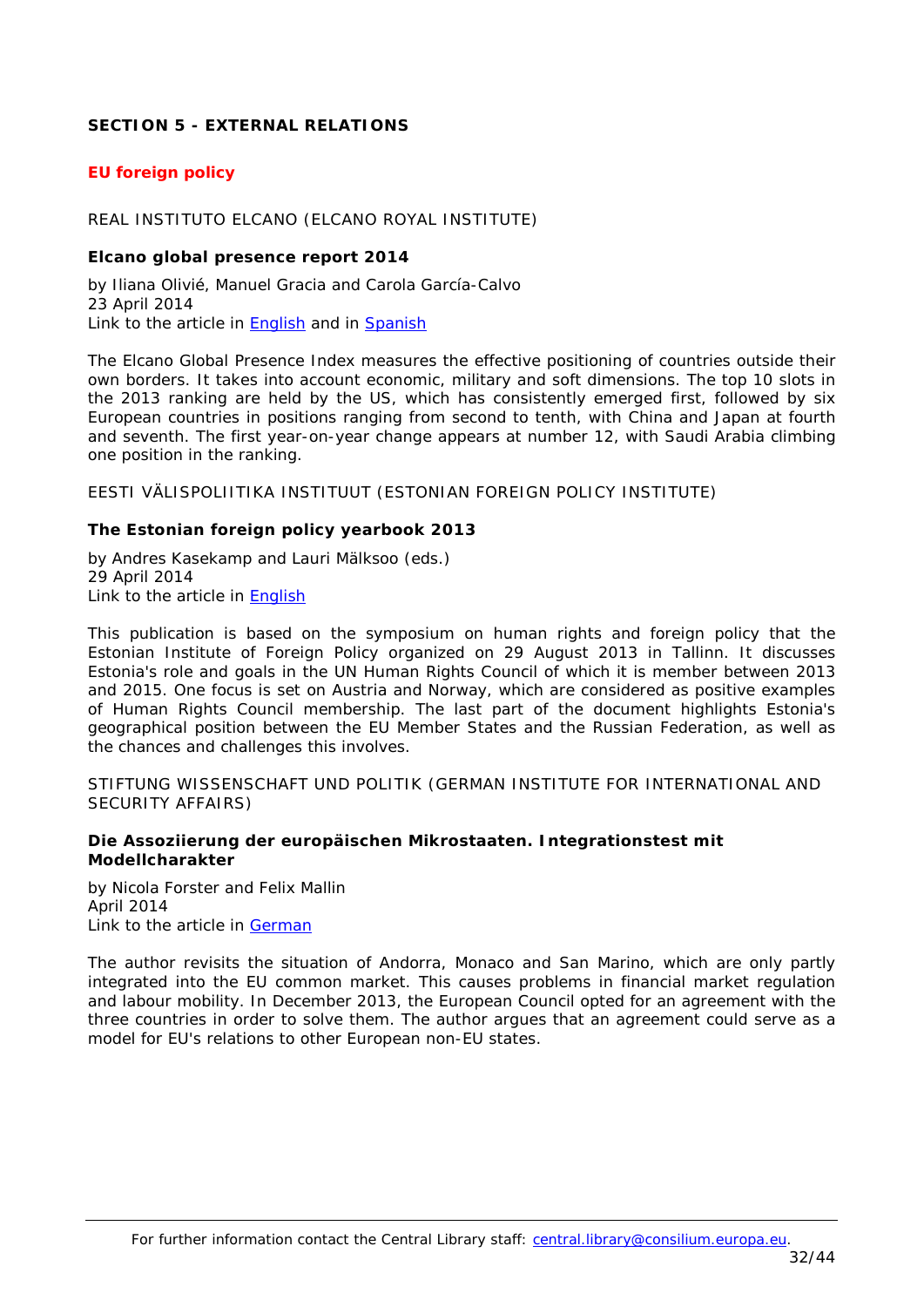<span id="page-32-0"></span>STIFTUNG GENSHAGEN (FOUNDATION GENSHAGEN) / MITTELMEER INSTITUT BERLIN (MEDITERRANEAN INSTITUTE BERLIN)

## <span id="page-32-1"></span>**Die Europäische Union und der Mittelmeerraum. Deutsche und französische Perspektiven seit den arabischen Umbrüchen**

by Khadija Mohsen-Finan and Isabel Schäfer April 2014 Link to the article in [German](http://www.stiftung-genshagen.de/fileadmin/Dateien/Publikationen/Genshagener_Papiere/Genshagener_Papier_N___14_DE.pdf)

This paper analyses French and German interest and engagement in North Africa after the political ruptures of the so-called Arab Spring. The two countries face different problems due to divergent historical involvement in the region, which leads partly to competing interests. On the other side, there are also several common interests, namely in economic, energy and migration policy. The authors give policy recommendations to enhance the partnership with North Africa.

<span id="page-32-2"></span>POLSKI INSTYTUT SPRAW MIĘDZYNARODOWYCH (THE POLISH INSTITUTE OF INTERNATIONAL AFFAIRS)

#### <span id="page-32-3"></span>**Learning from past experiences: ways to improve EU aid on reforms in the Eastern Partnership**

by Elżbieta Kaca, Anita Sobják and Konrad Zasztowt April 2014 Link to the article in [English](http://www.pism.pl/files/?id_plik=17080)

With financial and political crisis looming over Ukraine, the region of the Eastern Partnership is facing increasing uncertainty. The paper asks whether aid translates into real changes in the lives of ordinary people, or if reforms are merely a façade for corrupt and disengaged governments.

# <span id="page-32-4"></span>*Enlargement*

<span id="page-32-5"></span>FONDATION ROBERT SCHUMAN

## <span id="page-32-6"></span>**2004-2014: review of a decade of enlargements**

by Gilles Lepesant 29 April 2014 Link to the article in **English** and in **French** 

After the enlargements of 2004, 2007 and 2013 the number of EU Member States has almost doubled and a convergence process has begun . The economies of Central Europe will have to move beyond a development model based on price-competitiveness, argues Lepesant. Cohesion policy is a precious tool but it is not a guarantee for successful modernisation in itself. The rise of populist movements also illustrates the political and social challenges which remain in spite of a successful democratic transition.

*See in this review a Polish perspective on 10 years of EU membership: ['Golden straitjacket of](#page-19-2)  Europeanization' - [reflections on the 10-year presence of Poland in the EU](#page-19-2)*.

<span id="page-32-7"></span>STIFTUNG WISSENSCHAFT UND POLITIK (GERMAN INSTITUTE FOR INTERNATIONAL AND SECURITY AFFAIRS)

## <span id="page-32-8"></span>**Die Ukraine-Krise und kritische Fragen an die EU-Erweiterungspolitik**

by Barbara Lippert April 2014 Link to the article in [German](http://www.swp-berlin.org/fileadmin/contents/products/aktuell/2014A22_lpt.pdf)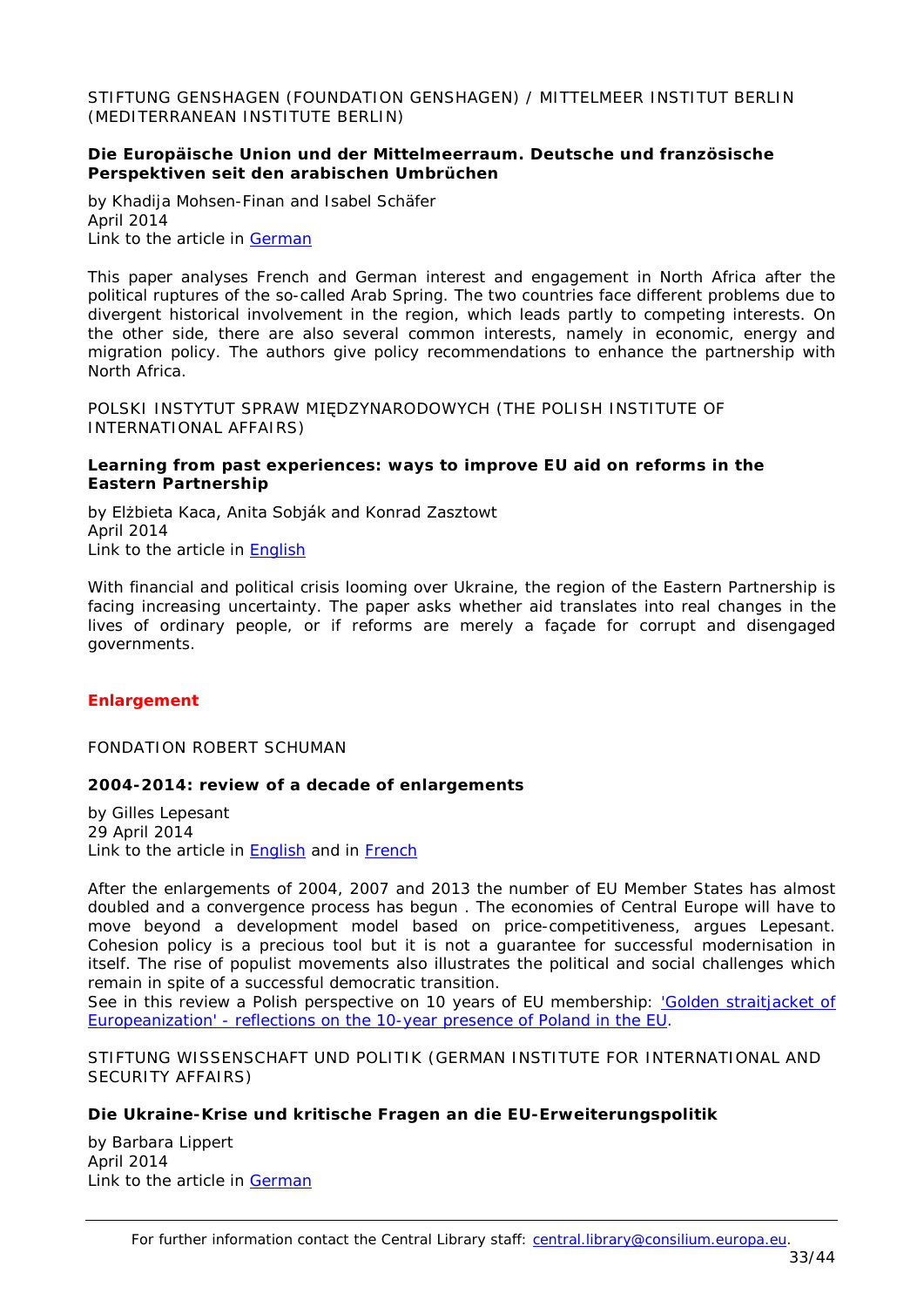The author states that the Ukraine crisis raises questions about the EU enlargement policy. She agrees with several EU actors that a general commitment to take willing Eastern European states in would be too hastily and lead to tensions with Russia. However, given the 'integration competition' between the EU and Russia, Europe should make itself clear about which future geopolitical order of Eastern Europe it strives for.

# <span id="page-33-0"></span>*Turkey*

<span id="page-33-1"></span>ISTITUTO AFFARI INTERNAZIONALI / STIFTUNG MERCATOR (FOUNDATION MERCATOR) / İSTANBUL POLITIKALAR MERKEZI (ISTANBUL POLICY CENTER)

## <span id="page-33-2"></span>**Turkey's migration transition and its implications for the Euro-Turkish transnational space**

by Ahmet İçduygu April 2014 Link to the article in [English](http://www.iai.it/pdf/GTE/GTE_WP_07.pdf)

Although generally overlooked, Turkey is rapidly developing from a net emigration setting to a net immigration setting. Based on the last hundred-years of emigration and immigration flows in Turkey, this essay analyses various stages of the evolution and sees the once asymmetric relationship between the EU and Turkey evolving towards relatively symmetrical relations, as reflected for example in the readmission agreement and the launching of the "visa liberalization dialogue".

## <span id="page-33-3"></span>*Kosovo*

<span id="page-33-4"></span>GRUPI PËR STUDIME JURIDIKE DHE POLITIKE (GROUP FOR LEGAL AND POLITICAL STUDIES)

## <span id="page-33-5"></span>**EULEX -Towards an integrated exit strategy: strengthening the rule of law through EU integration**

by Bodo Weber and Lowell West April 2014 Link to the article in [English](http://legalpoliticalstudies.org/download/Policy%20Report%2005%202014(2).pdf)

This report examines the challenges of establishing the rule of law in Kosovo as well as EULEX's performance in the past, its mandate and the decision-making process regarding the future mission's mandate. The authors gather insights from the experience of international judges and prosecutors in Bosnia-Herzegovina as a lesson to be learned regarding the future transition of EULEX. The report also lays out an alternative proposal for the future EULEX mission.

<span id="page-33-6"></span>KËSHILLI I PRISHTINËS PËR MARRËDHËNIE ME JASHTË (PRISHTINA COUNCIL ON FOREIGN RELATIONS) / KONRAD-ADENAUER-STIFTUNG (FOUNDATION KONRAD-ADENAUER)

#### <span id="page-33-7"></span>**Brussels "First Agreement" a year after**

by Engjellushe Morina April 2014 Link to the article in [English](http://prishtinacouncil.org/wp-content/uploads/2014/04/PolicyBrief-Kosovo-Serbia-Agreement-ENG.pdf)

A year after the EU sponsored "First Agreement", the author looks into what happened in the intervening time on three vectors: the international community approach on the issue of north Kosovo, the progress of the (excessively ambitious?) implementation plan and a critical analysis of the First Agreement's future.

For further information contact the Central Library staff: central.library@consilium.europa.eu.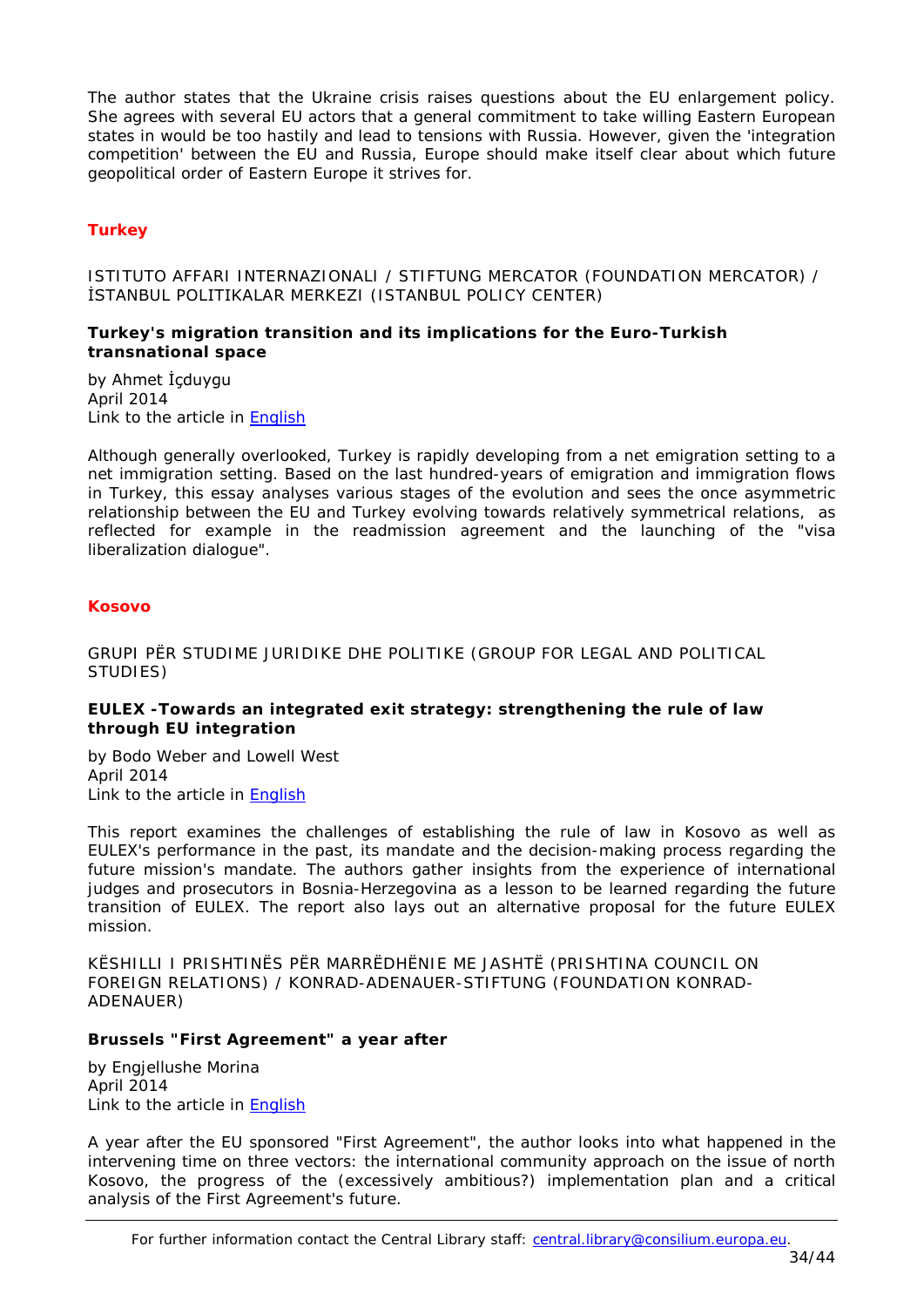# <span id="page-34-0"></span>*Russia*

## <span id="page-34-1"></span>COUNCIL ON FOREIGN RELATIONS

#### <span id="page-34-2"></span>**Global economics monthly: April 2014. The sanctions dilemma**

by Robert Kahn and Steven A. Tananbaum 1 April 2014 Link to the article in [English](http://i.cfr.org/content/publications/attachments/April%20PDF.pdf)

The sanctions put in place on Russia to date have been limited and largely symbolic, according to this CFR paper. The economic effects of the measures taken appear minimal. The authors argue that sanctioning Russia requires a tougher response and a willingness from the West to accept pain, too.

#### <span id="page-34-3"></span>CENTRE FOR EUROPEAN REFORM

#### <span id="page-34-4"></span>**The EU and Russia: uncommon spaces**

by Ian Bond 16 April 2014 Link to the article in [English](http://www.cer.org.uk/sites/default/files/publications/attachments/pdf/2014/pbrief_eu_russia_april14-8719.pdf)

Russia is challenging the EU's values and interests, above all in Eastern Europe and the South Caucasus. Europe needs a new, long-term strategy to defend its values and interests, argues the CER. It proposes that the Union should use EU law and the WTO to make Russia play by the rules; and it should direct more of its funding to small and medium enterprises in Russia, and to civil society organisations.

<span id="page-34-5"></span>CARNEGIE

#### <span id="page-34-6"></span>**Russia's new challenge to Europe**

by Ulrich Speck 17 April 2014 Link to the article in [English](http://carnegieeurope.eu/2014/04/17/russia-s-new-challenge-to-europe/h8dy)

Russia's annexation of Crimea and its amassing of troops on the border with Ukraine have come as a geopolitical shock to Europe. These events are forcing the EU to reconsider longheld assumptions about its relations with Russia and about the character of the European order. According to Carnegie, Europeans must now answer the difficult question of how to deal with a Russia that is simply not interested in the kind of mutual engagement the EU has offered for the last twenty years.

<span id="page-34-7"></span>EUROPEAN COUNCIL ON FOREIGN RELATIONS

#### <span id="page-34-8"></span>**Reframing Germany's Russia policy - an opportunity for the EU**

by Stefan Meister 24 April 2014 Link to the article in [English](http://www.ecfr.eu/page/-/ECFR100_GERMANY_RUSSIA_BRIEF_AW.pdf)

This report states that EU states should push Germany to take a leading role and one which is less deferential to the Kremlin. As the crisis in Ukraine continues to deepen, Germany's policy towards Russia is deemed too idealistic. At the same time, the EU should help develop a new European security order that includes Russia and Eastern neighbourhood states without bowing to Moscow's desire to dominate its near abroad.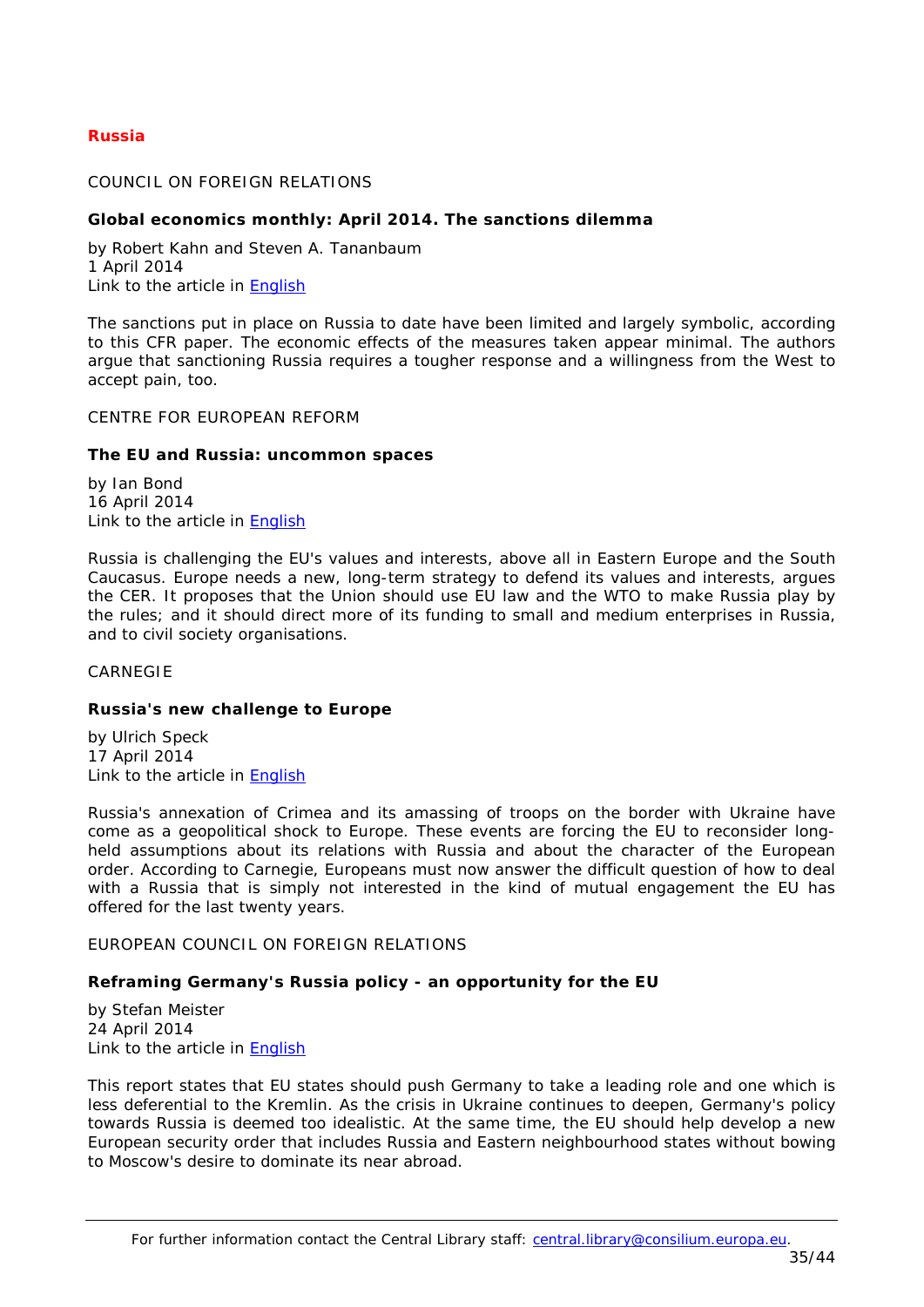## <span id="page-35-0"></span>ÖSTERREICHISCHE INSTITUT FÜR INTERNATIONALE POLITIK (AUSTRIAN STUDY CENTRE FOR PEACE AND CONFLICT RESOLUTION)

# <span id="page-35-1"></span>**Ein neuer Kalter Krieg?**

by Heinz Gärtner 28 April 2014 Link to the article in [German](http://www.oiip.ac.at/fileadmin/Unterlagen/Dateien/Kurzanalysen/Ein_neuer_Kalter_Krieg_2_2014.pdf)

The author explores the current impact of the Ukrainian crisis in the aftermath of the Crimea annexation on the US and EU relations with Russia. He challenges the suggestion that a new policy towards Russia should be outlined according to the Cold War model. There has to be an offer that can save face for Ukraine, the West and Russia. The author points to the case study of Austria which could provide such a viable offer. Austria is a member of the EU but not a NATO member.

<span id="page-35-2"></span>INSTITUT FRANÇAIS DES RELATIONS INTERNATIONALES

## <span id="page-35-3"></span>**Russia: youth and politics**

by Михаил Коростиков April 2014 Link to the article in **English**, in **French** and in **Russian** 

Young people are the most politically active and impulsive part of any society. They were among the first to come out on the streets during the 2011-2013 worldwide protests in the Middle East, Thailand, Ukraine, Europe and the US, to express their disagreement with the existing political and economic order. In Russia, protests began immediately after parliamentary elections in December 2011 and the youth took a very active role in the movement. However, a study of the Kryshtanovskaya Laboratory in 2012-2013 shows that not all of young Russians are opposed to the government.

## <span id="page-35-4"></span>*Ukraine*

<span id="page-35-5"></span>STIFTUNG WISSENSCHAFT UND POLITIK (GERMAN INSTITUTE FOR INTERNATIONAL AND SECURITY AFFAIRS)

# <span id="page-35-6"></span>**Am Rande der Ukraine-Krise? Die Krimtataren nach der Annexion ihrer Heimat durch Russland**

by Uwe Halbach April 2014 Link to the article in [German](http://www.swp-berlin.org/fileadmin/contents/products/aktuell/2014A27_hlb.pdf)

This article analyses the situation of the Tatars in Crimea after the peninsula joined Russia. Russian politics towards the ethnic minority is ambiguous. One the one hand, it aims at their rehabilitation, as one of the penalised ethnicities of the Soviet Union, on the other hand, it uses repressive instruments. The author examines the attitude of the Tatars towards Russia and estimates the risk of ethno-political conflicts in Crimea.

## <span id="page-35-7"></span>**Die Ukraine-Krise. Die Dimension der paneuropäischen Sicherheitskooperation**

by Wolfgang Richter April 2014 Link to the article in [German](http://www.swp-berlin.org/fileadmin/contents/products/aktuell/2014A23_rrw.pdf)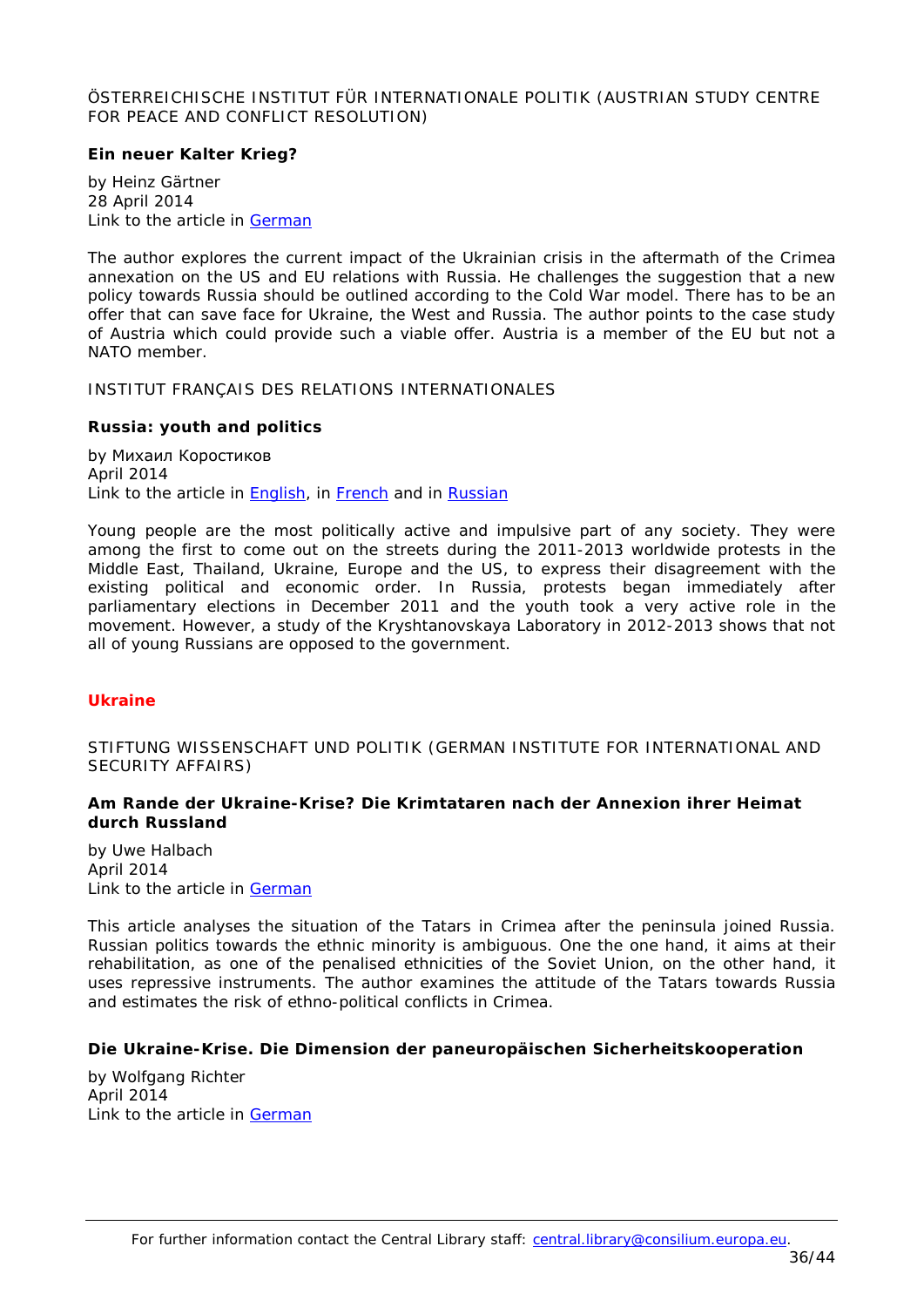The author argues that the Ukraine crisis cannot be explained merely by Russian neosoviet revisionism, as Russia is in defence against a "western expansion strategy", which threats Russian security interests. The step backwards into a bipolar confrontation in Europe could be prevented by a rejuvenation of the pan-European security cooperation instruments established in the 1990s.

<span id="page-36-0"></span>RYTŲ EUROPOS STUDIJŲ CENTRAS (EASTERN EUROPE STUDIES CENTRE)

## <span id="page-36-1"></span>**What will determine Ukraine's future scenarios?**

by Marius Laurinavičius 29 April 2014 Link to the article in [English](http://www.eesc.lt/uploads/news/id735/Eastern%20Pulse%20No%203%20(58).pdf) and in [Lithuanian](http://www.eesc.lt/uploads/news/id727/Rytu%20Pulsas%20Nr%203(58).pdf)

The author gives an outlook on the future of Ukraine by pointing out its most important determinants, namely Russia's projected model of Ukraine, Russia's possible role as a veto player in questions of EU and NATO expansion into Eastern Europe, the Ukrainian domestic structure of politics and economics, as well as Ukraine's economic dependence on Russia. The analysis of these factors leads to different scenarios.

<span id="page-36-2"></span>OŚRODEK STUDIÓW WSCHODNICH (CENTRE FOR EASTERN STUDIES)

# <span id="page-36-3"></span>**Ukraine: sovereign decentralisation or federalism without sovereignty?**

by Tadeusz A. Olszański 18 April 2014 Link to the article in **English** and in **Polish** 

A key element of Russia's policy towards Ukraine concerns demands for a constitutional reform that would transform the country from a unitary into a federal state. According to the authors, the intention behind Russia's demands is to undermine Ukraine's sovereignty. However, keeping in place the current, centralist model of state governance is not a feasible alternative.

<span id="page-36-4"></span>CENTRE FOR EUROPEAN POLICY STUDIES

# <span id="page-36-5"></span>**Ukraine and security disorder in Europe – A defining moment for the OSCE?**

by Erwan Fouéré 24 April 2014 Link to the article in **English** 

The OSCE is the first and currently the only international body to have a monitoring mission deployed in Ukraine. Today, the EU needs to show greater responsibility and far-sightedness in its dealings with the OSCE. In the run-up to the 40th anniversary of the Helsinki Final Act, and faced with its most serious security crisis since the fall of the Berlin Wall, the EU should take the lead once again in fostering collective responsibility on the part of all Participating States to ensure a meaningful and effective role for the OSCE.

# <span id="page-36-6"></span>**Restarting Ukraine's economy**

by Daniel Gros 8 April 2014 Link to the article in [English](http://www.ceps.be/ceps/dld/9152/pdf)

Regardless of whether Ukraine is 'lost', or who lost it, the author argues that the country can still offer an attractive future for all of its citizens if unavoidable economic reforms can be made compatible with regional cohesion. He urges the EU to play an essential role in the process by opening its market and providing funding and technical assistance in crucial areas.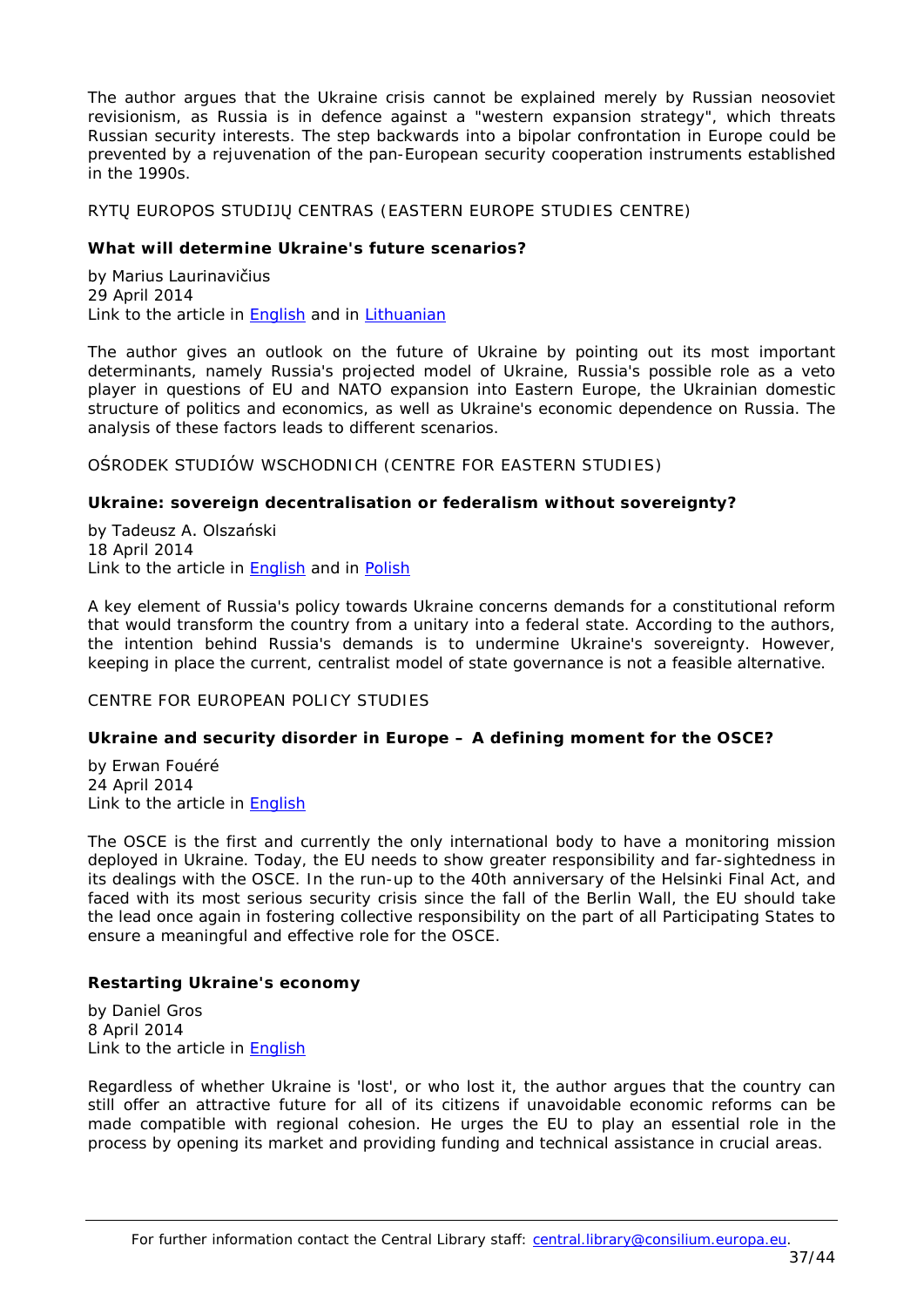#### <span id="page-37-0"></span>EUROPEAN POLICY CENTRE

## <span id="page-37-1"></span>**Ukraine and the EU: turning the Association Agreement into a success story**

by Kataryna Wolczuk 23 April 2014 Link to the article in [English](http://www.epc.eu/documents/uploads/pub_4360_ukraine_and_the_eu.pdf)

According to the author, more attention needs to be paid to the role and impact of the Association Agreement on Ukraine. Implementing the Agreement in a cost-effective way will allow Ukraine to derive benefits in the short-to-medium term, at the very time when Russia is sparing no efforts to inflict harm on the Ukrainian economy to punish the country for its European orientation.

# <span id="page-37-2"></span>BARCELONA CENTRE FOR INTERNATIONAL AFFAIRS

#### <span id="page-37-3"></span>**Implications of the Ukraine crisis for the Middle East**

by Eduard Soler i Lecha and Eckart Woertz April 2014 Link to the article in [English](http://www.cidob.org/en/content/download/38952/603316/file/NOTES+87_SOLER++WOERTH2_ANG.pdf)

The Ukraine crisis could have an impact on oil and gas prices, the Middle East's most important export goods, and Turkey could sharpen its profile as a gas-trading hub. The crisis can also have political effects in the Middle East. Tension in Ukraine is diverting global attention away from Syria and a more assertive Russia is likely to strengthen the positions of hardliners in Tehran and Damascus. Above all, the crisis raises concerns about Western security guarantees in a region that is characterized by turmoil, shifting alliances and a bid for regional hegemony with sectarian undertones by Saudi Arabia and Iran.

#### <span id="page-37-4"></span>WORLD ECONOMIC FORUM

#### <span id="page-37-5"></span>**Scenarios for Ukraine: reforming institutions, strengthening the economy after the crisis**

April 2014 Link to the article in [English](http://www3.weforum.org/docs/WEF_ScenariosSeries_Ukraine_Report_2014.pdf)

Amidst the severe geopolitical tensions that followed the political changes in Ukraine, this report maps the different policy paths available to the country's new leadership, beyond shortterm interests and political positions.

## <span id="page-37-6"></span>*Belarus*

<span id="page-37-7"></span>ISTITUTO PER GLI STUDI DI POLITICA INTERNAZIONALE

## <span id="page-37-8"></span>**Belarus and EaP: in the light of Ukrainian crisis**

by Andrei Yahorau April 2014 Link to the article in [English](http://www.ispionline.it/sites/default/files/pubblicazioni/analysis_243__2014.pdf)

According to this ISPI paper, the recent events in Ukraine reveal the weaknesses of the EU's Eastern neighbourhood policy. Belarus remains a problematic partner for the EU and rejects the European way of transformation. EU policy towards Belarus needs new approaches and more effective instruments. The establishment of Russia's political control over Ukraine threatens overall stability in the EaP region, and for Belarus this will mean challenges to its state sovereignty.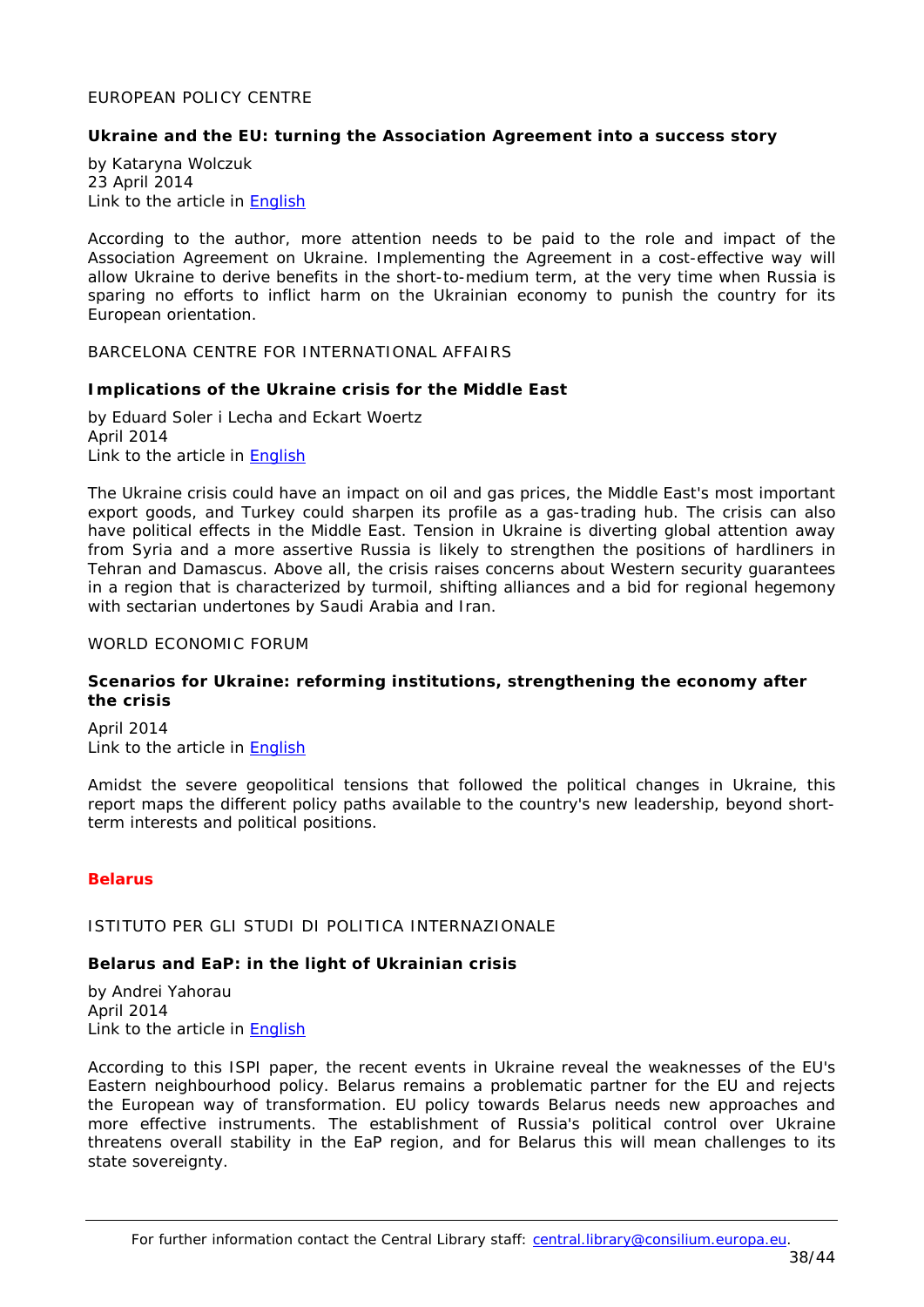# <span id="page-38-0"></span>RYTŲ EUROPOS STUDIJŲ CENTRAS (EASTERN EUROPE STUDIES CENTRE)

## <span id="page-38-1"></span>**Can Maidan happen in Belarus?**

by Dzianis Melyantsou and Andrei Yeliseyeu 28 April 2014 Link to the article in [English](http://www.eesc.lt/uploads/news/id728/Bell%202014%202%20(44).pdf)

The authors estimate the likelihood of a Belarusian Maidan scenario by, firstly, examining the Belarusian leadership's perspective on the Ukrainian events, secondly, comparing protest activity in the two countries and, thirdly, analysing Belarusian public attitudes towards the events in Kiev. The paper comes to the conclusion that a Belarusian Maidan is very unlikely.

# <span id="page-38-2"></span>*Georgia*

<span id="page-38-3"></span>OŚRODEK STUDIÓW WSCHODNICH (CENTRE FOR EASTERN STUDIES)

## <span id="page-38-4"></span>**Georgia - between a dream and reality**

by Marek Matusiak 16 April 2014 Link to the article in **English** and in **[Polish](http://www.osw.waw.pl/sites/default/files/komentarze_133.pdf)** 

Georgia has been relatively successful in negotiating a difficult transition period. At present, Georgia's main challenge is its relations with Russia and the West. Without strong and tangible support from the West the country could become powerless against the inevitable Russian pressure, leading to the destabilisation of the country and the undoing of the progress made over the past two decades.

## <span id="page-38-5"></span>*Armenia*

<span id="page-38-6"></span>EUROPEAN COUNCIL ON FOREIGN RELATIONS

## <span id="page-38-7"></span>**Armenia's strategic U-turn**

by Richard Giragosian 22 April 2014 Link to the article in [English](http://www.ecfr.eu/page/-/ECFR99_ARMENIA_MEMO_AW.pdf)

Armenia's surprise decision to abandon a planned Association Agreement with the EU in favour of joining the Russian-led Customs Union derailed its Western orientation and deepened its position within the Russian orbit. Yet even as it pushes ahead with its stated goal of joining the Customs Union, good relations with Europe remain important. The author argues that the EU needs to recognise Armenia's limitations as a partner and come up with new ways to engage the country.

## <span id="page-38-8"></span>*China*

#### <span id="page-38-9"></span>ULKOPOLIITTINEN INSTITUUTTI (FINNISH INSTITUTE OF INTERNATIONAL AFFAIRS)

<span id="page-38-10"></span>**Chinese dream, others' nightmare? Despite superficial similarities, China is not destined to follow Russia's path to rogue-dom**

by Jyrki Kallio 23 April 2014 Link to the article in **English**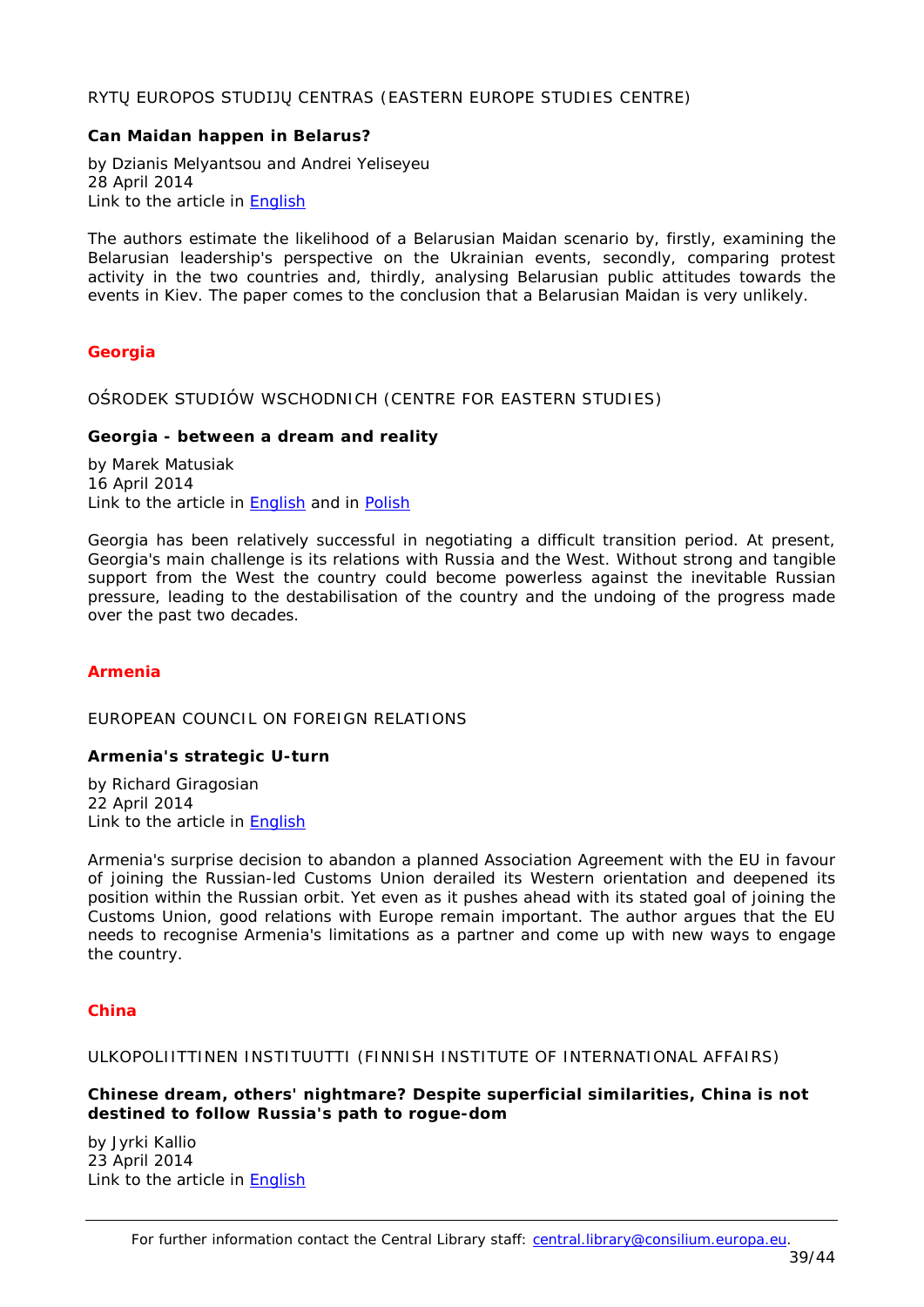Although China's statements about the Ukrainian crisis have been weighed very carefully, there are concerns that China could turn to a more expansionist approach of foreign policy as a consequence of the crisis. The author states that the Chinese Dream is all about national rejuvenation, but the Dream need not turn into a nightmare for other powers. The increase in China's military budget does not indicate growing ambitions of a global power projection. China's primary concern remains stability.

<span id="page-39-0"></span>FRIENDS OF EUROPE / EUROPE CHINA FORUM / MISSION OF CHINA TO THE EUROPEAN UNION

## <span id="page-39-1"></span>**EU-China: the next ten years**

by Shada Islam and Patricia Diaz (eds.) 1 April 2014 Link to the article in [English](http://www.friendsofeurope.org/PORTALS/13/DOCUMENTS/NEWSLETTERS/FOE_REPORT_BOOK_THENEXTTENYEARS_2014_WEB.PDF)

This publication provides information on the state of China-EU ties today and prospects for their future expansion. The volume brings together key messages and policy recommendations made by experts, policymakers and business leaders at the recent Europe-China Forum and Policy and Practice Roundtable.

# <span id="page-39-2"></span>*Japan*

<span id="page-39-3"></span>BRUEGEL

# <span id="page-39-4"></span>**Japan and the EU in the global economy**

by Zsolt Darvas, Joachim Fels, Takuji Kinkyo, Tomomi Miyazaki, Kiyohiko G. Nishimura, Michael G. Plummer, André Sapir, Wataru Takahashi, Guntram B. Wolff and Masahiko Yoshii 9 April 2014 Link to the article in [English](http://www.bruegel.org/download/parent/824-japan-and-the-eu-in-the-global-economy/file/1720-japan-and-the-eu-in-the-global-economy/)

Japan and the EU are both open economies with significant trade and financial links. Both economies are affected by the rise of emerging market economies, which represent a huge opportunity but also imply the need to continuously adapt the production structure to the new competition. Both economies also face comparable internal economic adjustments. This report sets out to address these issues, and to identify some of the channels through which Europe can learn from Japan, and viceversa.

*See also our [blog post](http://councillibrary.wordpress.com/2014/05/07/eu-japan-relations-trade-politics-and-re-emerging-together-from-the-crisis/) on the occasion of the EU-Japan summit.*

# <span id="page-39-5"></span>*Zimbabwe*

<span id="page-39-6"></span>CHATHAM HOUSE

## <span id="page-39-7"></span>**Zimbabwe's international re-engagement: the long haul to recovery**

by Knox Chitiyo and Steve Kibble April 2014 Link to the article in [English](http://www.chathamhouse.org/sites/default/files/home/chatham/public_html/sites/default/files/20140400Zimbabwe)

This report assesses the principal economic and political challenges and opportunities facing Zimbabwe, and offers recommendations to help normalize the country's relations with the West. Given the results of the 2013 election, the lifting of most EU sanctions and the continued economic challenges facing the country, this report argues in favour of accelerating Western re-engagement with Zimbabwe now, rather than after presidential change.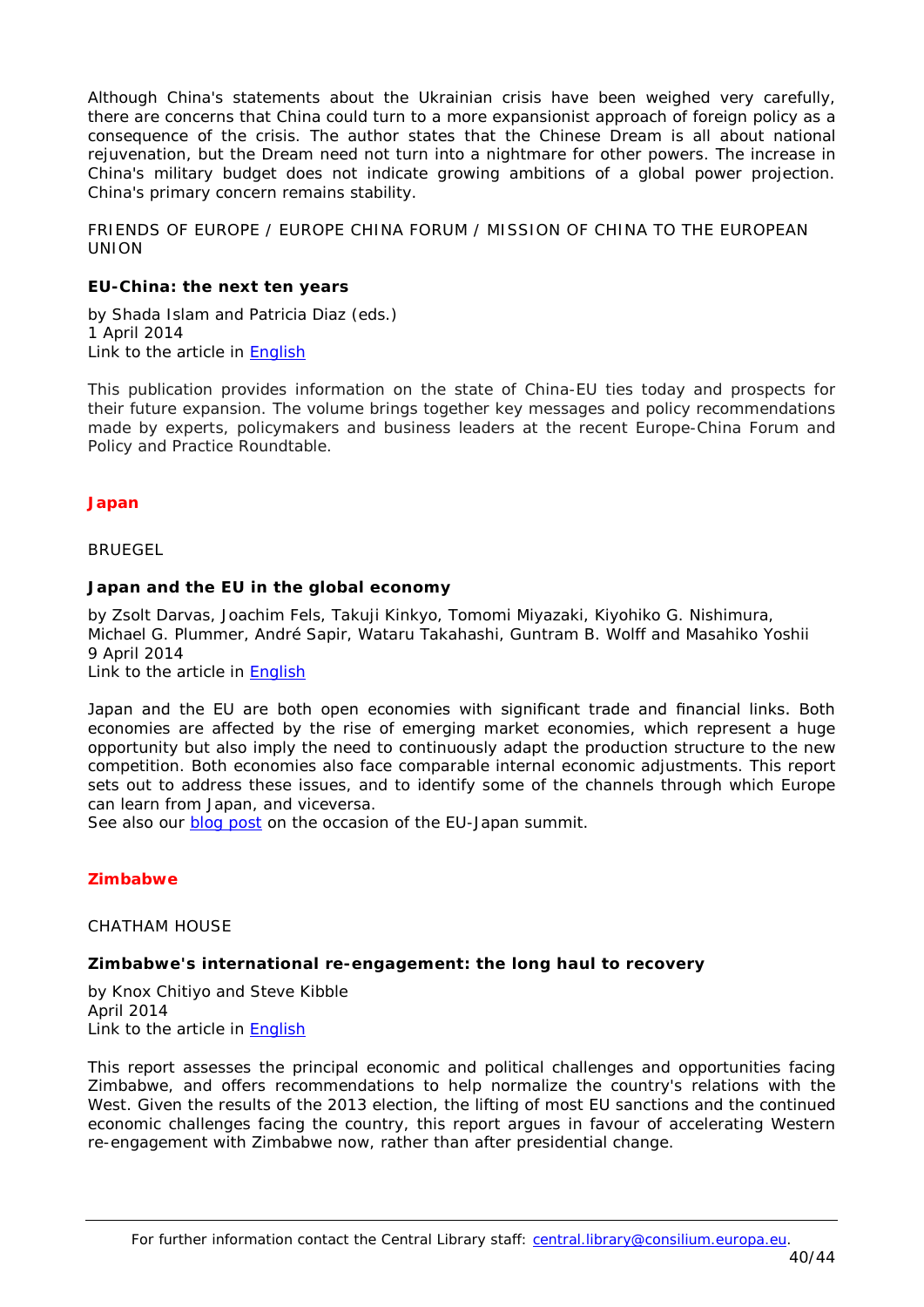# <span id="page-40-0"></span>**SPECIAL FOCUS - UK RELATIONSHIP TO THE EU**

#### <span id="page-40-1"></span>INSTITUTE OF ECONOMIC AFFAIRS

#### <span id="page-40-2"></span>**A Blueprint for Britain: openness not isolation**

by Iain Mansfield April 2014 Link to the article in **English** 

Exiting from the EU should be used as an opportunity to embrace openness, according to the author. The UK should pursue free trade agreements with major trading nations and deepen its engagement with international organizations. In Europe, a priority must be to secure open trade relations, though remaining outside the EEA. Bilateral strategic relationships with allies as well as emerging powers in Asia and Latin America, should be cultivated.

*This essay is the winner of IEA Brexit Prize. Read all the Brexit Prize - [Final shortlisted entries.](http://www.iea.org.uk/publications/research/brexit-prize-final-shortlisted-entries) Read our related blog post: Institute for [Economic Affairs' Brexit prize](http://councillibrary.wordpress.com/2014/04/10/institute-for-economic-affairs-brexit-prize-our-quick-reading-of-the-winning-entry/) - our quick reading of [the winning entry.](http://councillibrary.wordpress.com/2014/04/10/institute-for-economic-affairs-brexit-prize-our-quick-reading-of-the-winning-entry/)*

<span id="page-40-3"></span>ADAM SMITH INSTITUTE

#### <span id="page-40-4"></span>**After no: a practical blueprint for the UK outside the EU**

by Miles Saltiel 22 April 2014 Link to the article in [English](http://www.adamsmith.org/sites/default/files/research/files/Brexit%20essay%20for%20ASI.pdf)

This essay explains how the UK would go about leaving the EU if the public voted against continued membership in a referendum. The central proposal is that of the Global Initiative for Free Trade which would meet the UK's economic objectives and as argued by the author would animate domestic energies; the UK should appeal to third countries and the international community and, according to the author, could survive a failure of Article 50 negotiations.

#### <span id="page-40-5"></span>CENTRE FOR EUROPEAN REFORM

#### <span id="page-40-6"></span>**The green benefits of Britain's EU membership**

by Stephen Tindale 30 April 2014 Link to the article in [English](http://www.cer.org.uk/sites/default/files/publications/attachments/pdf/2014/green_benefits_policy_brief_final-8767.pdf)

Tindale maintains that European rules have delivered cleaner air and water in Britain, and protected wildlife. Outside the EU, Britain would again be 'the dirty man of Europe'. Britain has not merely been a recipient of regulation: the UK has made EU policy on chemicals stronger, and EU climate diplomacy better. European environmental policy clearly needs reform. London should focus on achieving this reform, rather than demanding repatriation or threatening to quit the club.

<span id="page-40-7"></span>EUROPEAN POLICY INSTITUTES NETWORK

#### <span id="page-40-8"></span>**Cameron's reality check on Europe**

by Michael Emerson 15 April 2014 Link to the article in [English](http://www.ceps.be/ceps/dld/9176/pdf)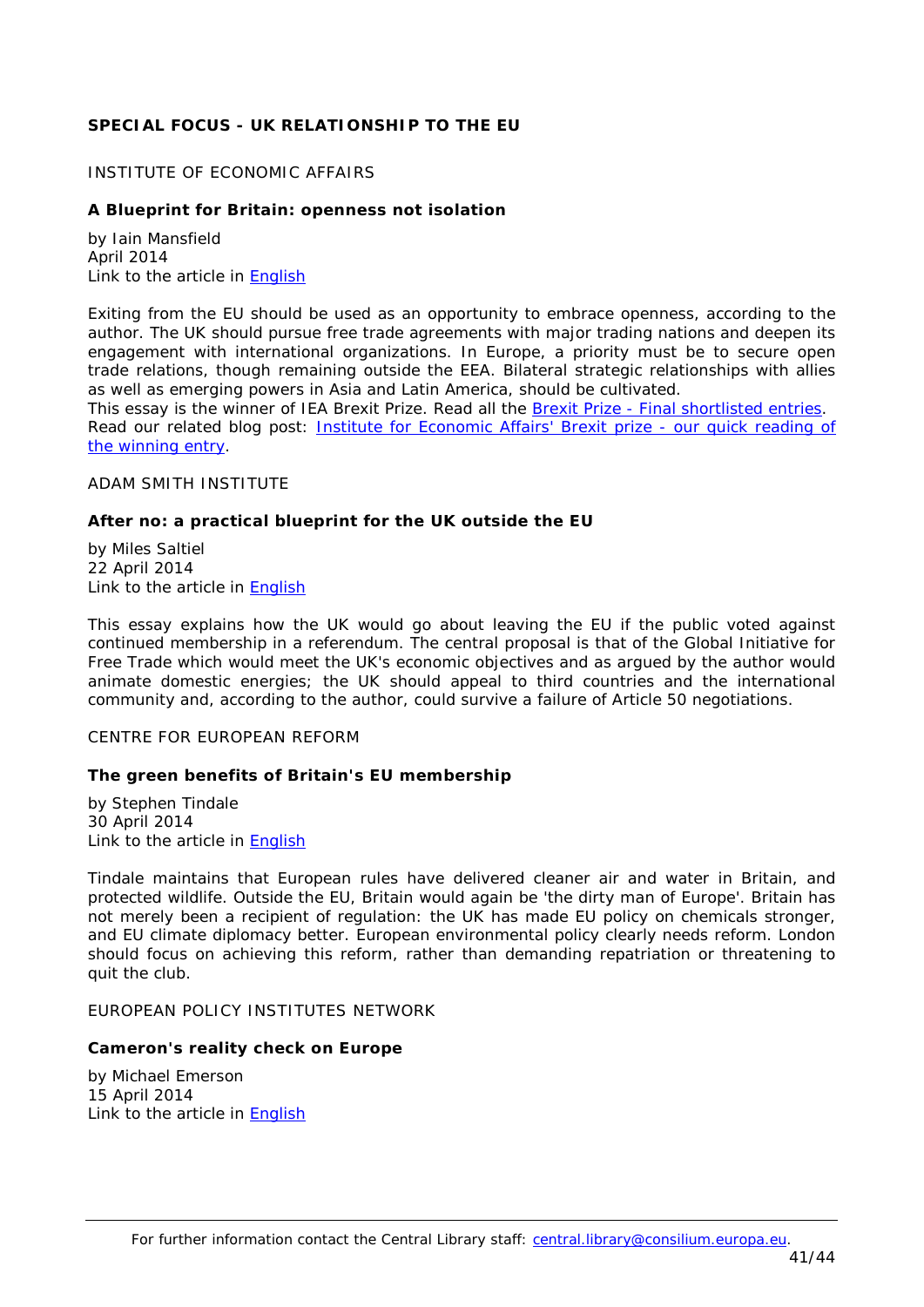On 15 March 2014, the UK Prime Minister offered a reply on the subject of future EU-UK relations in an article in the Daily Telegraph. This paper extracts the main ideas from that article. The author comments that the PM gave the impression that he is not now heading towards an impossibly difficult list of demands for renegotiation. On the contrary, an informed and moderate realism seems to be in the making.

#### <span id="page-41-0"></span>CENTRE FOR EUROPEAN POLICY STUDIES

# <span id="page-41-1"></span>**Proportionality needed in the subsidiarity debate in the EU – Appraisal of the British and Dutch initiatives**

by Michael Emerson 8 April 2014 Link to the article in [English](http://www.ceps.be/ceps/dld/9151/pdf)

The author assesses the initiatives taken by the UK and Dutch governments to cut EU regulatory intrusion. He concludes that while one can approve of a campaign for better EU regulation, it would require impressive commitment by all member states and the EU institutions to follow the British and Dutch proposals.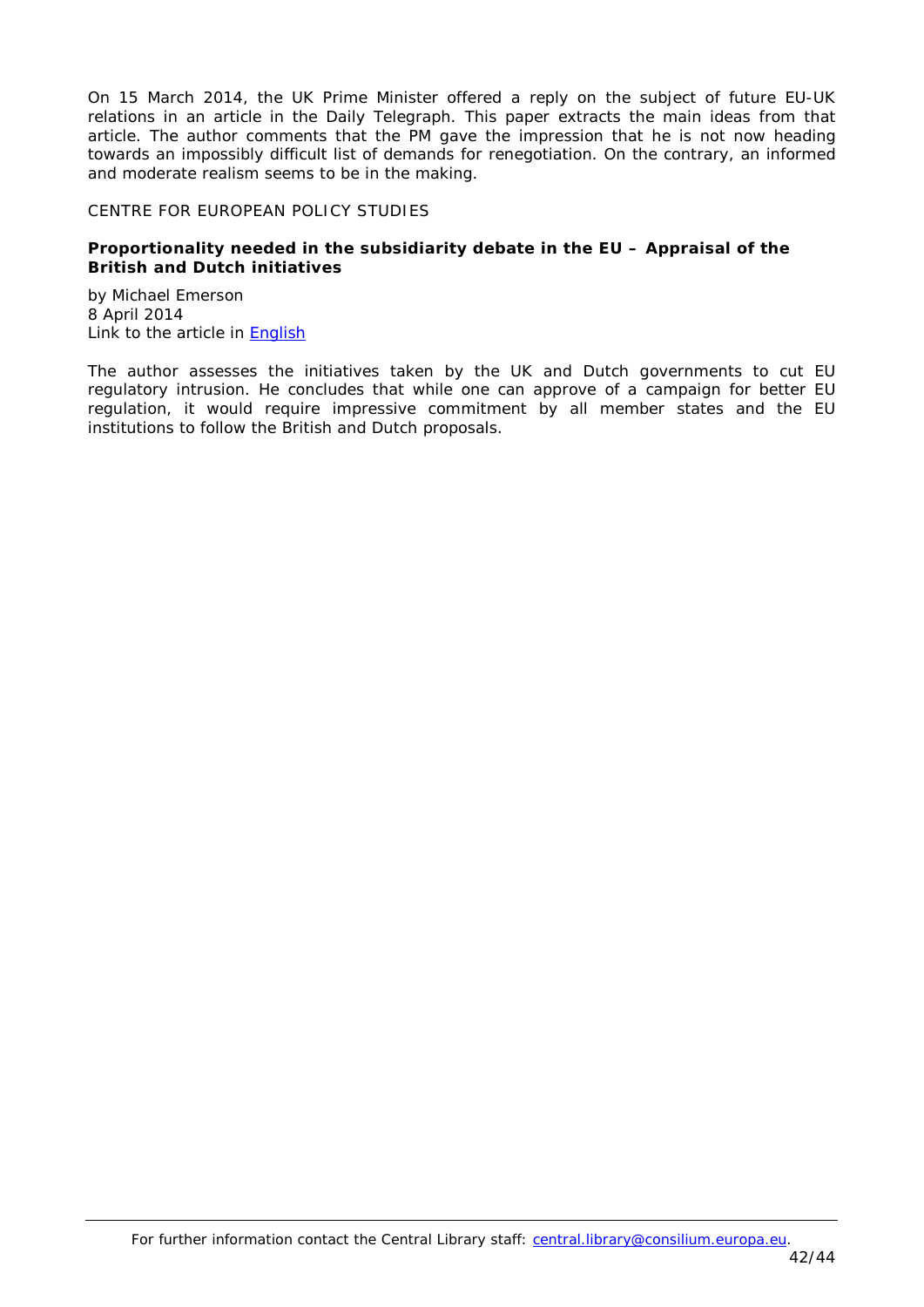# <span id="page-42-0"></span>**REGARDS CROISÉS**

# <span id="page-42-1"></span>OŚRODEK STUDIÓW WSCHODNICH (CENTRE FOR EASTERN STUDIES)

# <span id="page-42-2"></span>**In a state of necessity. How has Orbán changed Hungary**

by Andrzej Sadecki 1 April 2014 Link to the article in **English** and in **Polish** 

Sadecki traces the context of Viktor Orban's sweeping victory in the 2010 election, which ensured his party, Fidesz, a constitutional two-thirds majority. The party took over the rule of the country from the political left when Hungary was plunged in political and economic crisis. The Orban government has been unable to overcome economic stagnation but it has managed to stabilise Hungary's budget situation, which needs to deal with the high debt. Hungary's relations with most partners in the EU and NATO have cooled due to controversial moves made by its government. As regards foreign policy and economic co-operation, Orban has granted high priority to the 'Eastern opening', where Russia has assumed the leading role.

## <span id="page-42-3"></span>**The German reaction to the Russian-Ukrainian conflict – shock and disbelief**

by Anna Kwiatkowska-Drożdż and Konrad Popławski 3 April 2014 Link to the article in [English](http://www.osw.waw.pl/sites/default/files/commentary_132.pdf) and in [Polish](http://www.osw.waw.pl/sites/default/files/komentarze_132.pdf)

The crisis in Ukraine and the Russian intervention have brought about a situation in which it is necessary for Germany to make decisions and take action. In the long term, Russia's stance in the conflict with Ukraine will reinforce the viewpoint shared by some in the German government that the Kremlin's ruling elite has a destructive power and is irrational.

<span id="page-42-4"></span>DEUTSCHE GESELLSCHAFT FÜR AUSWÄRTIGE POLITIK (GERMAN COUNCIL ON FOREIGN RELATIONS)

## <span id="page-42-5"></span>**Fidesz-Sieg trotz Stimmenverlust. Die ungarischen Parlamentswahlen 2014**

by Dániel Hegedüs 29 April 2014 Link to the article in [German](https://dgap.org/de/article/getFullPDF/25343)

Again, the right-conservative alliance between Fidesz and Christian Democrats won the parliamentary election in Hungary. The paper discusses the German media coverage in contrast to the Hungarians' perceptions of the election. Moreover, the author states that, in the face of the results, nobody has a reason to celebrate, apart from the right-extremist Jobbik.

<span id="page-42-6"></span>FRIEDRICH-EBERT-STIFTUNG (FOUNDATION FRIEDRICH-EBERT)

## <span id="page-42-7"></span>**Parlamentswahlen in Ungarn: Viktor Orbán, ein verdienter Sieger?**

by Jan Niklas Engels April 2014 Link to the article in [German](http://library.fes.de/pdf-files/id-moe/10624.pdf)

This paper discusses the Hungarian general parliament election. Inequalities in campaigning budgets, lack of media pluralism and a new electoral system raise doubt that this was a fair election, according to the Ebert Stiftung. During the last legislative term, the government changed the country profoundly, which led to a societal split. While the left opposition is too fragmented to mobilise the discontent, Jobbik is the main beneficiary of the government's policy. The author gives a prediction of the future development in Hungary and recommendations for the EU how to react.

For further information contact the Central Library staff: central.library@consilium.europa.eu.